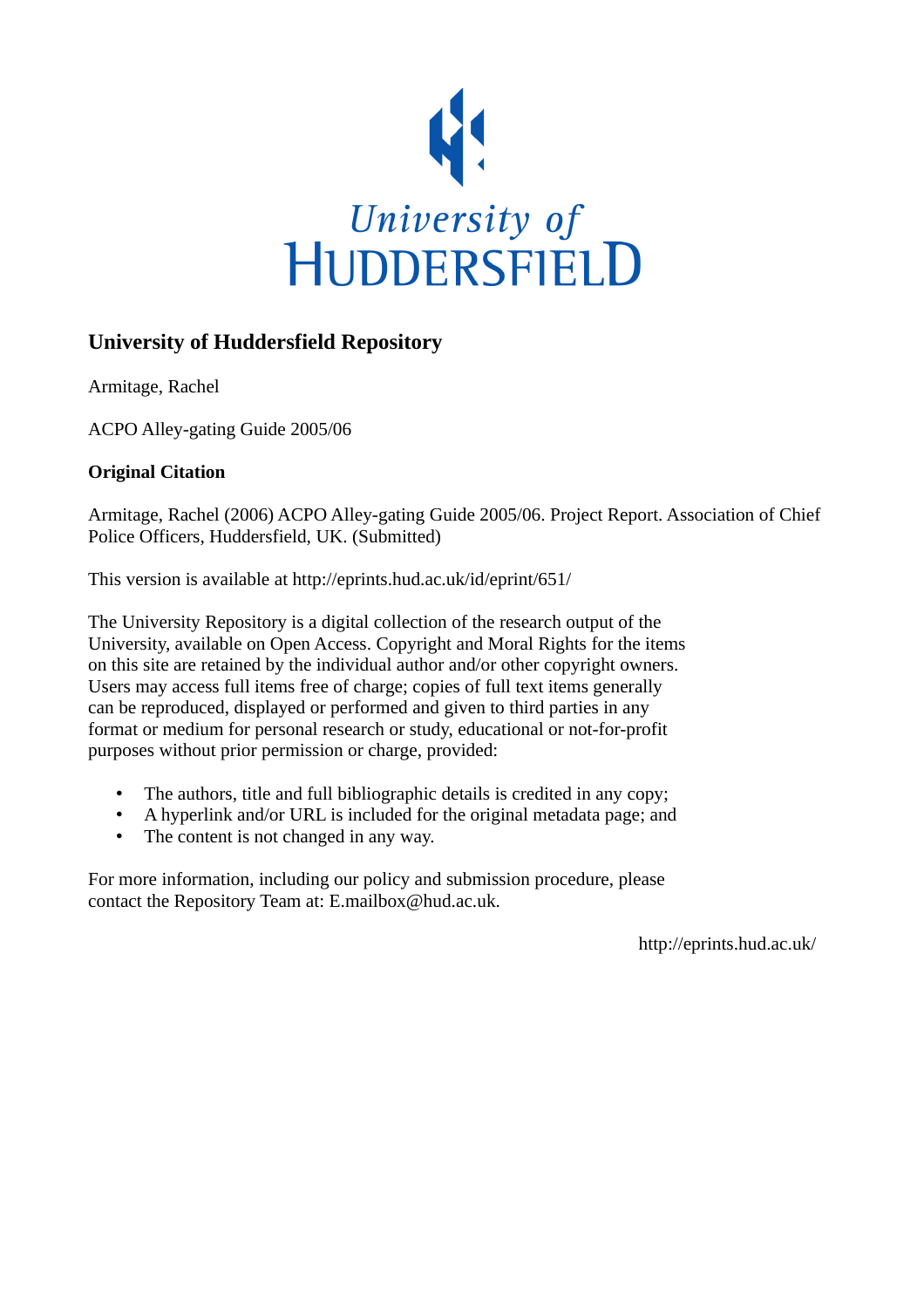# ACPO Alley-gating Guide 2005/06

2nd Draft 24/02/2006

Contact: Dr. Rachel Armitage Senior Research Fellow The Applied Criminology Group The University of Huddersfield Tel: 01484 473854 E-mail: r.a.armitage@hud.ac.uk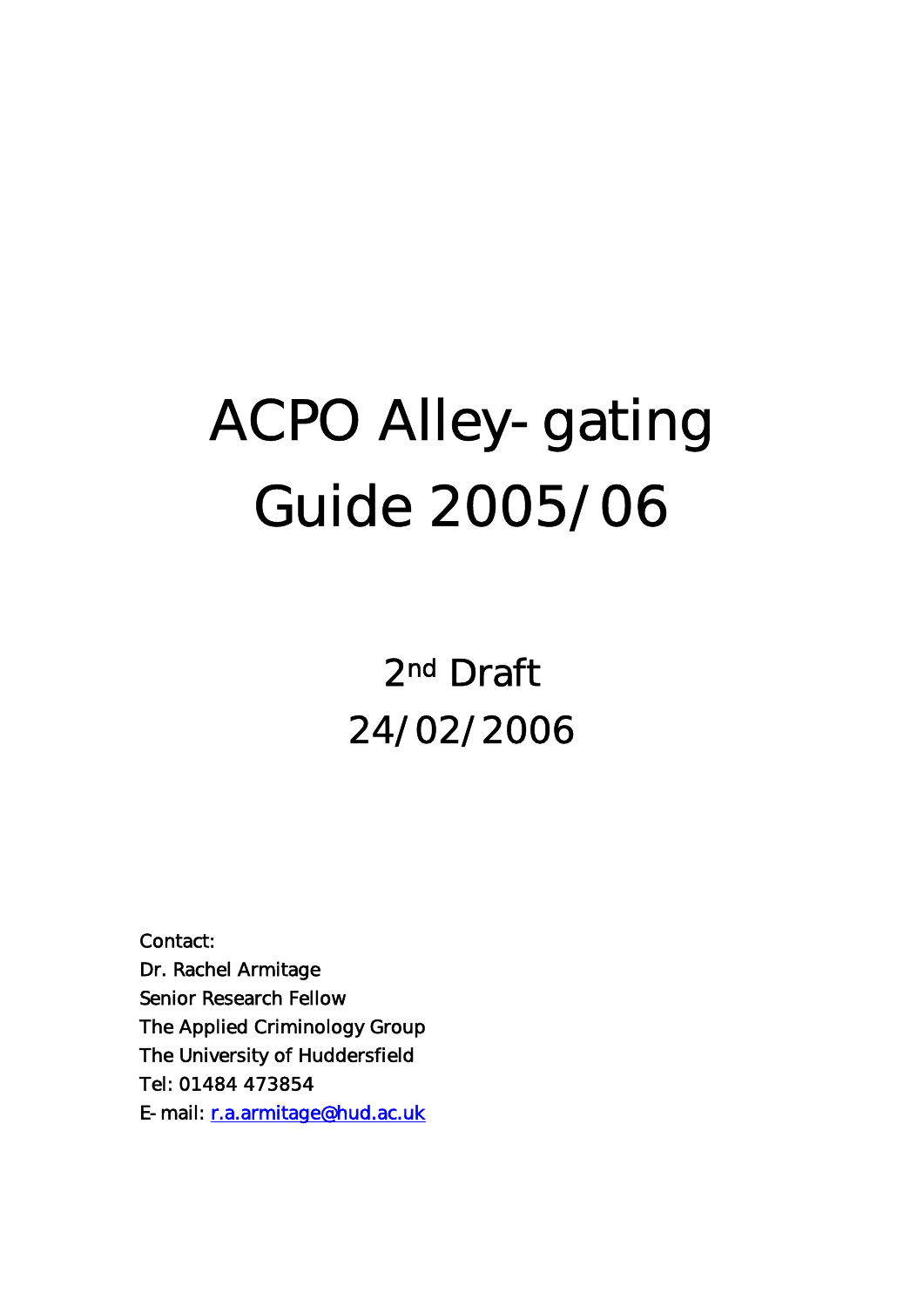# Introduction

# A Word about Gates

Alleys (snickets, ginnels, backways) are particularly common in British industrial cities and were originally designed to allow access to the rear of properties by coalmen and refuse collectors. Although many alleys are no longer used for their original purpose, they are still useful to allow residents to access the rear of their properties without walking through their house. This can be particularly helpful when gardening or carrying out DIY.

Alley-gating involves the installation of lockable gates across these alleys, preventing access to the alley for those without a key. Although predominantly a crime reduction measure, alley-gating has the potential to do more than reduce crime; it can increase community confidence, improve the aesthetic appearance of an area, re-invigorate schemes such as Residents' Associations and Neighbourhood Watch and reduce levels of worry and fear about crime and anti-social behaviour. Although it has the potential to achieve more than crime reduction, it should be stressed that alley-gating is a crime reduction measure, which is targeted at alleys which are experiencing high levels of crime and anti-social behaviour, or are being used to facilitate crime and disorder. It is not designed to limit freedom or constrain legitimate access.

Although alley-gating does involve the installation of lockable gates, it is important that readers do not confuse alley-gating with gated communities. Alley-gating simply closes off the rear or side of properties for those without legitimate access. It does not create a closed community and people can still access the rest of the neighbourhood without using the alley. Alley-gates are rarely installed in alleys which are currently used as through routes, and where this is the case, detailed consideration is given towards the impact on existing users. Although gated communities involve the use of similar security measures, they are very different. Gated communities involve closing whole neighbourhoods to non-residents immediately creating a 'them' and 'us'. In gated communities non-residents are excluded from large spaces which had previously been public open spaces simply because they do not live within the community.

## What Justification for Alley-gating

National crime statistics suggest that for all burglary offences, 46% of properties were accessed via the rear (45% were accessed from the front). For burglary with entry offences this figure increases to 47% - 43% gaining entry via the front of the property (Flood-Page and Taylor, 2003). Although these national figures suggest that offenders are more likely to access a property via the rear, research specific to predominantly terraced streets suggests that this figure could be as high as 72%. Johnson and Loxley (2001) found that for research conducted in Merseyside, 72% of burglary offences involved access via the rear of the property. In addition to these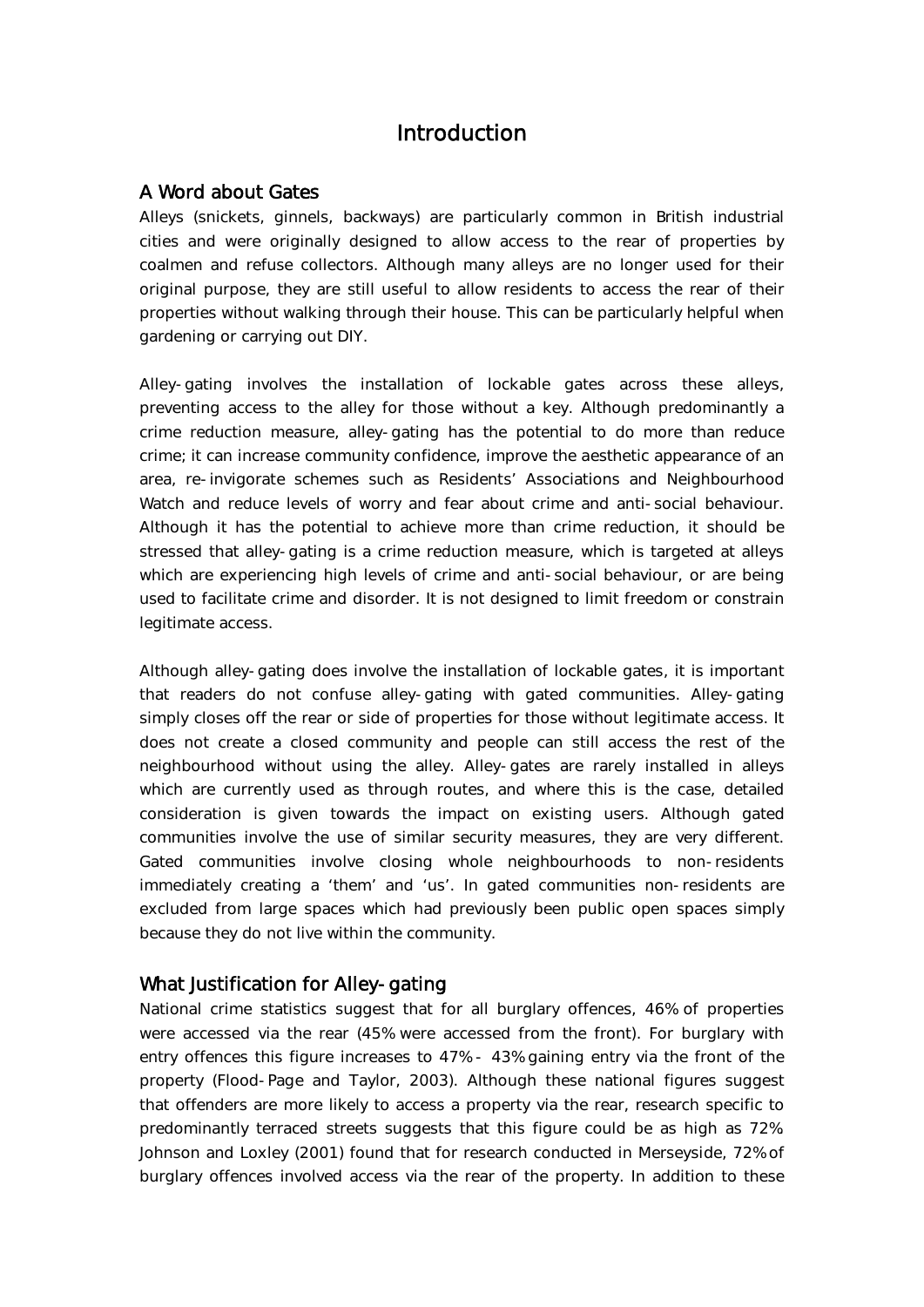findings, research suggests that as well as selecting properties which allow ease of access and escape, offenders prefer to offend against targets which they are familiar with - leaving properties located next to footpaths, walkways and alleys increasingly vulnerable to crime. Although crime reduction measures should attempt to block as many opportunities as possible, these findings suggest that reducing access to the rear of properties, particularly those which can be accessed by secluded rear alleys, will have a positive impact on levels of crime and disorder.

# Purpose of the Guide

This guide is designed for anyone who is considering the reduction of crime which is taking place in, or is being facilitated by alleyways. It can be used by residents or crime reduction practitioners and is designed a) to help you decide whether alleygating is the most appropriate response to your crime problem and b) if you decide that it is, how to go about implementing a scheme. The guide is split into three distinct sections – Section One: Does Alley-Gating Work? Section Two: The Process of Alley-Gating and Section Three: Technical Specifications. It is designed to provide a basic knowledge of the relevant research, policy and legislation and where necessary, guidance is provided to support those requiring further details.

# Scope of the guide

This guide is aimed at those considering the closure of alleyways in residential areas. Although it does not specifically address the gating of commercial areas, many of the same principles will apply. This guide focuses upon *alley*-gating as opposed to *street* or *neighbourhood* closures. As was highlighted earlier, it is not about gated communities.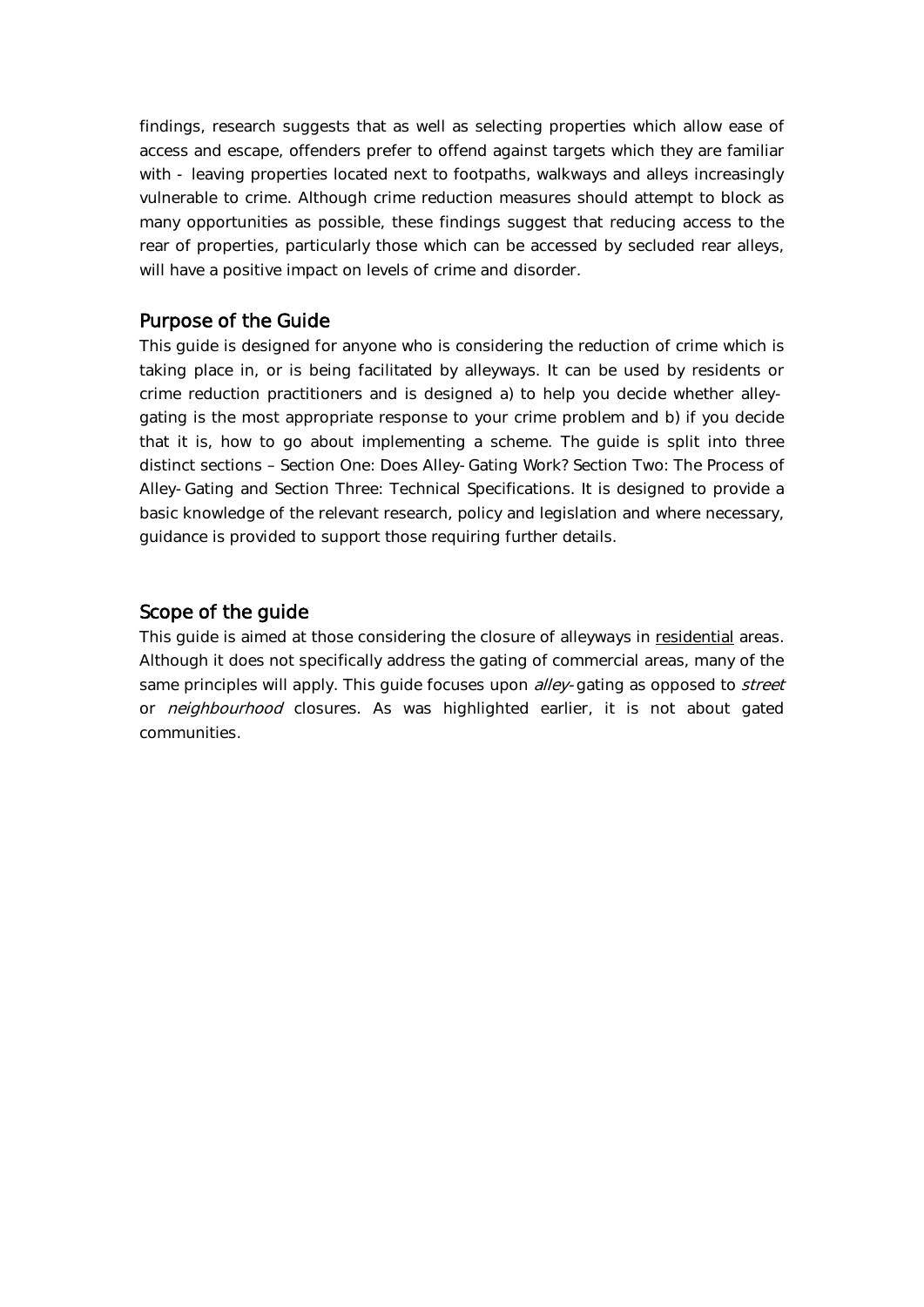# Part One Does Alley-Gating Work?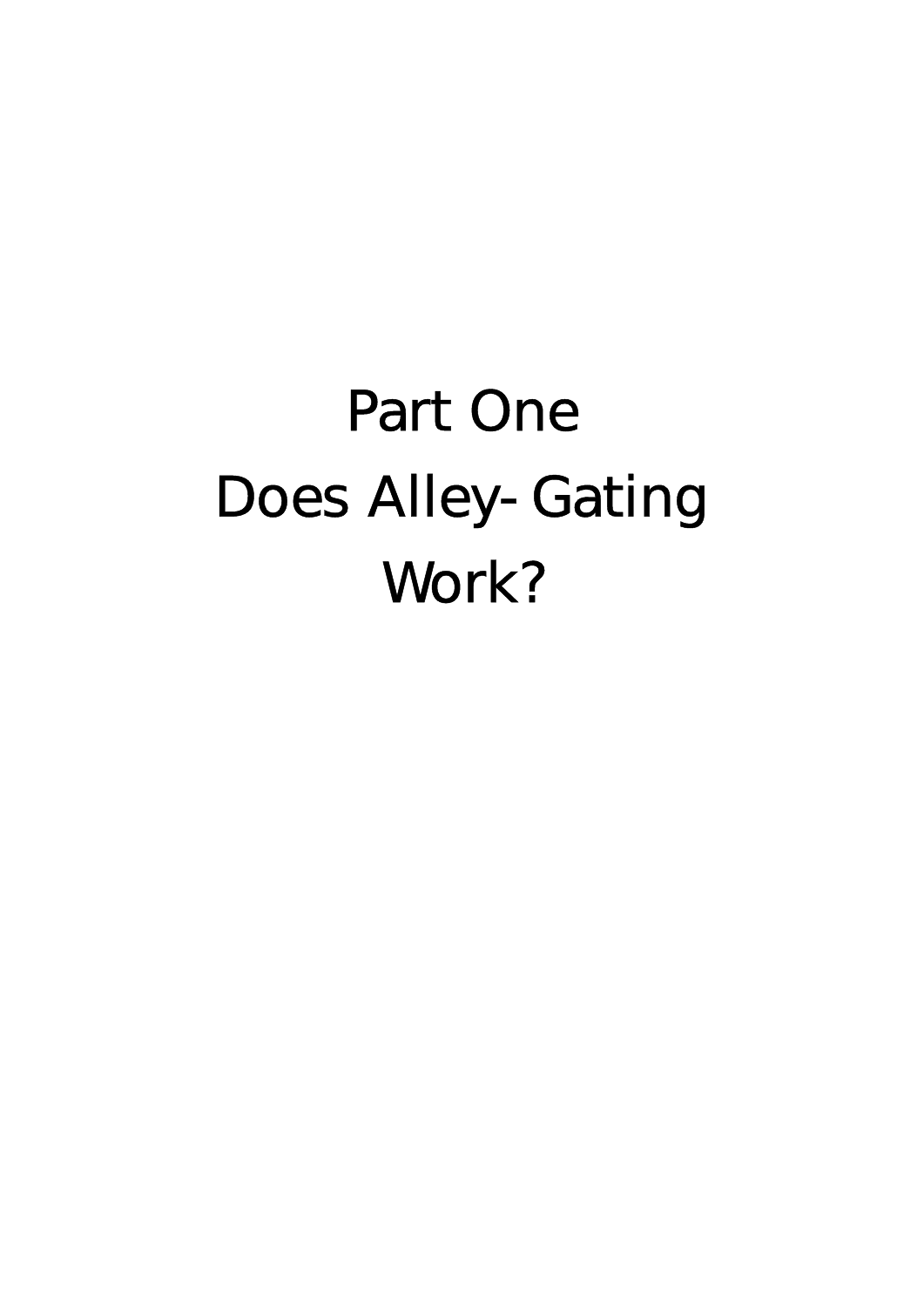# Why Would you Expect Gating Alleys to Reduce Crime and Disorder?

Although this guide is a designed as a practical tool for assisting those who are considering alley-gating as a measure to reduce crime and disorder, the following section outlines several theoretical messages which should help the reader to understand the importance of crime reduction and the mechanisms through which alley-gating should work to achieve this goal.

#### 1. Relying upon the police to reduce crime in misguided and unfair.

The last two decades have seen a major change in the perception of how crime reduction should be achieved and who should be responsible for that reduction. Although the police have historically been considered as the primary crime reduction functionaries, major changes in policy, legislation and criminological theory have shown this reliance to be both misguided and unfair. Misguided because of the 100% of offences which are committed within England and Wales, only 45% will actually be reported to the police, only 5% will be cleared up and only 3% will result in a caution or conviction (Barclay and Tavares, 1999). Unfair, because legislation in the form of the Crime and Disorder Act (1998) now places a statutory responsibility upon local authorities, fire authorities, police authorities and Primary Care Trusts to share this burden.

## 2. Crime is a risk to be calculated and avoided and not a moral aberration to be explained.

Although it is often easier for society to consider those who offend as moral 'outsiders' whose behaviour needs to be explained, a more realistic and helpful image of (the majority) of offenders is that of individuals who, when faced with the opportunity, give in to temptation. As offenders spend most of their time as non-offenders, engaging in the activities we engage in, rather than dismissing their actions as abhorrent, those attempting to reduce crime should put themselves in the shoes of a potential offender and try to think thief.

## 3. Criminals respond to opportunity and in doing so make rational choices which are influenced by risk and reward.

Although individuals' propensity to offend may vary, there is no doubt that opportunities influence crime levels and that certain people, places and products are more vulnerable because of the opportunities they present to potential offenders. Consider the difference in vulnerability between a laptop and a fridge freezer. Although both are valuable, one is highly accessible to the offender, often left in parked cars or in luggage compartments of trains, the other is not. One is easy to conceal once stolen, the other is not. One would be easy to dispose of once stolen; the other would be rather conspicuous at the local pub! The majority of criminals select their targets based upon rational decisions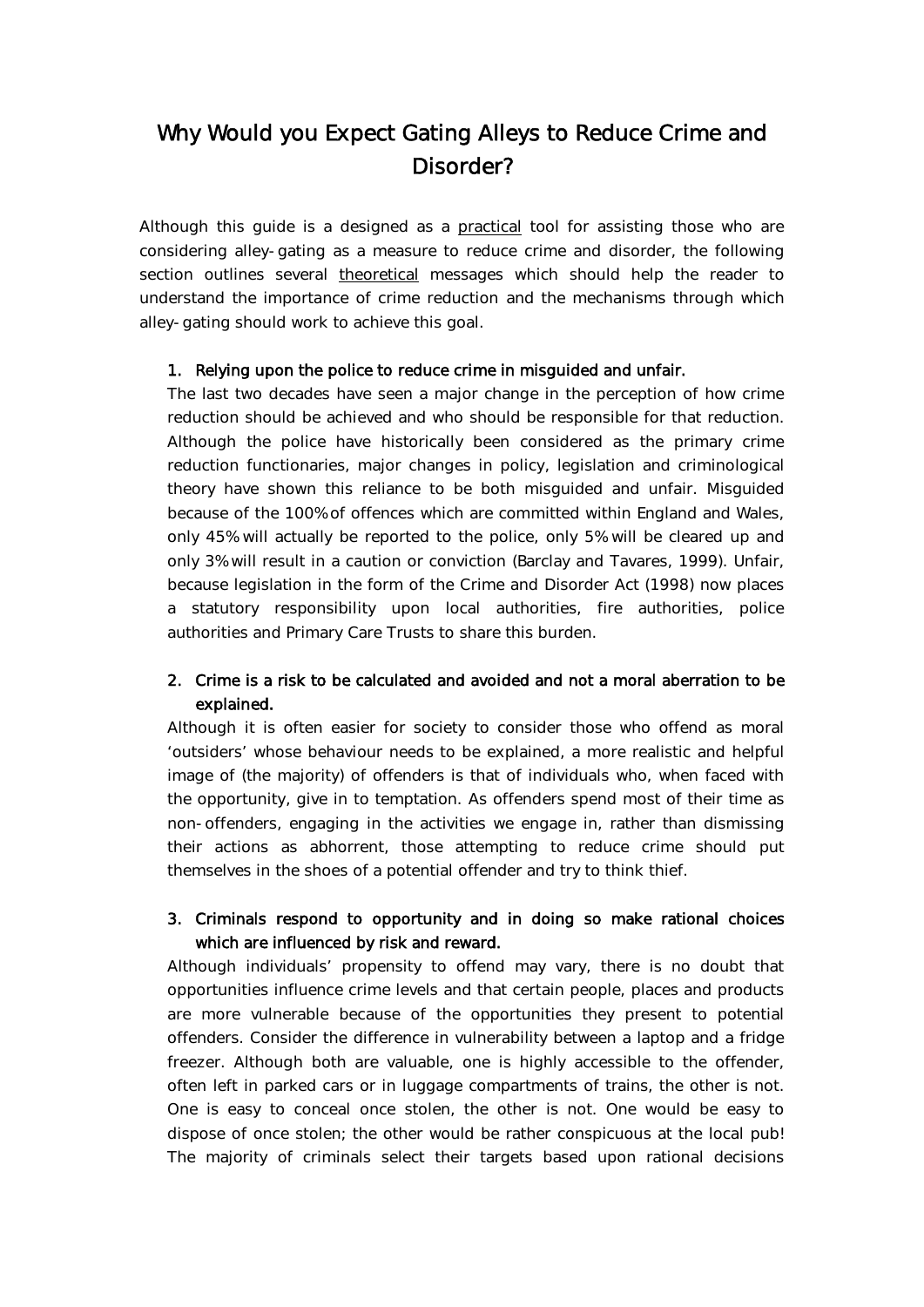influenced by risk and reward, and given the choice they will select the easy option.

### 4. Crime can be reduced through the reduction of opportunities.

Based upon the premise that offenders commit crimes where opportunities exist, it follows that crime can be reduced through increasing the risk and effort and reducing the potential rewards offered to offenders. Research has shown that significant declines can be achieved through altering the environment to ensure that the risks for potential offenders outweigh the rewards (Clarke and Newman, 2005). Examples include simple measures such as the reduction of violent crime through the introduction of toughened glass in British pubs, the reduction of car crime through the introduction of steering column locks or the reduction of burglary through the use of burglar alarms and other target hardening measures.

Even though there is an abundance of evidence to suggest that alley-gating works to reduce crime and disorder, when considering whether or not to implement such a scheme, it will help to understand why or how this reduction has taken place. The mechanisms through which alley-gating reduces crime and disorder fall largely into the following four categories.

## 1. Offenders select targets which they are familiar with – closing alleys removes those properties from offenders' awareness space.

As was referred to earlier, offenders like non-offenders, spend much of their time engaging in the same activities that we do – attending school, shopping, socialising with friends and crucially moving between those destinations. For an offender to select a property to offend against they have to know it exists, therefore properties along travel-paths are more likely to become victims of crimei . Closing alleys through the introduction of alley-gates means that offenders (or potential offenders) are less likely to become familiar with or notice the properties protected by these gates.

## 2. Alleys provide easy access or escape for offenders – closing alleys increases the effort and risk.

Offenders select targets which provide the greatest reward for the lowest effort and risk. They prefer to avoid confrontation and therefore select targets which are likely to allow entry and escape without being seen by neighbours or passers byii. Alleyways provide both the means of that access and escape and the anonymity. Gating alleys removes an offender's ability to enter and exit a property with anonymity. It forces offenders who wish to continue offending against protected properties to enter/exit at the front of the property where surveillance, and therefore risk, is greater.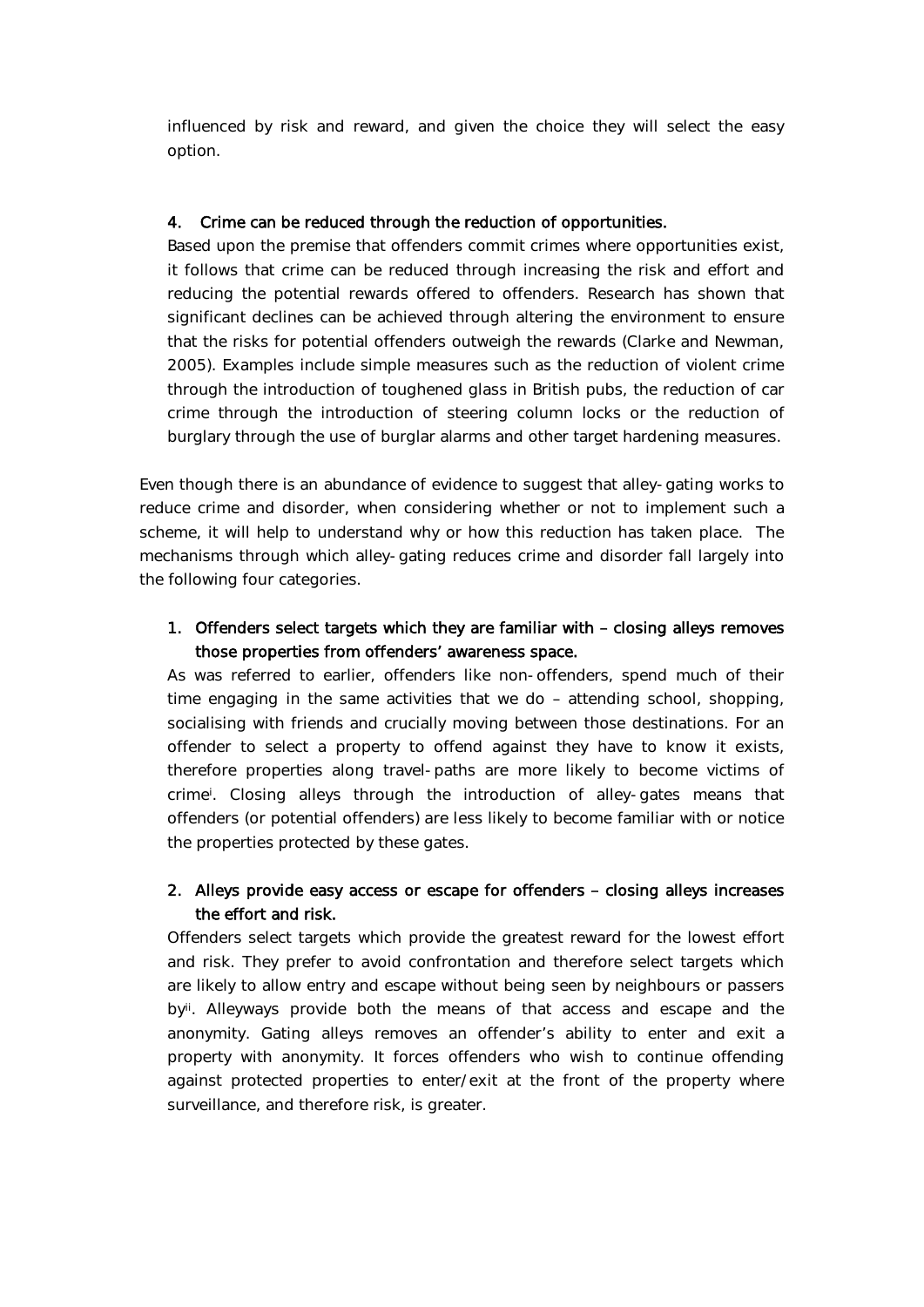#### 3. Alleys are locations which allow for offending in their own right.

As well as providing easy access and escape routes for offenders, alleyways are also secluded enough to allow for offending to take place without surveillance from neighbours or passers by. This can take the form of drug use and drug dealing, prostitution, arson, litter and graffiti, robbery and general anti-social behaviour. If an alley becomes vulnerable to such behaviour and local residents avoid the area, this avoidance behaviour increases the anonymity provided to offenders and in turn increases the likelihood of further criminal behaviour. Closing alleys leaves these areas inaccessible to potential offenders.

### 4. Alleys provide a legitimate excuse for potential offenders to survey properties – closing alleys removes these excuses.

Alleyways allow potential offenders and non-offenders to walk next to a property, and in the case of offenders, to assess the risks versus rewards. Given the legitimate nature of these footpaths, residents concerned about potential offenders have no legitimate reason to challenge these people. The fact that people are passing the house on a regular basis also makes it difficult to distinguish between neighbours passing en route to school, work or the shops and offenders who are surveying the property. Closing alleys removes the excuses for potential offenders to enter the area, it clarifies who should and who should not be in that area and provides residents the legitimacy to challenge potential offenders.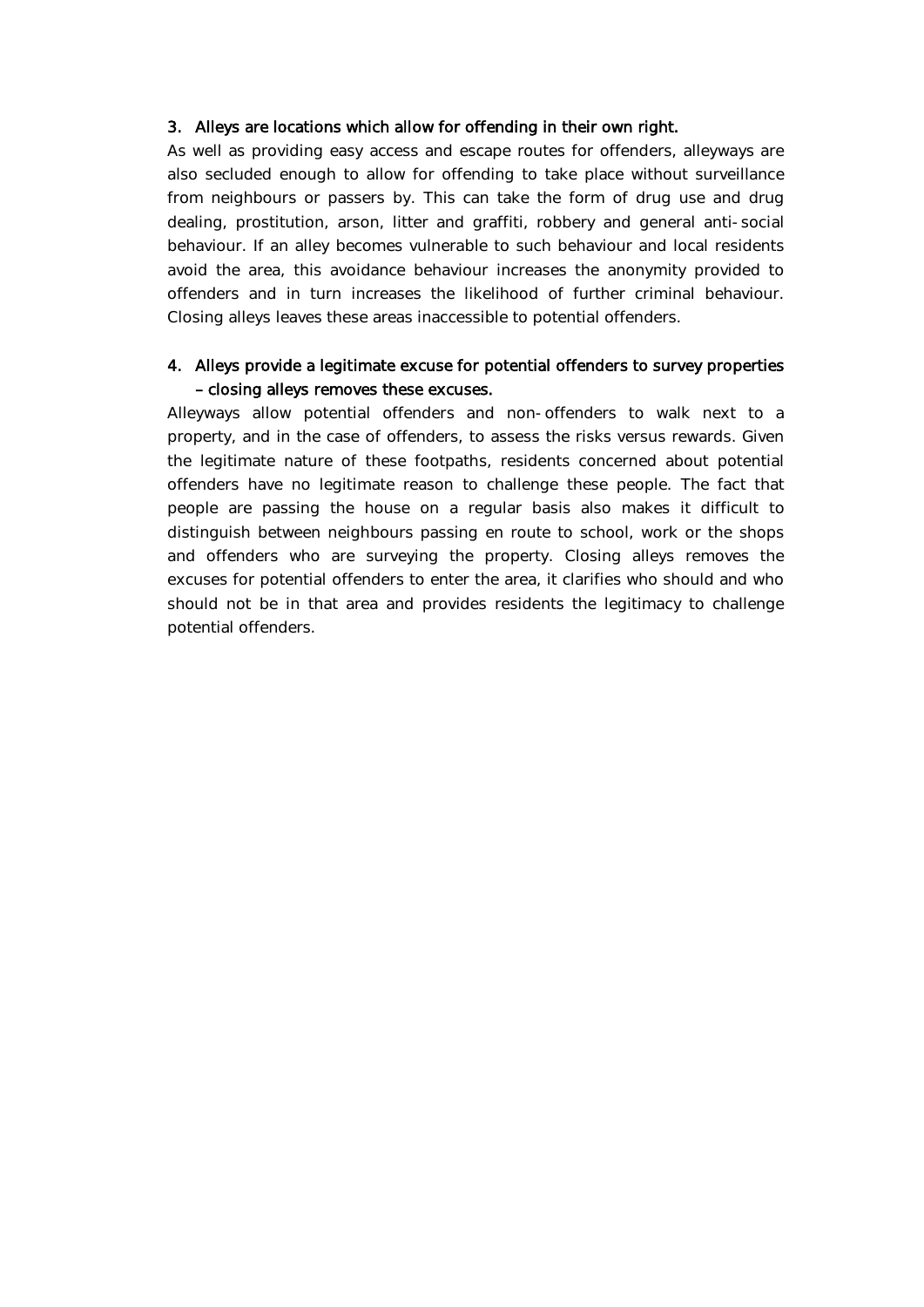# The Role of Evaluation

Although this guide is not the appropriate document to discuss the issues of research and evaluation in any depth, the importance of data analysis in making decisions regarding the appropriate crime reduction intervention (pre-intervention) and in assessing the impact of those schemes (post-intervention) warrants a brief overview.

The subject of data analysis, monitoring and evaluation can be off-putting and the mention of statistics is often enough to send any audience to sleep. Those involved in the implementation of crime reduction interventions (be they practitioners or residents) are often very busy people and collecting data can seem like an unnecessary, time consuming and complex task. As such, it is often put to one side until the scheme is complete, or worse still, never completed. It is hoped that this section of the guide will convince you of the importance of evaluation as well as providing tips regarding data collection and evaluation.

Analysis of crime data before and after the introduction of an intervention is vital. Before - to make sure you are doing the right thing, and after - to assess effectiveness and to inform others of what works and what does not.

- 1) Without analysis of crime data how do you know that alley-gating is the most appropriate intervention? In many cases, crime reduction interventions such as alley-gating are implemented because they are the latest crime reduction trend, or because money is available for that specific measure. Implementing a scheme without analysis of the crime problem can often lead to failure, not because the intervention is flawed or because those working in the ground were ineffective, but because it was the wrong choice of intervention – this is often referred to as theory failure. For example, alley-gating is unlikely to be as effective if the offenders burgling the target properties live within that block. It is also unlikely to be effective if the main point of entry/escape for offenders burgling these properties is the front door.
- 2) Evaluation helps to inform others of what works (and what does not). Crime reduction interventions need to be selected to suit the environment which is being targeted. Different crime reduction measures work in different environments based upon the geography of the area as well as the make-up of residents living there. What suits students may not suit the elderly, what suits home-owners may not suit renters and what suits terraced properties may not suit detached. Evaluation of an intervention allows others to select appropriate interventions to suit the area which they are targeting for a specific intervention.
- 3) Evaluating the impact of an intervention will help to convince funding bodies that the scheme is worthy of future funding. Although residents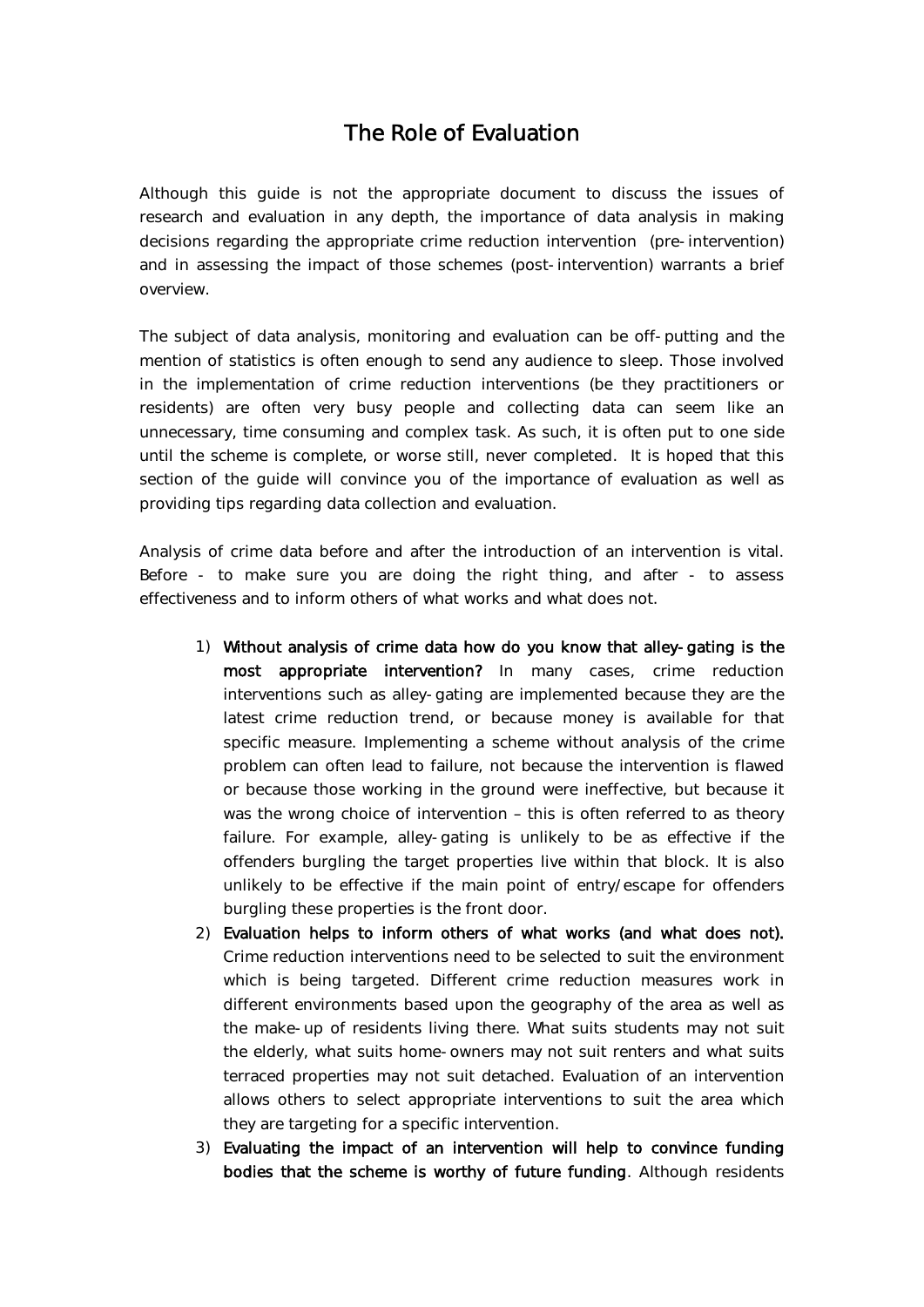and practitioners may feel that a crime reduction scheme has worked to reduce crime, anecdotal data are not adequate to convince funding bodies of the effectiveness of an intervention.

The remainder of this section provides some guidance as to what questions should be asked before alley-gating is selected as a crime reduction intervention and, if it is selected, following completion of the scheme.

| Analysing the problem - Before alley-<br>gates are installed.                                                                                                    | Assessing the Impact - After alley-gates<br>are installed.                                                     |
|------------------------------------------------------------------------------------------------------------------------------------------------------------------|----------------------------------------------------------------------------------------------------------------|
| Which crimes are you concerned about?                                                                                                                            | alley-gating scheme<br>reduced<br>Has<br>the<br>police recorded crime?                                         |
| What time of day are crimes taking<br>place within the target block?                                                                                             | Has the alley-gating scheme reduced self-<br>reported crime?                                                   |
| What day of the week are crimes taking<br>place within the target block?                                                                                         | Has the alley-gating scheme reduced fear<br>of crime?                                                          |
| Are houses on the target block rented<br>or owner occupied?                                                                                                      | Has the alley-gating scheme led to any<br>additional benefits?                                                 |
| Who are the victims and have they been<br>victims before?                                                                                                        | Has the alley-gating scheme led to any<br>unintended consequences (both negative<br>and positive)?             |
| Who are the offenders?                                                                                                                                           | Has a reduction in crime led to an increase<br>in other crime within the target block?                         |
| What proportion of crimes are<br>committed by outsiders (those living<br>outside the target block)?                                                              | Has the reduction of crime within the<br>target block led to an increase in crime in<br>the neighbouring area? |
| How are offenders getting into the<br>properties on the target block - what is<br>their modus operandi?                                                          | Has the alley-gating scheme resulted in a<br>change in offender modus operandi?                                |
| know why offenders<br>you<br>are<br>Do.<br>targeting this block - are they passing<br>en route to another location or are<br>these properties a targeted choice? | How many crimes did the alley-gating<br>scheme prevent?                                                        |
| Do you know how much alley-gates<br>will cost?                                                                                                                   | Has the alley-gating scheme been cost-<br>effective?                                                           |
| Have you explored alternative crime<br>reduction measures?                                                                                                       | How was the scheme implemented on the<br>ground - which agencies were involved,<br>who led the project?        |
| Can you explain why alley-gating will<br>than<br>alternative<br>better<br>crime<br>be<br>reduction measures?                                                     | What problems emerged and how were<br>these overcome?                                                          |

Table 1: Questions you need to ask throughout the alley-gating process.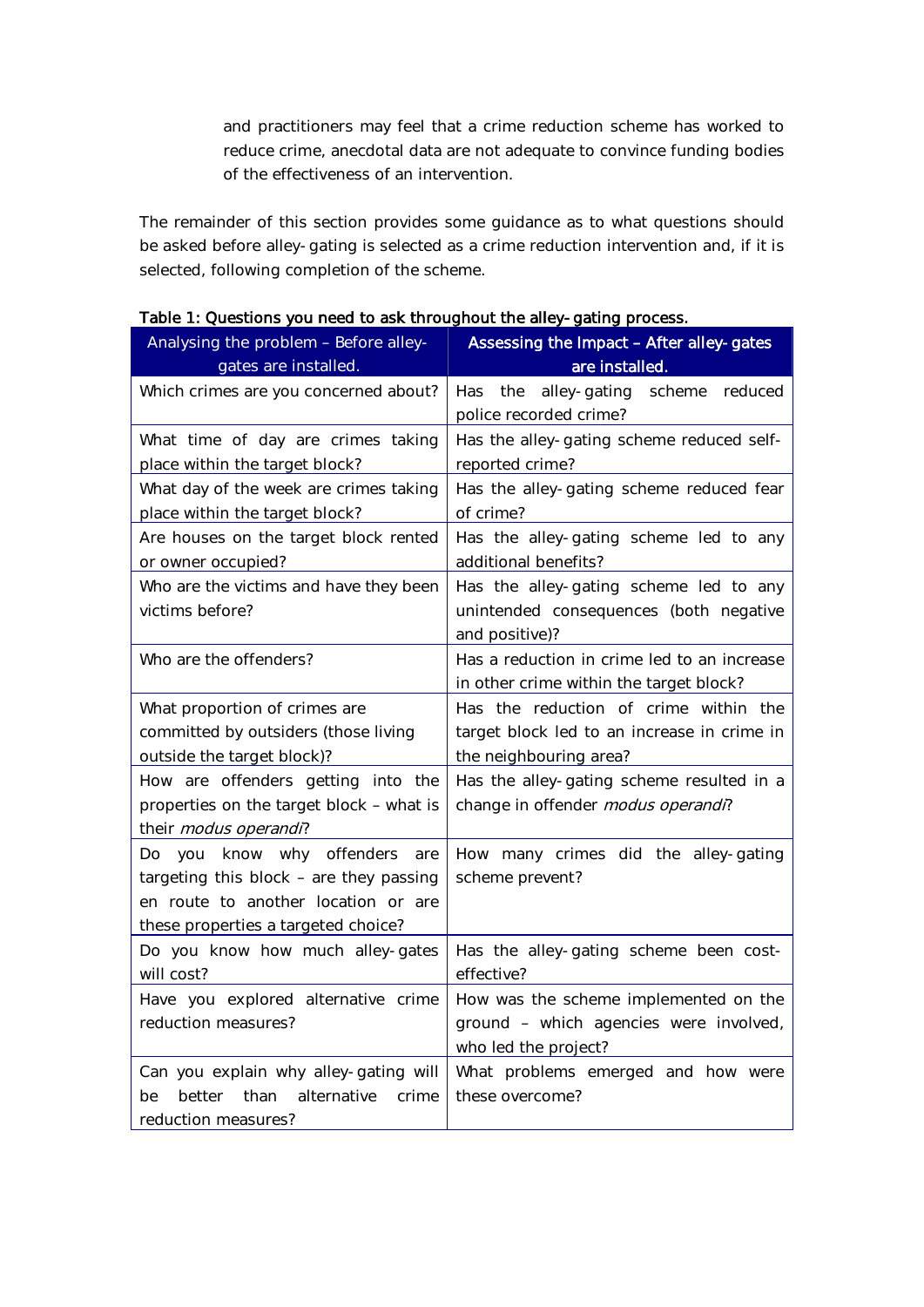It is beyond the scope of this guide to outline how to conduct a post-intervention evaluation, but for anyone looking for guidance, the following points should be borne in mind:

- 1) Before embarking on an alley-gating scheme, consider carefully the data you may need to answer the questions in the table above. Even though you may not be planning an evaluation now, you may need to think about this later (if additional funding is required) and often valuable data are lost after the scheme has been completed;
- 2) When assessing the impact of the scheme on crime reduction, do not simply rely on police recorded data. Not all crime is reported to the police and not all crime is recorded by the police. Police data should be supplemented by survey data which asks residents about their experiences of crime as well as their fears and perceptions relating to crime and disorder;
- 3) In assessing the impact of the scheme on crime reduction, it is not enough to compare before and after crime figures. Any change in crime rates within the target area must be compared with a control/comparison area (a similar area where gates were not installed) to measure what would have happened without the implementation of the scheme;
- 4) Consider the unintended consequences (both positive and negative) which the scheme may have. Positive unintended consequences can include a reduction in crimes other than those that you aimed to reduce - a reduction in crime in neighbouring areas, an increase in house prices, a reduction in graffiti, dog fouling and litter and a reduction in void properties. Negative unintended consequences can include a reduction in burglary but an increase in other crimes, a reduction in entry through the rear but an increase in entry through the front of the property or a reduction of crime within the target area but an increase in neighbouring areas;
- 5) Be realistic about the association between a change in crime and the implementation of the intervention. Are there plausible alternative explanations for the reduction in crime such as a prolific offenders being sentenced to imprisonment or the introduction of another crime reduction scheme?
- 6) Consider allocating a percentage of your budget to research and evaluation. If you require assistance with research and evaluation contact local universities or consultancies to assess whether they can assist with this element of the project.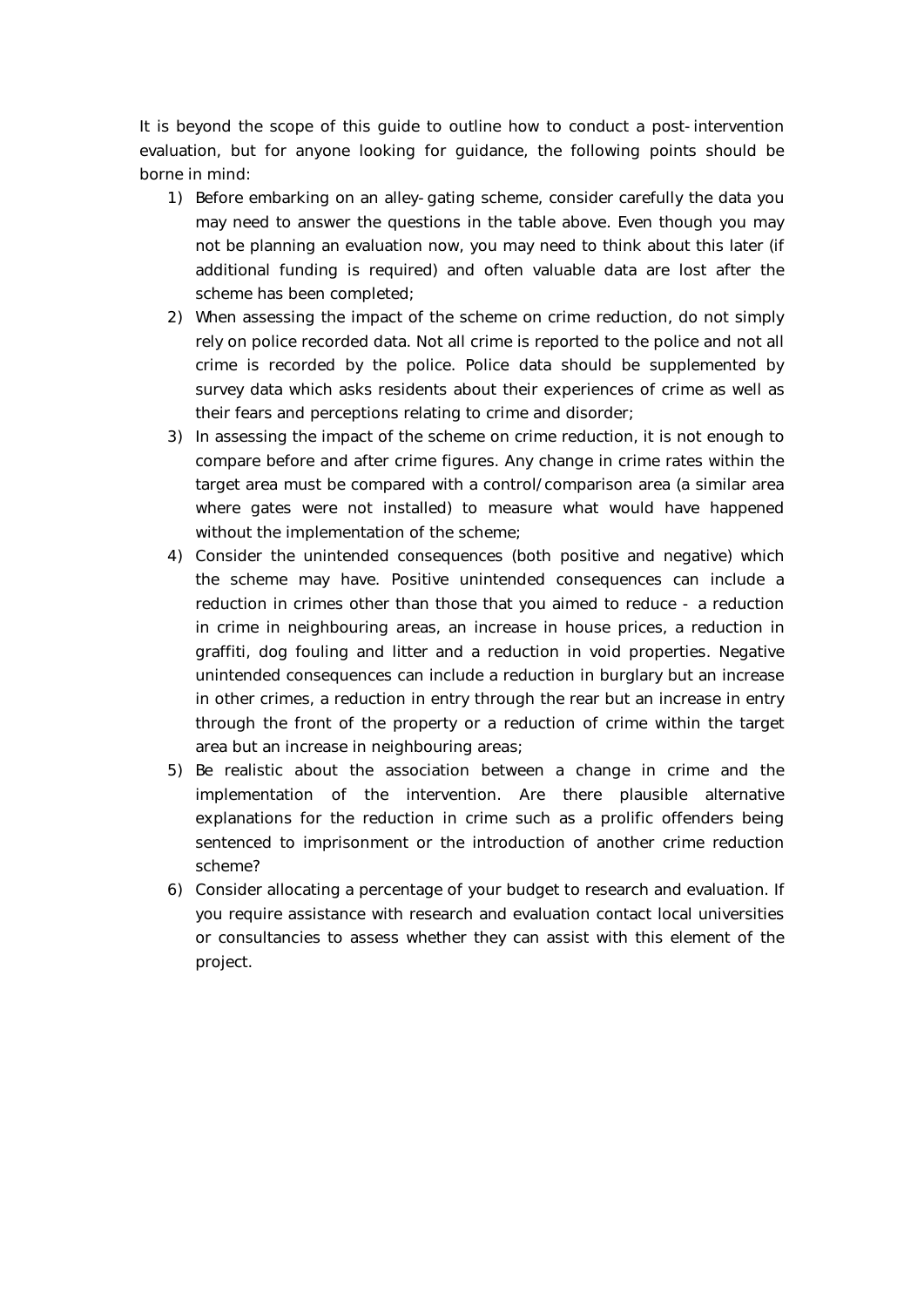# Does Alley-Gating Reduce Crime and Disorder?

The previous section highlighted the importance of evaluation for identifying what works and what does not work and for convincing funding bodies that a scheme is worthy of future funding. Unfortunately, although many practitioners and residents believe that their alley-gating scheme has been successful, without an independent, high quality evaluation, opinions and beliefs will not stand the test of rigorous scrutiny.

This section of the guide is designed to inform readers of the potential benefits of implementing an alley-gating scheme in terms of crime and disorder reduction. The findings presented were collected from extensive trawls of crime reduction literature as well as requests posted to crime reduction practitioners on several web-based forums. The review of previous evaluations revealed some extremely positive findings, however; it also revealed a weakness in the methodological quality of a large proportion of studies. Although this guide is not designed as a tool to lecture readers on the importance of methodological quality, it is essential to stress that whilst evaluation is important, weak evaluations are of no value and can represent an important opportunity wasted.

To ensure that readers are aware of the methodological quality of each study reviewed for this guide, table 2 presents the findings of each study alongside a judgement on the quality of the research. The scale used to make this judgement is the Maryland Scientific Methods Scale developed by Farrington, Gottfredson, Sherman and Welsh (2002). This judgement is designed, not as a criticism of those who conducted the research, but as a simple method of communicating to readers the methodological quality of each study whose findings are presented.

The trawl of previous evaluations on the impact of alley-gating as a crime reduction measure revealed 13 studies conducted between 1996 and 2005 (displayed in table 2 below). Of the 13, all revealed positive findings with reductions in burglary ranging from 2.7% (net of changes in wider area) to 65% (gross reduction). Of the 13 studies, only eight monitored possible unintended consequences such as displacement of crime to other areas. Of the eight that measured this, five found a diffusion of benefit to surrounding areas; however two found some evidence of geographical displacement and two found evidence of crime switch displacement.

The findings from this review are summarised in table 2 and explained in more detail in the following paragraphs.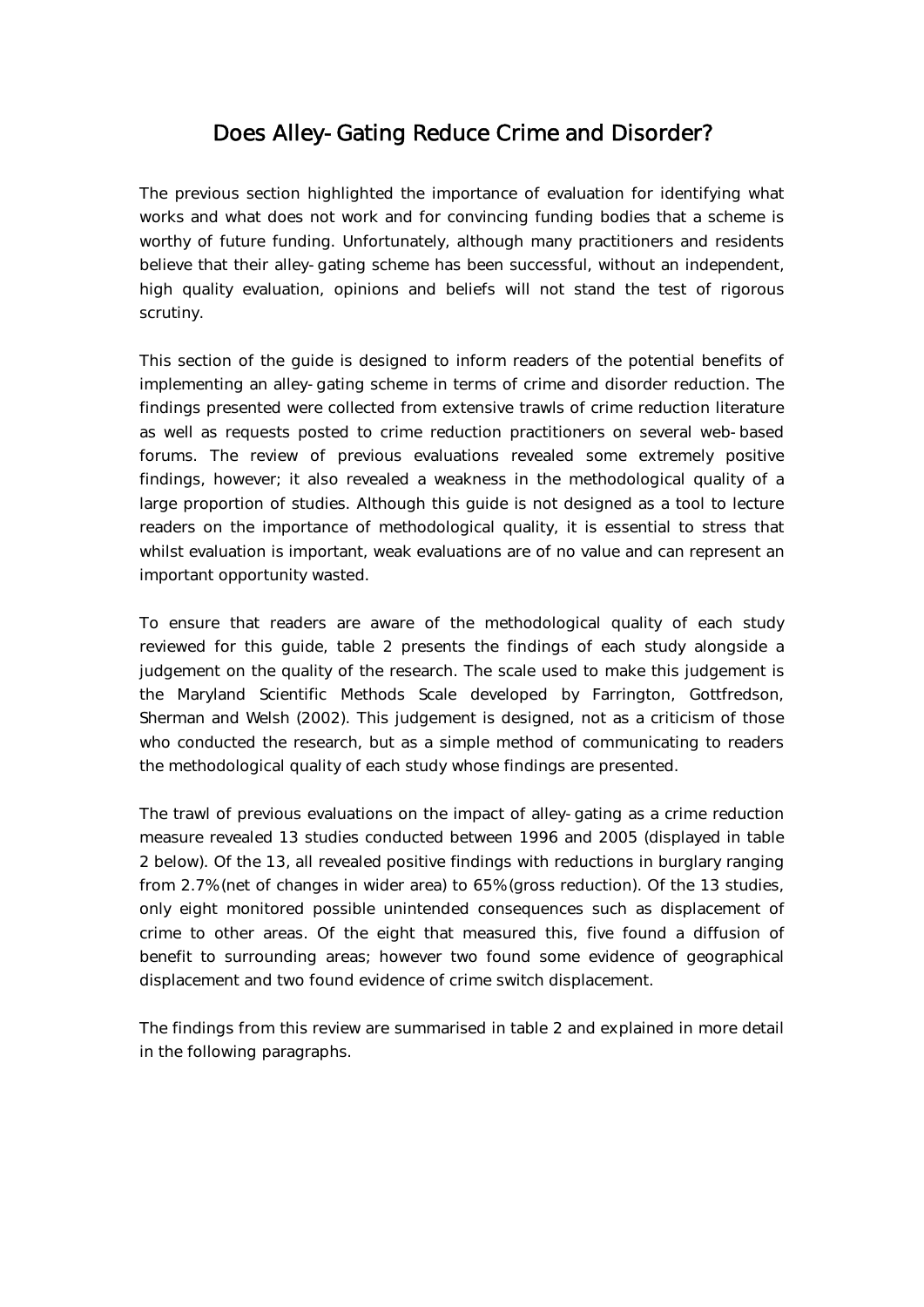| Table 2: Summary of Research Findings |                            |                |            |          |                     |                                           |                          |                   |              |
|---------------------------------------|----------------------------|----------------|------------|----------|---------------------|-------------------------------------------|--------------------------|-------------------|--------------|
| <b>Details</b>                        | of $\vert$ Author (s)      | <b>Quality</b> | Year       | Location | <b>Number</b><br>of | Other                                     | Impact on crime and      | <b>Unintended</b> | Cost-        |
| <b>Study</b>                          |                            | of Study       |            |          | gates/properties    | <b>Interventions</b>                      | disorder                 | Consequen         | benefit      |
|                                       |                            | TH.            |            |          | covered             |                                           |                          | <b>ces</b>        | analysis     |
| Home Office                           | Universities<br><b>of</b>  | Level 4        | 2000       | Hartlepo | Phase one (Home     | Part of a Home                            | <b>Net</b><br>percentage | Evidence of       | The<br>cost- |
| Reducing                              | Liverpool,<br>Hull<br>and  |                | (published | ol,      | Office<br>funded)   | Office<br>funded                          | reduction in burglary    | diffusion of      | benefit      |
| Burglary                              | Huddersfield               |                | in 2005)   | Clevelan | included 14 gates   | which<br>scheme                           | of 13%.                  | benefits to       | ratio<br>was |
| Initiative                            |                            |                |            | d,       | protecting<br>185   | included<br>seven                         |                          | surroundin        | £2.19        |
| Case Study -                          |                            |                |            | England. | properties. Phase   | interventions:                            |                          | areas<br>g        | for<br>saved |
| Hartlepool                            |                            |                |            |          | two (New Deal)      | alley-gating,                             |                          | rather than       | £1<br>every  |
|                                       |                            |                |            |          | included<br>a       | target                                    |                          | displaceme        | spent.       |
|                                       |                            |                |            |          | further 10 gates.   | hardening,                                |                          | nt of crime.      |              |
|                                       |                            |                |            |          |                     | property                                  |                          |                   |              |
|                                       |                            |                |            |          |                     | marking,                                  |                          |                   |              |
|                                       |                            |                |            |          |                     | diversionary                              |                          |                   |              |
|                                       |                            |                |            |          |                     | schemes,                                  |                          |                   |              |
|                                       |                            |                |            |          |                     | supervision<br>0f                         |                          |                   |              |
|                                       |                            |                |            |          |                     | offenders,                                |                          |                   |              |
|                                       |                            |                |            |          |                     | education<br>and                          |                          |                   |              |
|                                       |                            |                |            |          |                     | and<br>awareness                          |                          |                   |              |
|                                       |                            |                |            |          |                     | community                                 |                          |                   |              |
|                                       |                            |                |            |          |                     | development.                              |                          |                   |              |
| Home Office                           | Supplement<br>6<br>to      | Level 3        | 2001       | Manchest | 7 gates installed   | Part of a Home                            | <b>Net</b><br>percentage | Evidence of       | The<br>cost- |
| Reducing                              | Findings 204<br>(Kodz      |                | (published | $er_{1}$ |                     | Office<br>funded                          | reduction in burglary    | diffusion of      | benefit      |
| Burglary                              | $2003$ ),<br>Pease,<br>and |                | in 2003)   | England. |                     | which<br>scheme                           | after two years was      | benefit           | ratio<br>was |
| Initiative                            | drafted by McCreith, S     |                |            |          |                     | included<br>four                          | 35%                      |                   | £7.14        |
| Project                               | based upon report by       |                |            |          |                     | interventions<br>$\overline{\phantom{m}}$ |                          |                   | saved<br>for |
| Summary                               | Christmann, K.             |                |            |          |                     | alley-gating,                             |                          |                   | £1<br>every  |
| Ladybarn                              |                            |                |            |          |                     | crime prevention                          |                          |                   | spent.       |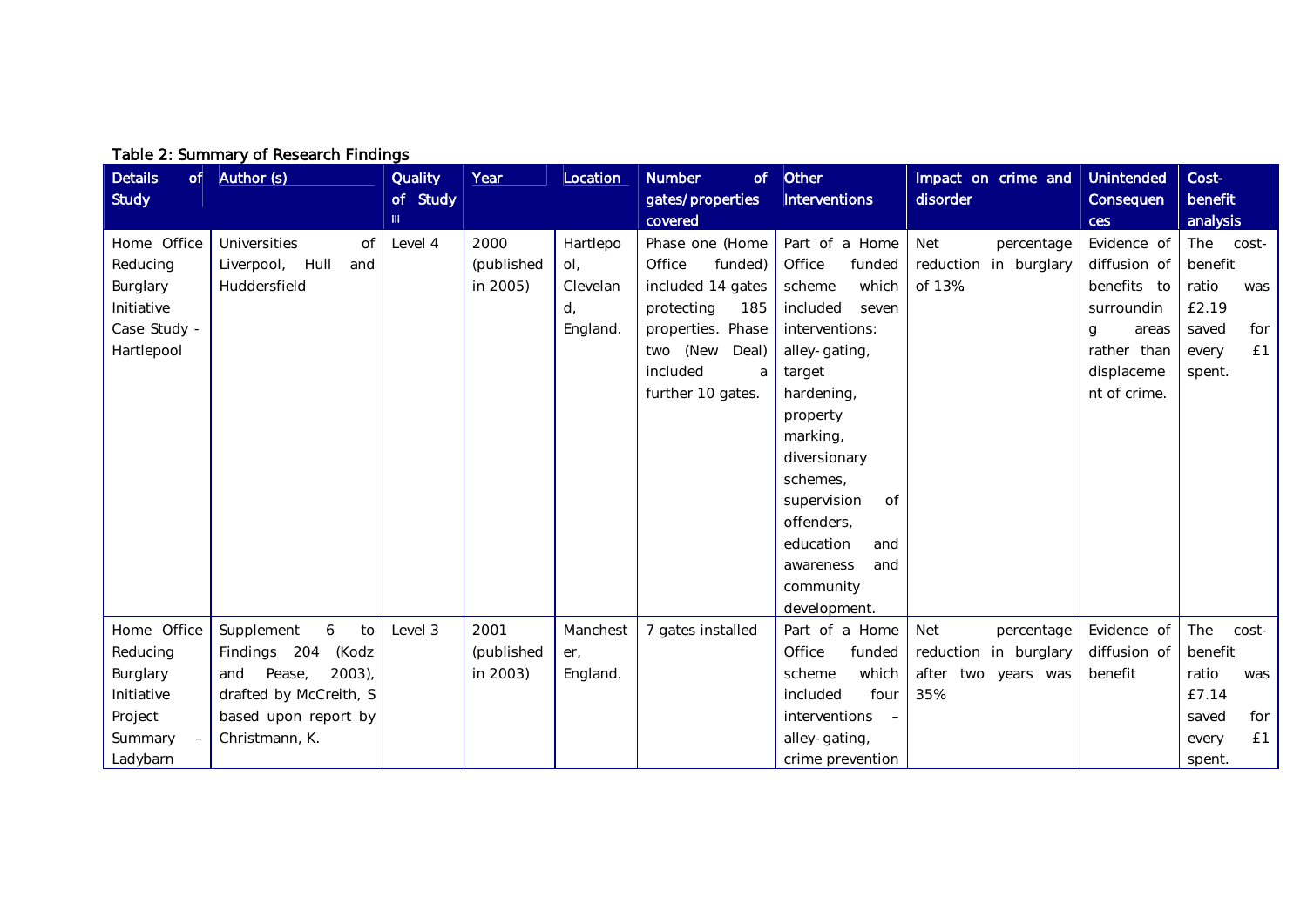| <b>Details</b><br><b>Study</b>                                                                                  | of $\vert$ Author (s)                                                                                                                         | <b>Quality</b><br>of Study<br>TH <sub>1</sub> | Year                                 | Location                                 | <b>Number</b><br>of<br>gates/properties<br>covered | Other<br><b>Interventions</b>                                                                                                                                                                                                                                          | Impact on crime and<br>disorder                                                     | <b>Unintended</b><br>Consequen<br>ces                                                                      | Cost-<br>benefit<br>analysis                                                             |
|-----------------------------------------------------------------------------------------------------------------|-----------------------------------------------------------------------------------------------------------------------------------------------|-----------------------------------------------|--------------------------------------|------------------------------------------|----------------------------------------------------|------------------------------------------------------------------------------------------------------------------------------------------------------------------------------------------------------------------------------------------------------------------------|-------------------------------------------------------------------------------------|------------------------------------------------------------------------------------------------------------|------------------------------------------------------------------------------------------|
|                                                                                                                 |                                                                                                                                               |                                               |                                      |                                          |                                                    | publicity<br>campaigns<br>and<br>target<br>hardening.                                                                                                                                                                                                                  |                                                                                     |                                                                                                            |                                                                                          |
| Home Office<br>Reducing<br>Burglary<br>Initiative<br>Project<br>Summary<br>$\overline{\phantom{a}}$<br>Rusholme | Supplement<br>6<br>to<br>Findings 204<br>(Kodz<br>$2003$ ),<br>Pease,<br>and<br>drafted by McCreith, S<br>based upon report by<br>Hodgson, B. | Level 3                                       | 2001<br>(published<br>in 2003)       | Manchest<br>$er_{1}$<br>England.         | 3 gates                                            | Part of<br>Home<br>Office<br>funded<br>which<br>scheme<br>included<br>five<br>interventions:<br>target hardening<br>dwelling,<br>$\overline{of}$<br>target hardening<br>the<br>wider<br><b>of</b><br>market<br>area,<br>disruption<br>and<br>safe<br>storage<br>scheme | <b>Net</b><br>percentage<br>reduction in burglary<br>after two years was<br>33.1%   | Diffusion of<br>benefit                                                                                    | The<br>cost<br>benefit<br>ratio<br>was<br>£1.67<br>saved<br>for<br>£1<br>every<br>spent. |
| Home Office<br>Reducing<br>Burglary<br>Initiative<br>Final<br>Outcome<br>Report<br>Liverpool                    | Universities<br>of<br>Liverpool,<br>Hull<br>and<br>Huddersfield                                                                               | Level 3                                       | 1999-<br>2001<br>(published<br>2002) | Liverpool<br>Merseysi<br>de.<br>England. | 10 gates covering<br>125 properties                | Part of<br>Home<br>Office<br>funded<br>which<br>scheme<br>included<br>four<br>interventions:<br>target<br>hardening,<br>property<br>marking,                                                                                                                           | <b>Net</b><br>percentage<br>reduction in burglary<br>after<br>two years was<br>2.7% | Some<br>geographic<br>al<br>displaceme<br>nt of crime<br>as well as<br>crime<br>switch<br>to<br>theft from | The<br>cost<br>benefit<br>ratio<br>was<br>£1.50<br>saved<br>for<br>£1<br>every<br>spent. |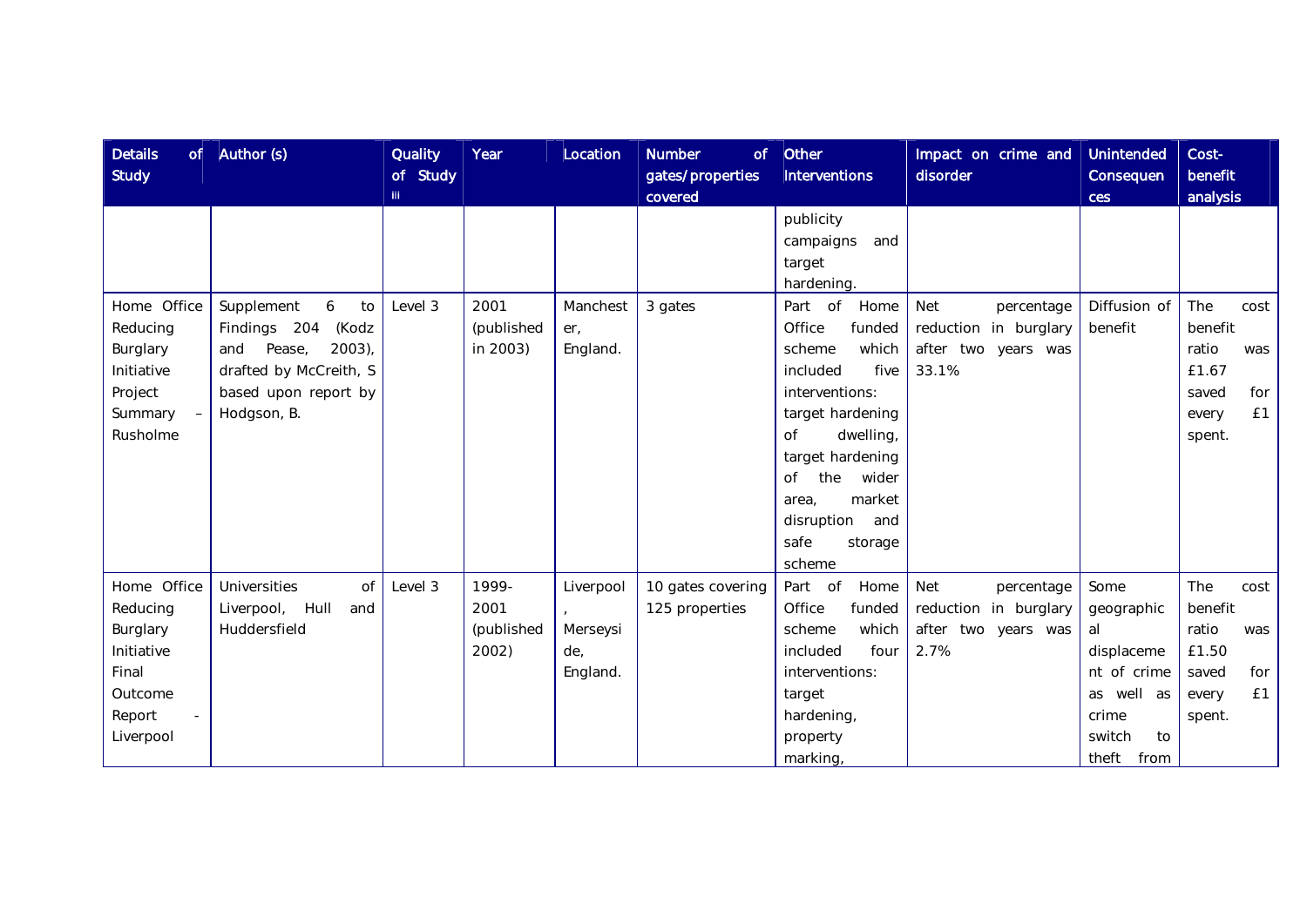| <b>Details</b><br><b>Study</b>               | of $\vert$ Author (s)         | <b>Quality</b><br>of Study<br>TH <sub>1</sub> | Year | Location                                                                                                                                                                                                                                           | <b>Number</b><br>gates/properties<br>covered | $of$ Other<br><b>Interventions</b>             | Impact on crime and<br>disorder                                                                                                                                                                                                                                      | Unintended<br>Consequen<br>ces | Cost-<br>benefit<br>analysis                                                                                                                              |
|----------------------------------------------|-------------------------------|-----------------------------------------------|------|----------------------------------------------------------------------------------------------------------------------------------------------------------------------------------------------------------------------------------------------------|----------------------------------------------|------------------------------------------------|----------------------------------------------------------------------------------------------------------------------------------------------------------------------------------------------------------------------------------------------------------------------|--------------------------------|-----------------------------------------------------------------------------------------------------------------------------------------------------------|
|                                              |                               |                                               |      |                                                                                                                                                                                                                                                    |                                              | offender-<br>interventions<br>and alley-gating |                                                                                                                                                                                                                                                                      | car                            |                                                                                                                                                           |
| The<br>Prevention of<br>Domestic<br>Burglary | Hamilton-Smith<br>and<br>Kent | N/A                                           | 2005 | <b>Reviews</b><br>previous<br>studies<br>including<br>7<br>schemes<br>which<br>included<br>alley-<br>gating in<br>the<br>National<br>Home<br>Office<br>Burglary<br>Reductio<br>n<br>Initiative,<br>Armstron<br>g (1999),<br>Young<br>(1999)<br>and | N/A                                          | N/A                                            | from four<br>Evidence<br>studies suggests that<br>alley-gating has a 50-<br>60% gross reduction in<br>burglary.<br>reduction<br>The<br>net<br>from<br>all<br>seven<br>Reducing<br>Burglary<br>Initiative schemes was<br>15% (ranging<br>from<br>$+5\%$ to $-59\%$ ). | N/A                            | For<br>seven<br>Reducing<br>Burglary<br>Initiative<br>schemes<br>the<br>cost<br>benefit<br>ratio<br>was<br>£1.17<br>saved<br>for<br>£1<br>every<br>spent. |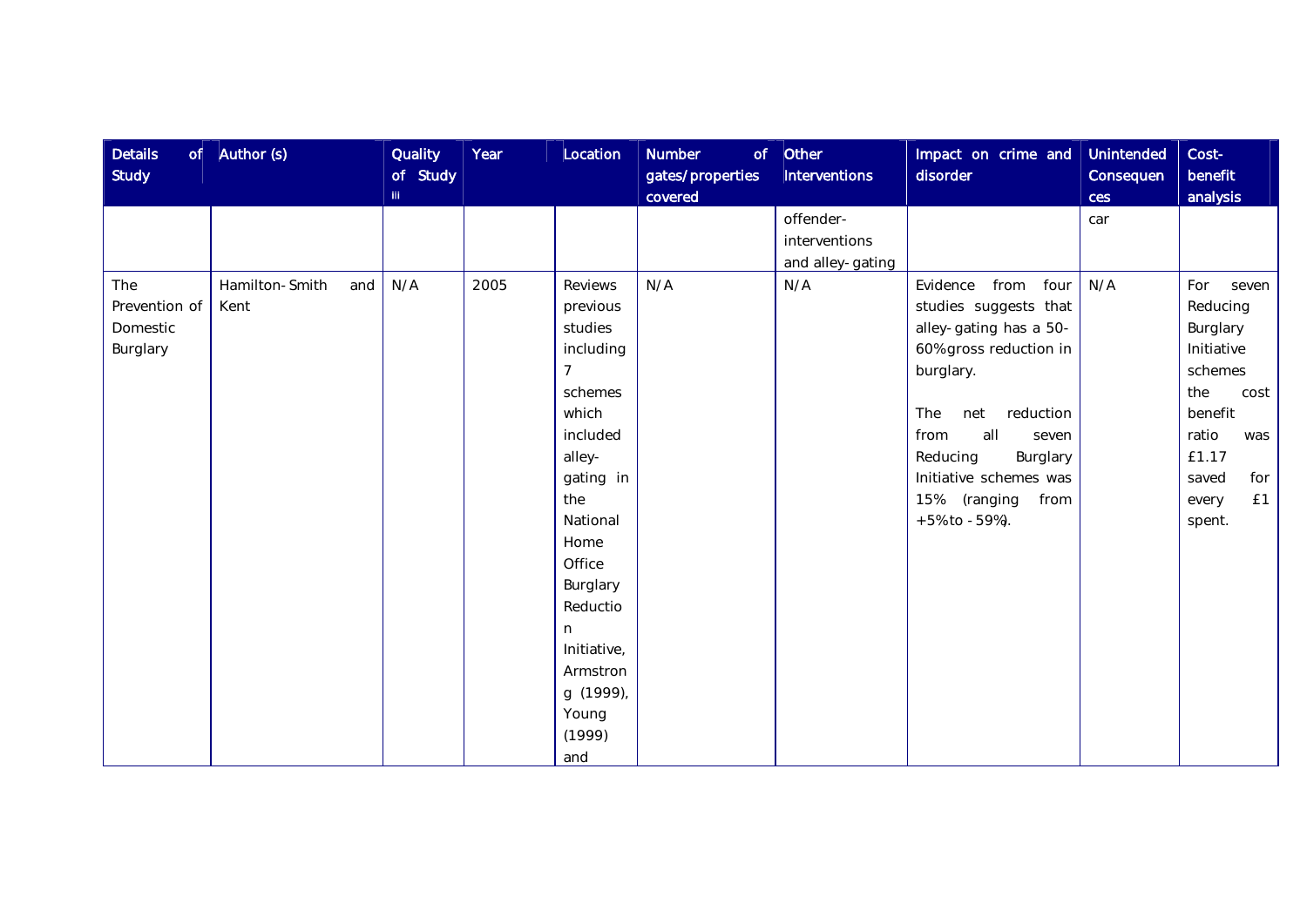| <b>Details</b><br><b>Study</b>                         | of $\vert$ Author (s)                                         | <b>Quality</b><br>of Study<br>Ш. | Year                                             | Location                                | <b>Number</b><br>gates/properties<br>covered      | $of$ Other<br><b>Interventions</b> | Impact on crime and<br>disorder                                                                                                   | Unintended<br>Consequen<br>ces                                                                                                                                                                           | Cost-<br>benefit<br>analysis |
|--------------------------------------------------------|---------------------------------------------------------------|----------------------------------|--------------------------------------------------|-----------------------------------------|---------------------------------------------------|------------------------------------|-----------------------------------------------------------------------------------------------------------------------------------|----------------------------------------------------------------------------------------------------------------------------------------------------------------------------------------------------------|------------------------------|
|                                                        |                                                               |                                  |                                                  | Bowers et<br>$al(2003)$ .               |                                                   |                                    |                                                                                                                                   |                                                                                                                                                                                                          |                              |
| Forest Fields<br>Project<br>in<br>Nottingham           | Renewal.net                                                   | Level 2                          | No date                                          | Nottingh<br>am,<br>England              | Gates<br>were<br>installed in 20<br>roads/streets | <b>No</b>                          | After<br>gates<br>were<br>installed, burglary fell<br>by 41% in the target<br>area                                                | Not<br>included in<br>study                                                                                                                                                                              | <b>No</b>                    |
| <b>Dukeries</b><br>in<br>Hull                          | Renewal.net                                                   | Level 2                          | 1999-<br>2001                                    | Humbersi<br>de,<br>England.             | 47 gates                                          | <b>No</b>                          | Following installation<br>of gates, domestic<br>burglary fell by 65%                                                              | Reduction<br>vehicle<br>in<br>crime, fear<br>of<br>crime<br>reduced,<br>fly-tipping<br>and<br>dog<br>fouling<br>reduced in<br>alleys<br>and<br>noise<br>previously<br>caused<br>by<br>youths<br>subsided | <b>No</b>                    |
| Evaluating<br>Situation<br>Crime<br>Prevention:<br>The | Young, C., Hirschfield,<br>A., Bowers, K., and<br>Johnson, S. | Level 3                          | 2003<br>(gates<br>installed<br>in 1999-<br>2001) | Liverpool<br>Merseysi<br>de,<br>England | 208<br>gates<br>3442<br>covering<br>properties    | No                                 | In the six year period<br>1995/1996<br>to<br>2000/2001<br>burglary<br>rate reduced by 37.5%<br>in the police force $z$ zones 200, | Some<br>evidence of<br>displaceme<br>nt to buffer                                                                                                                                                        | <b>No</b>                    |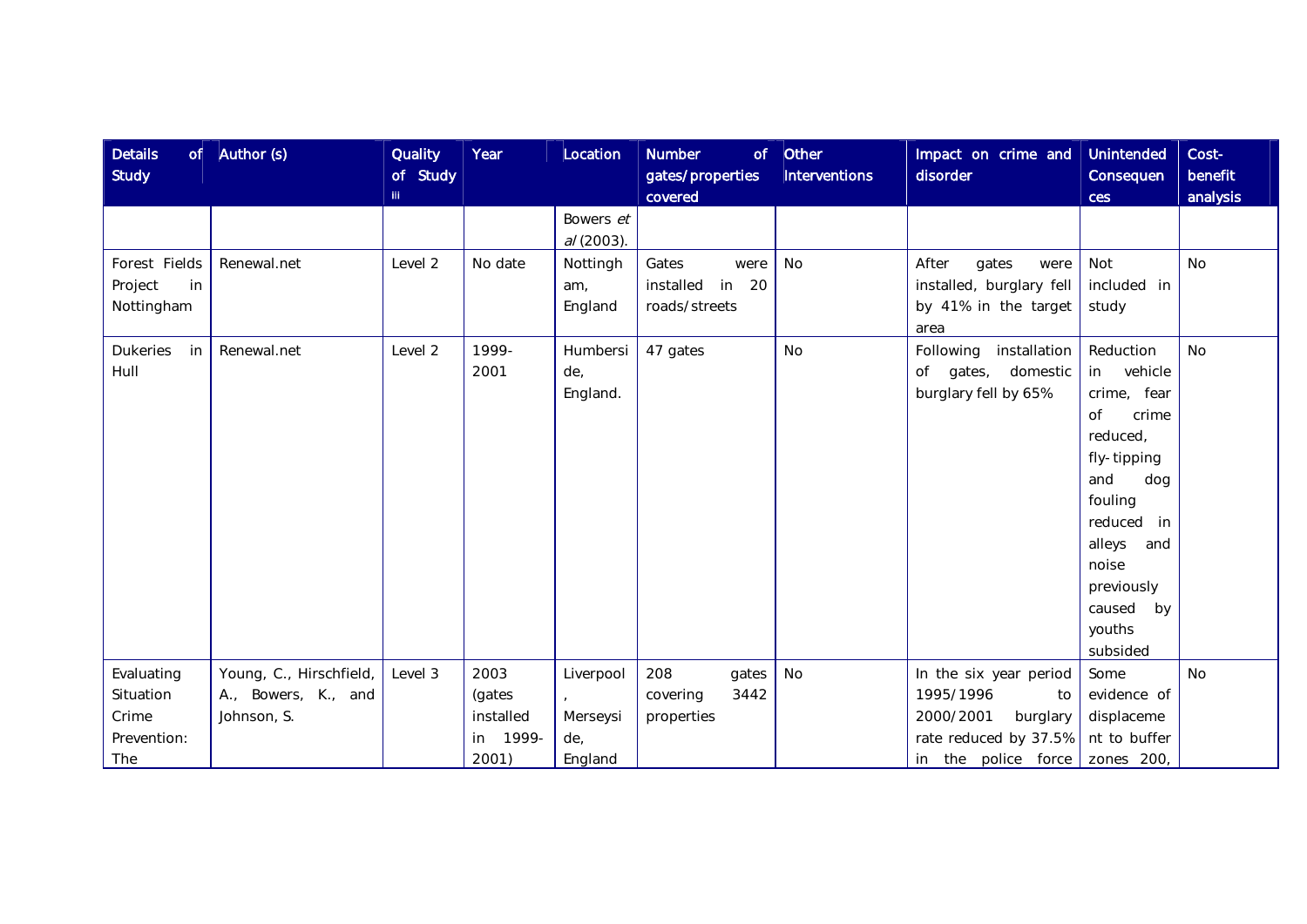| <b>Details</b><br><b>Study</b>                          | of $ $ Author (s)                                                           | <b>Quality</b><br>of Study<br>m. | Year                                                                  | Location                                | <b>Number</b><br>of<br>gates/properties<br>covered                      | Other<br><b>Interventions</b> | Impact on crime and<br>disorder                                                       | <b>Unintended</b><br>Consequen<br>ces                                                                                                                               | Cost-<br>benefit<br>analysis                  |
|---------------------------------------------------------|-----------------------------------------------------------------------------|----------------------------------|-----------------------------------------------------------------------|-----------------------------------------|-------------------------------------------------------------------------|-------------------------------|---------------------------------------------------------------------------------------|---------------------------------------------------------------------------------------------------------------------------------------------------------------------|-----------------------------------------------|
| Merseyside<br>'Alley-gating<br>Schemes'                 |                                                                             |                                  |                                                                       |                                         |                                                                         |                               | area, 32.8% in the<br>buffer<br>concentric<br>zones and 53.3% in<br>the target areas. | 400,<br>600<br>and<br>1000<br>metres (600<br>showed<br>worst levels<br><b>of</b><br>displaceme                                                                      |                                               |
|                                                         |                                                                             |                                  |                                                                       |                                         |                                                                         |                               |                                                                                       | nt).                                                                                                                                                                |                                               |
| Off<br>Closing<br>Opportunitie<br>S                     | Bowers,<br>$K_{\cdot}$<br>Hirschfield,<br>$A_{\cdot}$<br>and<br>Johnson, S. | Level 3                          | 2004                                                                  | Liverpool<br>Merseysi<br>de,<br>England | 3178<br>gates<br>106<br>covering<br>blocks                              | No                            | Net burglary reduction<br>37% relative to<br>of<br>comparison area                    | Overall<br>diffusion of<br>benefits<br>with some<br>evidence of<br>displaceme<br>nt in 5th<br>(500metres)<br>and<br>6 <sup>th</sup><br>(600)<br>metres)<br>buffers. | £1.86<br>saved<br>for<br>£1<br>every<br>spent |
| Effects<br>The<br>of Situational<br>Crime<br>Prevention | Johnson, S., Bowers, K.<br>and Hirschfield, A.                              | Level 3                          | Unpublish<br>ed<br>$\overline{\phantom{m}}$<br>research<br>took place | Liverpool<br>Merseysi<br>de,            | This is a follow<br>up to the above<br>study so covers<br>the same area | No                            | Installation of gates<br>residents'<br>increased<br>perceptions of safety             | N/A                                                                                                                                                                 | N/A                                           |
| on<br>Residents: A                                      |                                                                             |                                  | in<br>2002/03                                                         | England                                 |                                                                         |                               |                                                                                       |                                                                                                                                                                     |                                               |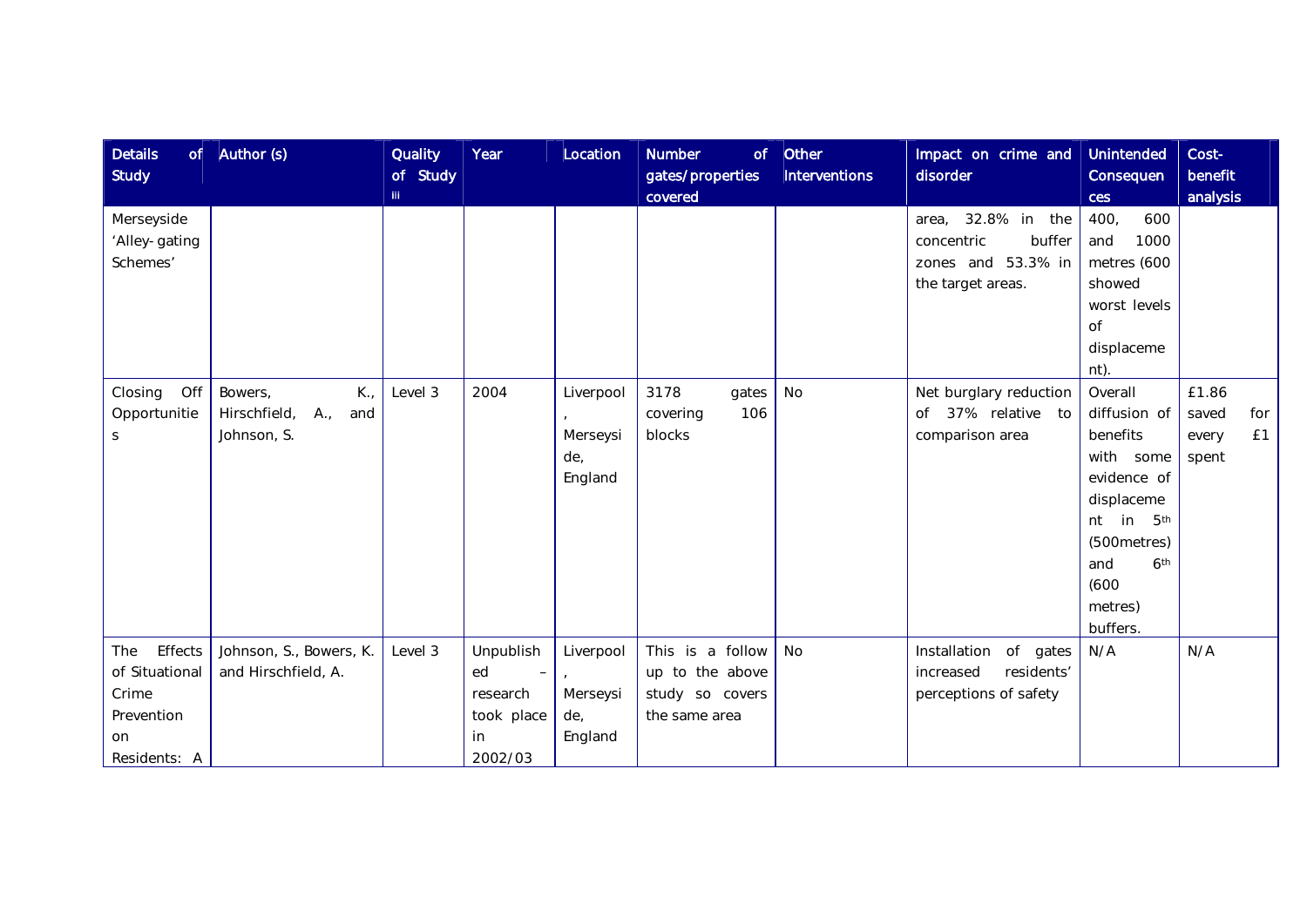| <b>Details</b><br><b>Study</b>                               | of $\vert$ Author (s)    | <b>Quality</b><br>of Study<br>TH. | Year                                          | Location                                           | <b>Number</b><br>of<br>gates/properties<br>covered | Other<br><b>Interventions</b>                                                                                                                                                                                                                      | Impact on crime and<br>disorder                                                                                                                                                                                                         | Unintended<br>Consequen<br>ces                          | Cost-<br>benefit<br>analysis |
|--------------------------------------------------------------|--------------------------|-----------------------------------|-----------------------------------------------|----------------------------------------------------|----------------------------------------------------|----------------------------------------------------------------------------------------------------------------------------------------------------------------------------------------------------------------------------------------------------|-----------------------------------------------------------------------------------------------------------------------------------------------------------------------------------------------------------------------------------------|---------------------------------------------------------|------------------------------|
| Study<br>Case<br>Alley-<br>Οf<br>gating                      |                          |                                   |                                               |                                                    |                                                    |                                                                                                                                                                                                                                                    |                                                                                                                                                                                                                                         |                                                         |                              |
| Creating<br>Defensible<br>Space                              | Newman, O.               | Level 3                           | 1996                                          | Dayton,<br>Ohio,<br><b>USA</b>                     | 35 streets and 25<br>alleys<br>were<br>closed      | In addition to<br>three<br>gates,<br>other<br>measures<br>taken,<br>were<br>were:<br>these<br>police<br>crackdown,<br>improvement of<br>code<br>enforcement<br>procedures and<br>to<br>measures<br>first<br>encourage<br>time<br>home<br>ownership | Within a year of gates<br>being installed, total<br>crime reduced by 26%<br>and violent crime by<br>50%. By comparison,<br>Dayton<br>in<br>crime<br>increased by 1%.<br>53%<br>of<br>residents<br>thought that there was<br>less crime. | Diffusion of<br>benefit<br>to<br>surroundin<br>g areas. | N/A                          |
| Back<br>Biting<br>Crime<br>at<br>the<br>with<br>Alley-gaters | Reed, J., and Nutley, K. | Level 2                           | 1998                                          | Abbey,<br>Merton,<br>London,<br>England            | 170 gates                                          | Alley-gating was<br>just one part of<br>crime reduction<br>programme                                                                                                                                                                               | One year after gates<br>were installed, rear<br>entry burglary reduced<br>by 50%                                                                                                                                                        | N/A                                                     | N/A                          |
| Alley Gates:<br>To Gate or<br>Not to Gate                    | Green, R.                | Level 2                           | 2005<br>(gates<br>installed<br>$2003 -$<br>in | Burnley<br>and<br>Preston,<br>Lancashir   Preston: | 43<br>Burnley:<br>streets.<br>17                   |                                                                                                                                                                                                                                                    | Burnley:<br>2004 figures (gates<br>installed in May 04 but<br>data<br>are                                                                                                                                                               | Burnley:<br>2004<br>figures<br>only $\int$ (gates       | N/A                          |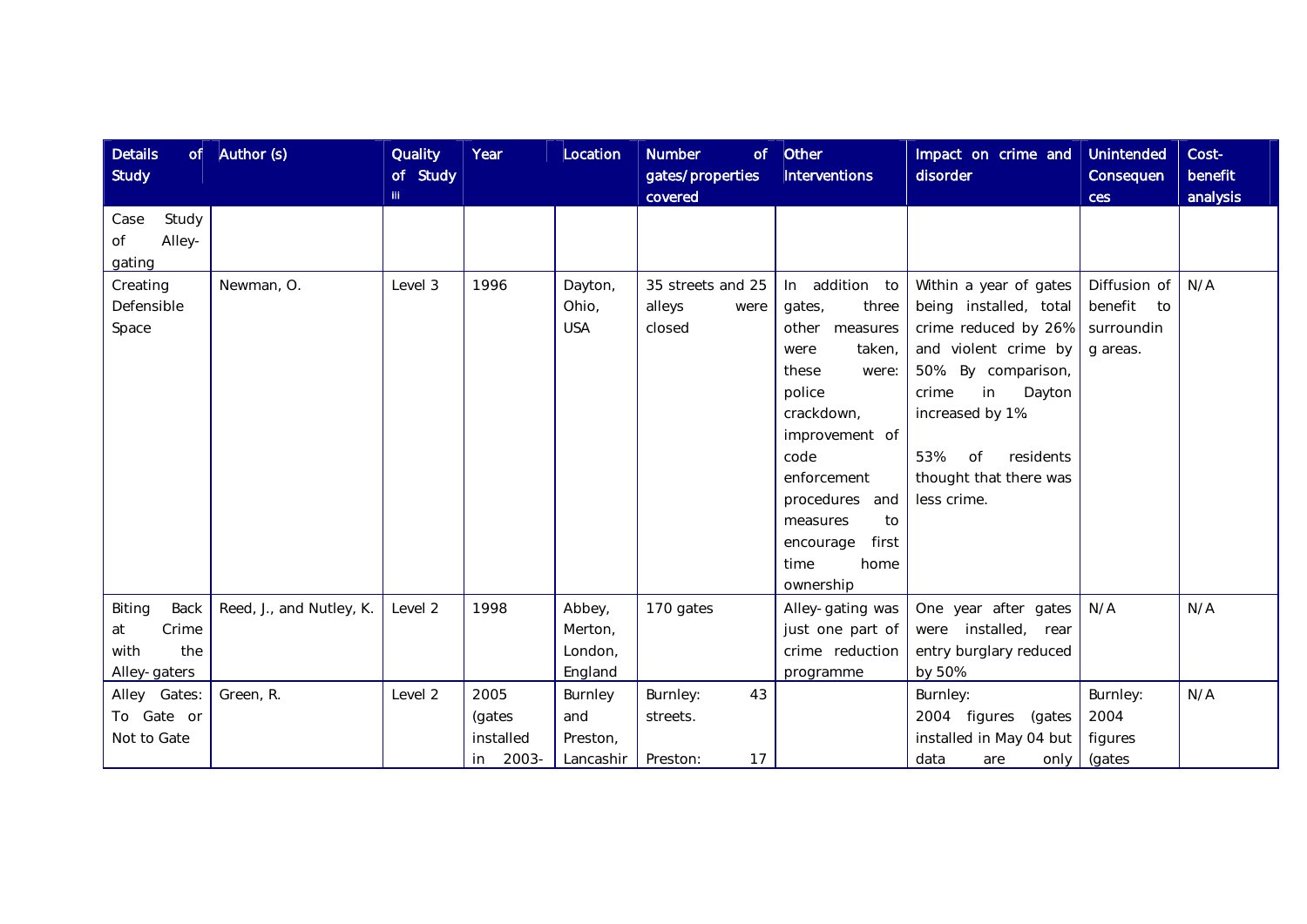| <b>Details</b><br><b>Study</b> | of $ $ Author (s) | Quality<br>of Study<br>m. | Year  | Location | <b>Number</b><br>gates/properties<br>covered | $of$ Other<br><b>Interventions</b> | Impact on crime and<br>disorder | Unintended<br>Consequen<br>ces | Cost-<br>benefit<br>analysis |
|--------------------------------|-------------------|---------------------------|-------|----------|----------------------------------------------|------------------------------------|---------------------------------|--------------------------------|------------------------------|
|                                |                   |                           | 2004) | $e_{i}$  | streets                                      |                                    | presented for full year)        | installed in                   |                              |
|                                |                   |                           |       | England  |                                              |                                    | show a 42% reduction            | May 04 but                     |                              |
|                                |                   |                           |       |          |                                              |                                    | in rear entry burglary          | data<br>are                    |                              |
|                                |                   |                           |       |          |                                              |                                    | compared<br>to the              | only                           |                              |
|                                |                   |                           |       |          |                                              |                                    | previous year of 2003.          | presented                      |                              |
|                                |                   |                           |       |          |                                              |                                    |                                 | full<br>for                    |                              |
|                                |                   |                           |       |          |                                              |                                    | Preston: First set of           | year) show                     |                              |
|                                |                   |                           |       |          |                                              |                                    | gates were installed in         | a 42% 63%                      |                              |
|                                |                   |                           |       |          |                                              |                                    | March 2003. Full year           | increase in                    |                              |
|                                |                   |                           |       |          |                                              |                                    | figures for 2003 (data          | front entry                    |                              |
|                                |                   |                           |       |          |                                              |                                    | not broken down any             | burglaries                     |                              |
|                                |                   |                           |       |          |                                              |                                    | further) show a 41%             | compared                       |                              |
|                                |                   |                           |       |          |                                              |                                    | reduction in rear entry         | to previous                    |                              |
|                                |                   |                           |       |          |                                              |                                    | burglaries compared             | of<br>year                     |                              |
|                                |                   |                           |       |          |                                              |                                    | to the previous year.           | 2003.                          |                              |
|                                |                   |                           |       |          |                                              |                                    | The second set of               |                                |                              |
|                                |                   |                           |       |          |                                              |                                    | gates were installed in         | Preston:                       |                              |
|                                |                   |                           |       |          |                                              |                                    | October 2004. Full              | First set of                   |                              |
|                                |                   |                           |       |          |                                              |                                    | year figures for 2004           | gates were                     |                              |
|                                |                   |                           |       |          |                                              |                                    | (data not broken down           | installed in                   |                              |
|                                |                   |                           |       |          |                                              |                                    | to before and after)            | March                          |                              |
|                                |                   |                           |       |          |                                              |                                    | show a further 20%              | 2003. Full                     |                              |
|                                |                   |                           |       |          |                                              |                                    | reduction in rear entry         | year figures                   |                              |
|                                |                   |                           |       |          |                                              |                                    | burglaries compared             | 2003<br>for                    |                              |
|                                |                   |                           |       |          |                                              |                                    | to the previous year.           | (data<br>not                   |                              |
|                                |                   |                           |       |          |                                              |                                    |                                 | broken                         |                              |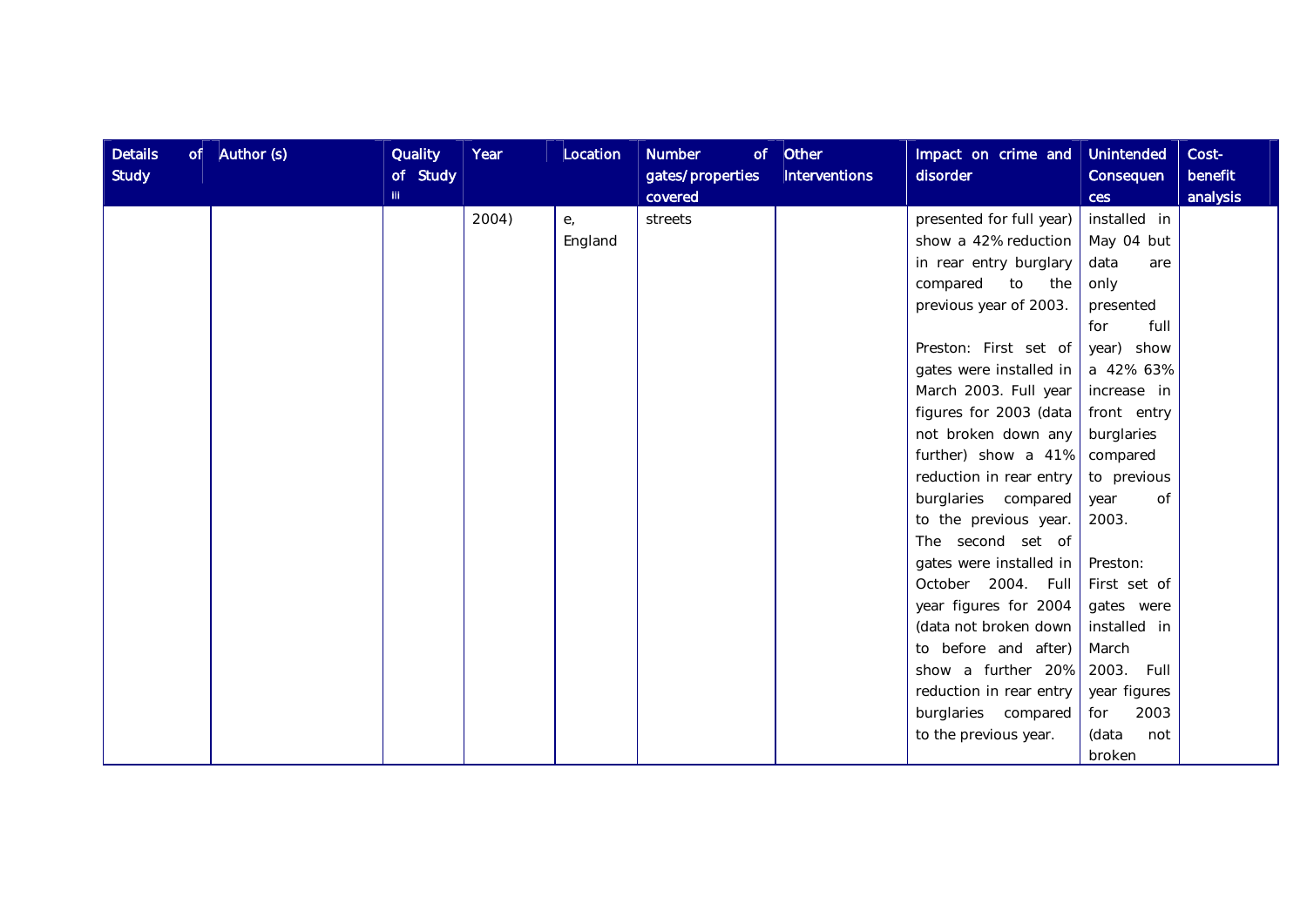| <b>Details</b><br><b>Study</b> | of $\vert$ Author (s) | <b>Quality</b><br>of Study<br>III. | Year | Location | Number<br>gates/properties<br>covered | $of$ Other<br>Interventions | Impact on crime and<br>disorder | <b>Unintended</b><br>Consequen<br>ces | Cost-<br>benefit<br>analysis |
|--------------------------------|-----------------------|------------------------------------|------|----------|---------------------------------------|-----------------------------|---------------------------------|---------------------------------------|------------------------------|
|                                |                       |                                    |      |          |                                       |                             |                                 | down any                              |                              |
|                                |                       |                                    |      |          |                                       |                             |                                 | further)                              |                              |
|                                |                       |                                    |      |          |                                       |                             |                                 | show a 13%                            |                              |
|                                |                       |                                    |      |          |                                       |                             |                                 | increase in                           |                              |
|                                |                       |                                    |      |          |                                       |                             |                                 | front entry                           |                              |
|                                |                       |                                    |      |          |                                       |                             |                                 | burglaries                            |                              |
|                                |                       |                                    |      |          |                                       |                             |                                 | compared                              |                              |
|                                |                       |                                    |      |          |                                       |                             |                                 | the<br>to                             |                              |
|                                |                       |                                    |      |          |                                       |                             |                                 | previous                              |                              |
|                                |                       |                                    |      |          |                                       |                             |                                 | The<br>year.                          |                              |
|                                |                       |                                    |      |          |                                       |                             |                                 | second set                            |                              |
|                                |                       |                                    |      |          |                                       |                             |                                 | of<br>gates                           |                              |
|                                |                       |                                    |      |          |                                       |                             |                                 | were                                  |                              |
|                                |                       |                                    |      |          |                                       |                             |                                 | installed in                          |                              |
|                                |                       |                                    |      |          |                                       |                             |                                 | October                               |                              |
|                                |                       |                                    |      |          |                                       |                             |                                 | 2004. Full                            |                              |
|                                |                       |                                    |      |          |                                       |                             |                                 | year figures                          |                              |
|                                |                       |                                    |      |          |                                       |                             |                                 | 2004<br>for                           |                              |
|                                |                       |                                    |      |          |                                       |                             |                                 | (data<br>not                          |                              |
|                                |                       |                                    |      |          |                                       |                             |                                 | broken                                |                              |
|                                |                       |                                    |      |          |                                       |                             |                                 | down<br>to                            |                              |
|                                |                       |                                    |      |          |                                       |                             |                                 | before and                            |                              |
|                                |                       |                                    |      |          |                                       |                             |                                 | after) show                           |                              |
|                                |                       |                                    |      |          |                                       |                             |                                 | further<br>a                          |                              |
|                                |                       |                                    |      |          |                                       |                             |                                 | 78%                                   |                              |
|                                |                       |                                    |      |          |                                       |                             |                                 | increase in                           |                              |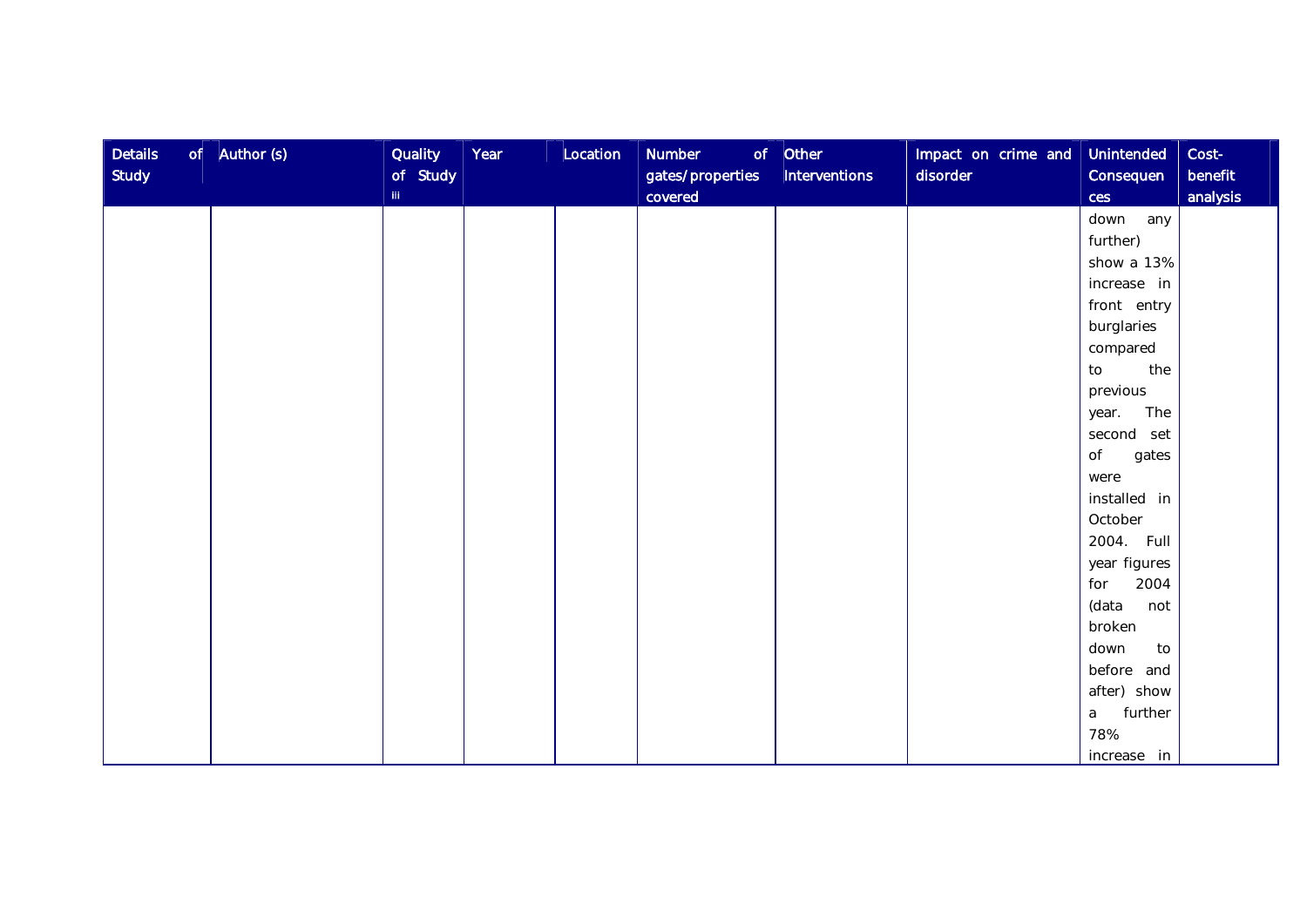| <b>Details</b><br>of<br>Study | Author (s) | <b>Quality</b><br>of Study | Year | Location | <b>Number</b><br>gates/properties | $of$ Other<br>Interventions | Impact on crime and Unintended Cost-<br>disorder | Consequen   | benefit  |
|-------------------------------|------------|----------------------------|------|----------|-----------------------------------|-----------------------------|--------------------------------------------------|-------------|----------|
|                               |            | TIL.                       |      |          | covered                           |                             |                                                  | ces         | analysis |
|                               |            |                            |      |          |                                   |                             |                                                  | front entry |          |
|                               |            |                            |      |          |                                   |                             |                                                  | burglaries  |          |
|                               |            |                            |      |          |                                   |                             |                                                  | compared    |          |
|                               |            |                            |      |          |                                   |                             |                                                  | the<br>to   |          |
|                               |            |                            |      |          |                                   |                             |                                                  | previous    |          |
|                               |            |                            |      |          |                                   |                             |                                                  | year. iv    |          |
|                               |            |                            |      |          |                                   |                             |                                                  |             |          |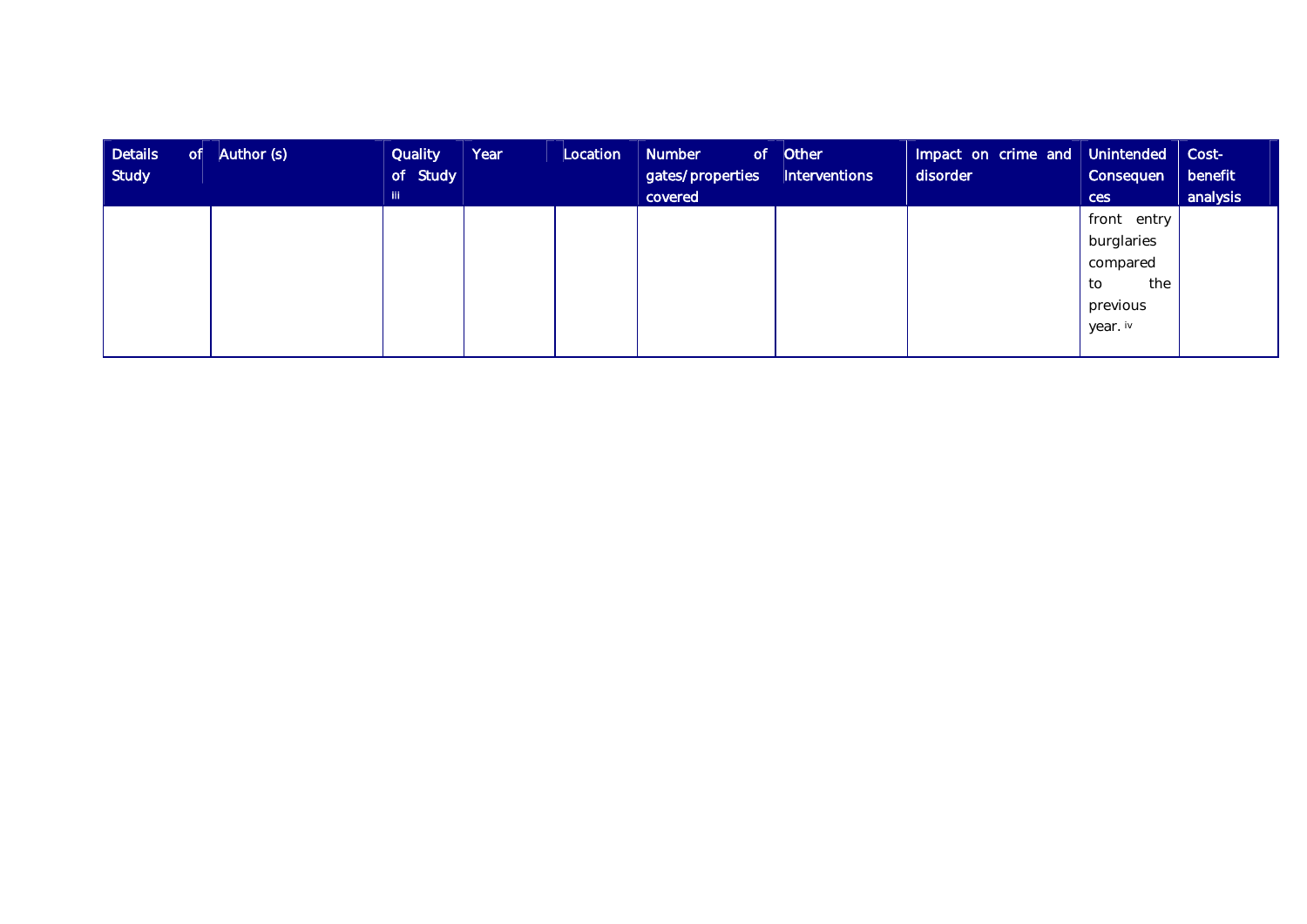# A Summary of the Findings

#### Home Office Reducing Burglary Initiative Individual Projects

Round one of the Home Office Reducing Burglary Initiative took place between 1998 and 2001 and provided funding for Crime and Disorder Reduction Partnerships to develop innovative programmes to reduce domestic burglary. Although only seven areas actually succeeded in installing gates (and some as few as 3 gates), because the programme was subject to an intense three year independent evaluation, the findings are extremely valuable and reveal a great deal about the process of setting up an alley-gating scheme and the potential crime reduction benefits which can be achieved. Whilst these findings have been included in this Guide, it is important to remember that the advances in both policy and legislation since 1998 suggest that it is unlikely that the delays experienced by these projects would be experienced by schemes commencing in the ensuing years.

Hamilton-Smith and Kent (2005) summarise the findings of the three separate evaluations of this national scheme (North, Midlands and South) and conclude that areas which implemented alley-gating saw a net reduction in domestic burglary of 15% - this ranged from a reduction of 59% to an increase of 5%. Because these figures are net of the change in burglary within the wider police force area, although more valid, they often mask more positive findings. Nationally, alley-gating schemes were found to be cost-beneficial with £1.17 saved for every £1 spent.

#### Rusholme, Manchester

The Rusholme Burglary Reduction Project included five interventions, one of which was alley-gating. The project achieved a net reduction in domestic burglary after two years of 33.1% and was found to be cost-effective – £1.67 was saved for every £1 spent. Rather than displacing the reduced crime to neighbouring areas, the installation of gates resulted in reductions in burglary in neighbouring areas which did not have alley-gates installed. In addition to the obvious crime reduction benefits, Rusholme also saw a re-invigoration of the local Neighbourhood Watch scheme. During the community consultation for the alley-gates, the Neighbourhood Watch team rallied to support the initiative and strongly contested the assertions of some of the civic societies objecting to the gates.

Although the project team originally identified ten locations for the alley-gates, only three were successfully installed. There were significant delays in the implementation of the alley-gates because of the substantial legal problems encountered. Not only did the Ramblers' Association nationally agree to obstruct any such intervention at the commencement of the Burglary Reduction Programme, but there were also local action groups who raised objections to the gates.

#### Ladybarn, Manchester

The Ladybarn Burglary Reduction Project included four interventions, one of which was alley-gating. The project achieved a net reduction in domestic burglary after two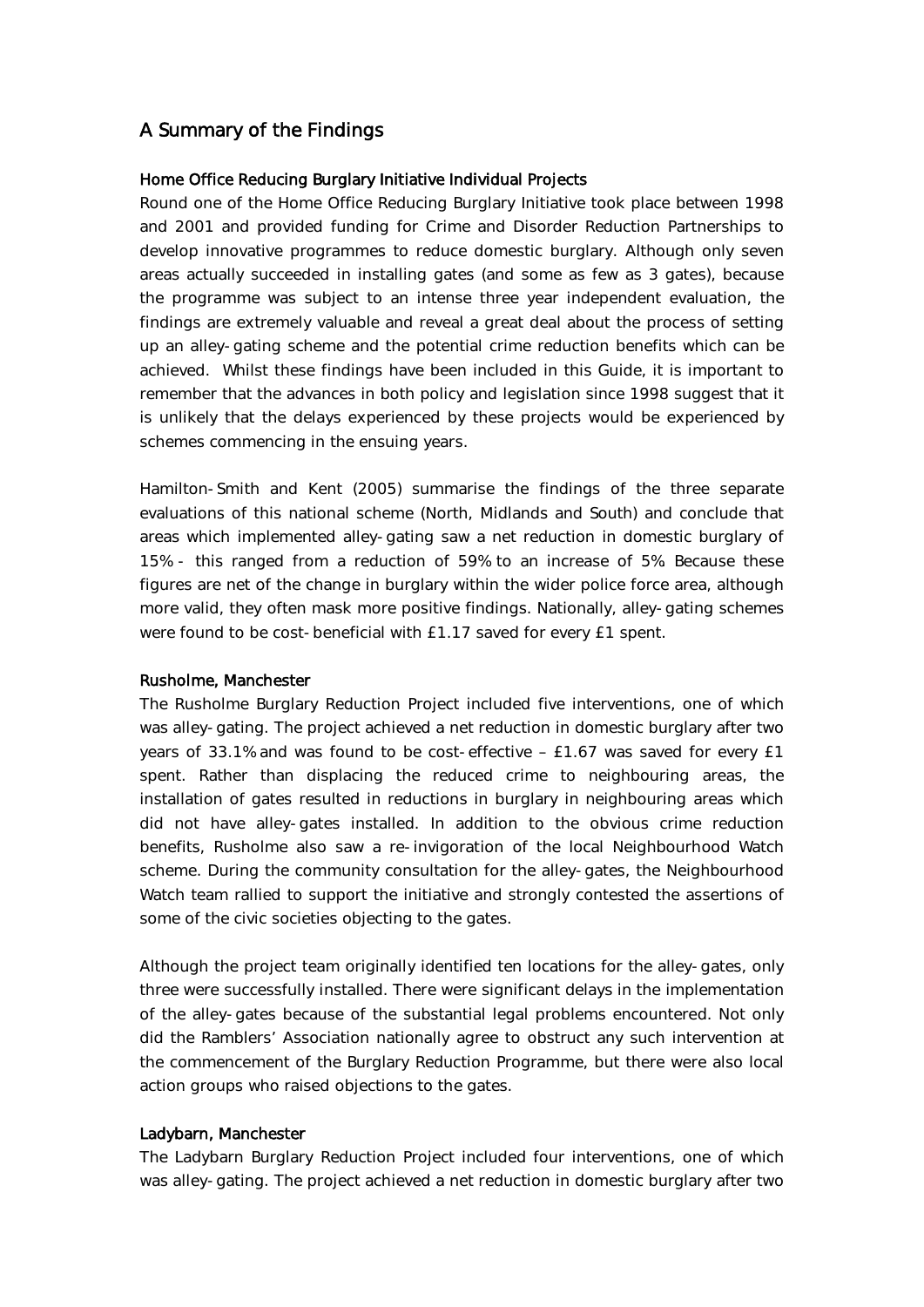years of 35% and was found to be cost-effective - £7.14 saved for every £1 spent. In addition to the reductions in burglary within the project area, the project appears to have produced a diffusion of benefits, with burglary reducing in the neighbouring areas which did not have alley-gates installed.

Seven alley-gates were installed in the project area and whilst the burglary reduction results were extremely positive, the severe delays experienced in the implementation phase of this project reveal some valuable lessons for future gating schemes. The first delay was a result of the time required to post planning notices required when obtaining a Closure Order; the second was a result of BT lines which needed to be repositioned and the third related to problems with Operational Services and Greater Manchester Waste. It had originally been agreed that they would act as key-holders and enter the gated area to collect bins themselves. However, concerns regarding lost keys, changes to contracts due to addition responsibilities and the slowing of collection times, the agreement was reneged and the project team had to spend a further £3,500 recessing the newly erected gates to allow for larger bins to be placed in front of the gates.

#### Liverpool, Merseyside

The Liverpool Burglary Reduction project included four interventions, one of which was alley-gating. The project achieved a net reduction in burglary after two years of 2.7% and was found to be cost-effective with £1.50 saved for every £1 spent. Unfortunately, this project did result in some geographical displacement of crime to the neighbouring areas which did not have gates installed. There was also some evidence of crime switch – with burglary reduced, but theft from cars increasing.

Although the project team planned to install 69 gates, the delays of applying for Closure Orders and consulting residents resulted in just ten gates being installed (these gates protected 125 properties). Although the gates which were successfully installed were placed on unadopted highways, avoiding the need to apply for Closure Orders, the remaining 59 gates (which covered adopted alleys) were installed after the lifetime of the Home Office project.

#### Hartlepool, Cleveland

The Hartlepool Burglary Reduction project included seven interventions, one of which was alley-gating. The project achieved a net reduction in burglary after two years of 13.2%; this is compared to an increase of 0.7% in the comparison area (which was selected for its similarities to the experimental area). Rather than displacing crime, the neighbouring areas surrounding the gated properties also saw a reduction in burglary offences. Overall, the project was considered to be cost-effective with £2.19 saved for every £1 spent. In addition to the reduction in burglary within the gated areas, the project also resulted in a diffusion of benefit with burglary reduced in the surrounding areas not covered by the gates. In addition to the crime reduction benefits, the enthusiasm for the gates acted as a catalyst to apply for further funding and 10 more gates were soon installed using New Deal funding.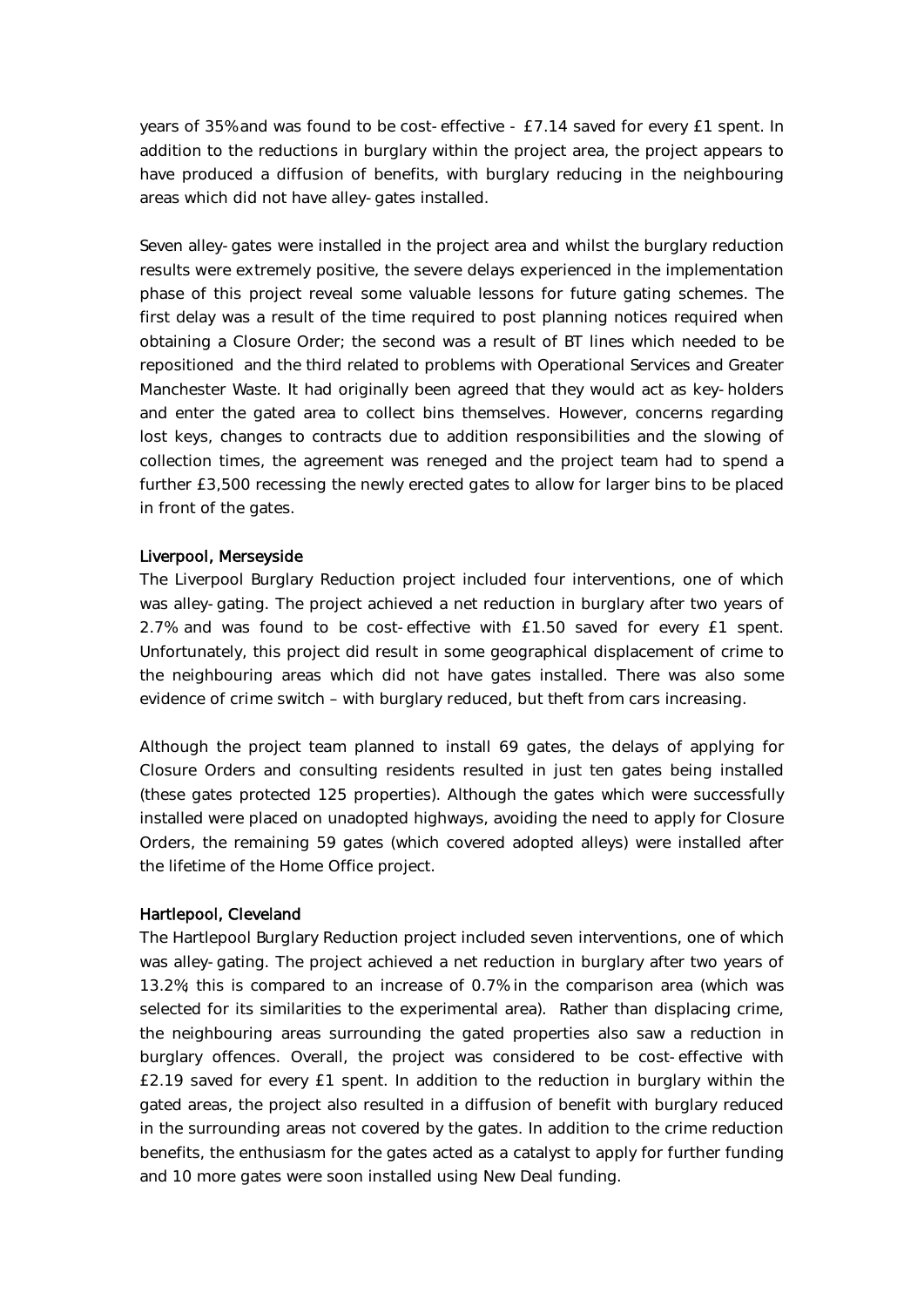Although 14 gates were eventually installed in the project area (protecting a total of 185 properties), the project team did encounter delays relating to residents' objections, legal processes and the logistics of developing gates which were wide enough (the alleys were wide enough to allow vehicular and pedestrian access). However, the project team overcame these difficulties and after demonstrating the benefits which other schemes had see (through photos, crime statistics and even an organised visit) the residents began to accept that the benefits would outweigh the costs.

#### The Dukeries Alley-gating Project (Hull)

The Dukeries project was initiated in response to local crime pattern analysis which revealed that the terraced houses in this area were experiencing high levels of burglary with a rear entry *modus operandi*. 47 gates were installed using the community safety budget of £9,000. Overall, the project resulted in a gross reduction in domestic burglary of 65%. This figure does not account for the reductions seen in the wider police force area and as such will appear much more significant than the net figures presented. In addition to the reductions in burglary, the project resulted in reductions in vehicle crime, fear of crime, fly-tipping and dog fouling and noise from local youths. The project also resulted in greater community involvement from residents with a Community Association established in the gated area.

#### The Abbey Ward alley-gating Scheme in Merton, London

Reed and Nutley (1998) report the findings of an evaluation of an alley-gating scheme in one particular ward (Abbey) in Merton, London. Crime pattern analysis revealed that the Abbey ward which contained 14% of the population was experiencing 22% of the crime in the borough and that burglary was 50% higher the next highest ward. The local partnership applied for SRB funding to implement a variety of crime reduction measures, one of which was alley-gating.

170 gates were installed and an independent evaluation revealed that in the one year period following the installation of the gates, rear entry burglary had reduced by 50%. Reed and Nutley (1998) state that in that one year period, where alley-gating schemes have been completed, not one burglary via the back alleys was reported.

#### Alley-gating in Liverpool, Merseyside

Three excellent studies have been published on the impact of alley-gating in Liverpool (Young et al, 2003; Bowers et al, 2004 and Johnson et al. unpublished). Young et al (2003) report on the impact of alley-gating in Liverpool between 1999 and 2001, a period which the authors refer to as the 'transition period' as the scheme was still only partially implemented. Bowers et al (2004) discuss the full impact of the scheme up to June 2003 and the findings presented in Johnson et al (unpublished) compliment this by highlighting the effects of the scheme on residents' perceptions of safety and awareness of crime and disorder.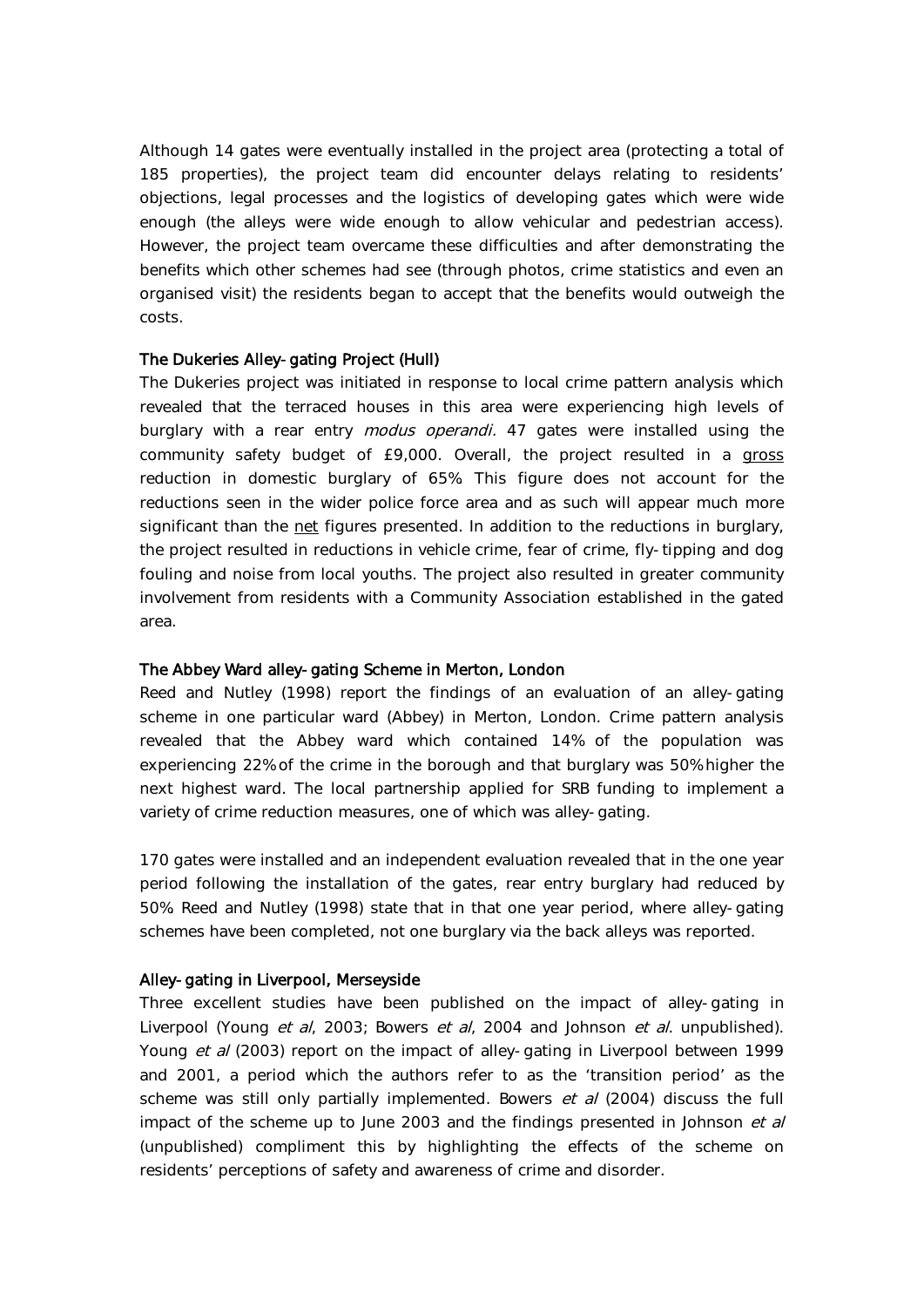Due to the methodological standard of the evaluations, the large number of alleygates included in the target area and the focus upon one intervention (as opposed to the Home Office projects which included alley-gating as part of a package), these three studies are by far the strongest evaluations of alley-gating to date. As was highlighted within the previous section, evaluations should compare crime and disorder data pre and post-gating with a suitable control area. They should asses the impact of the scheme on the areas surrounding the gated zone, has there been a displacement of crime or have neighbouring areas seen a diffusion of benefit? They should establish whether reductions in one crime type have resulted in an increase in alternative crimes (crime switch) and whether a reduction in offences using a particular *modus operandi* (i.e. entry through the rear door) have resulted in increases in offences committed using an alternative *modus operandi* (i.e. through the front door). Rigorous evaluations should also consider perceptions of safety as well as recorded crime data and ideally include a cost-benefit analysis of the scheme. The Liverpool evaluations presented below have included these elements and more and as such the findings presented should be considered the most valid indications of the impact of alley-gating on crime, disorder and levels of fear of crime.

#### Young et al (2003)

This evaluation reports on the impact 208 gates covering 3442 properties in Liverpool, Merseyside. Crime data for the pre-gated period April 1995 to April 1998 is compared with the implementation/transition period (Post 1998) where gates were progressively being introduced. The results reveal that even though not all gates had been introduced, alley-gating appears to have been effective in reducing the recorded burglary rate by 50% compared to the years when the gates had not been installed. Analysis of crime data in 10 concentric 200 metre buffer zones (up to 2000 metres) revealed that there was some geographical displacement of burglary to the 200, 400, 600, 800 and 1000 metre buffer zones.

#### Bowers et al (2004)

This evaluation reports on the impact of 3178 alley-gates in 106 blocks (each block typically containing approximately 362 properties). Crime data for the gated area is compared with a suitable comparison area for periods pre, during and post implementation of the gates. The evaluation also compares crime data in the gated area with seven 200 metre concentric buffer zones to establish whether the scheme was displacing crime to neighbouring areas. In addition, the evaluation examines modus operandi data to ascertain whether offenders were changing their offending patterns, whether the scheme was cost effective and finally whether the reductions in crime actually coincided with the periods in which gating was most intense.

The results revealed that relative to the comparison area, burglary in the gated areas reduced by 37%. Importantly, this reduction was net of the general changes in the surrounding areas. Overall, the findings revealed a diffusion of benefit to the areas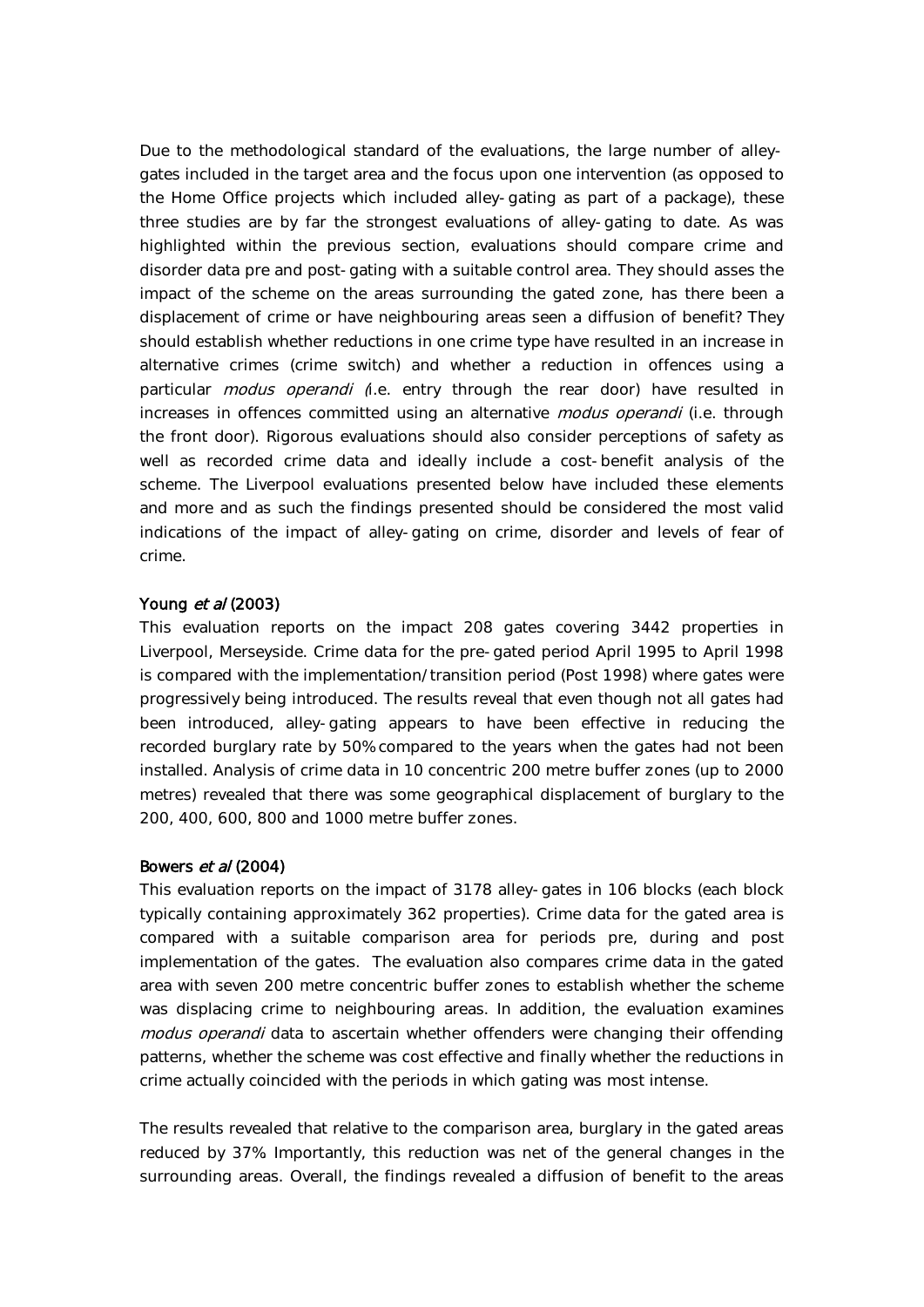surrounding the gated zones, therefore the scheme can be judged to have impacted positively on the crime rates for areas that did not receive gates (as well as those that did). The first buffer zone (0-200 metres) experienced a high level of diffusion of benefit, the next three buffers also experienced a diffusion of benefit but less so than the first. In the fifth and sixth zones there was some evidence of displacement and in the seventh there was very little change. The evaluation concluded that the alley-gating intervention had prevented 875 burglaries and for every £1 spent £1.86 had been saved. Crucially, analysis of the reductions in crime against the levels of intensity of the scheme revealed that the intensity of the implementation was highly associated with the reductions in burglary. This was supported by analysis of offenders' modus operandi which found that following implementation of the scheme, relative to the comparison area, there was a reduction in the number of burglaries for which access was gained via the rear of the property.

#### Johnson, Bowers and Hirschfield (unpublished)

The findings from this study compliment those presented above in that they reveal the impact of alley-gating scheme on residents' perceptions of safety (as opposed to police recorded levels of crime). Surveys were conducted with a total of 566 residents living in the gated areas as well as suitable control areas. The results revealed that the presence of alley-gates increases perceptions of safety in the home, in the alley and on the street/in the neighbourhood.

#### Dayton, Ohio, USA

Newman (1996) presents the findings of defensible space modifications to the area of Dayton, Ohio. Although the modifications included street and alley closures (35 streets and 25 alleys), the scheme also included several additional interventions which make it difficult to ascertain which elements impacted upon crime and disorder. Other interventions included a police crackdown, improvements in code enforcement procedures and measures to encourage first-time home ownership.

The results revealed that within a year of creating the min-neighbourhoods, cutthrough traffic was reduced by 67%, overall traffic volume reduced by 36% and traffic accidents reduced by 40%. Total crime reduced by 26% and violent crime by 50%. By comparison, in the wider Dayton area not covered by the interventions, total crime increased by 1%. A residents' survey also revealed that 53% of residents thought that there was less crime and 45% felt safer following the introduction of the street and alley closures.

## The Benefits of Alley-Gating

Alley-gating is a crime reduction intervention which the research presented within this guide suggests can reduce crime by up to 65% gross (Dukeries, Hull) or 37% net (Bowers et al., 2004). In addition to these benefits, alley-gating has been shown to produce crime reduction benefits in neighbouring areas which are not covered by the gates (Home Office Burglary Reduction Projects - Hartlepool, Ladybarn and Rusholme as well as Bowers et al., 2003 and Newman, 1996), increase perceptions of safety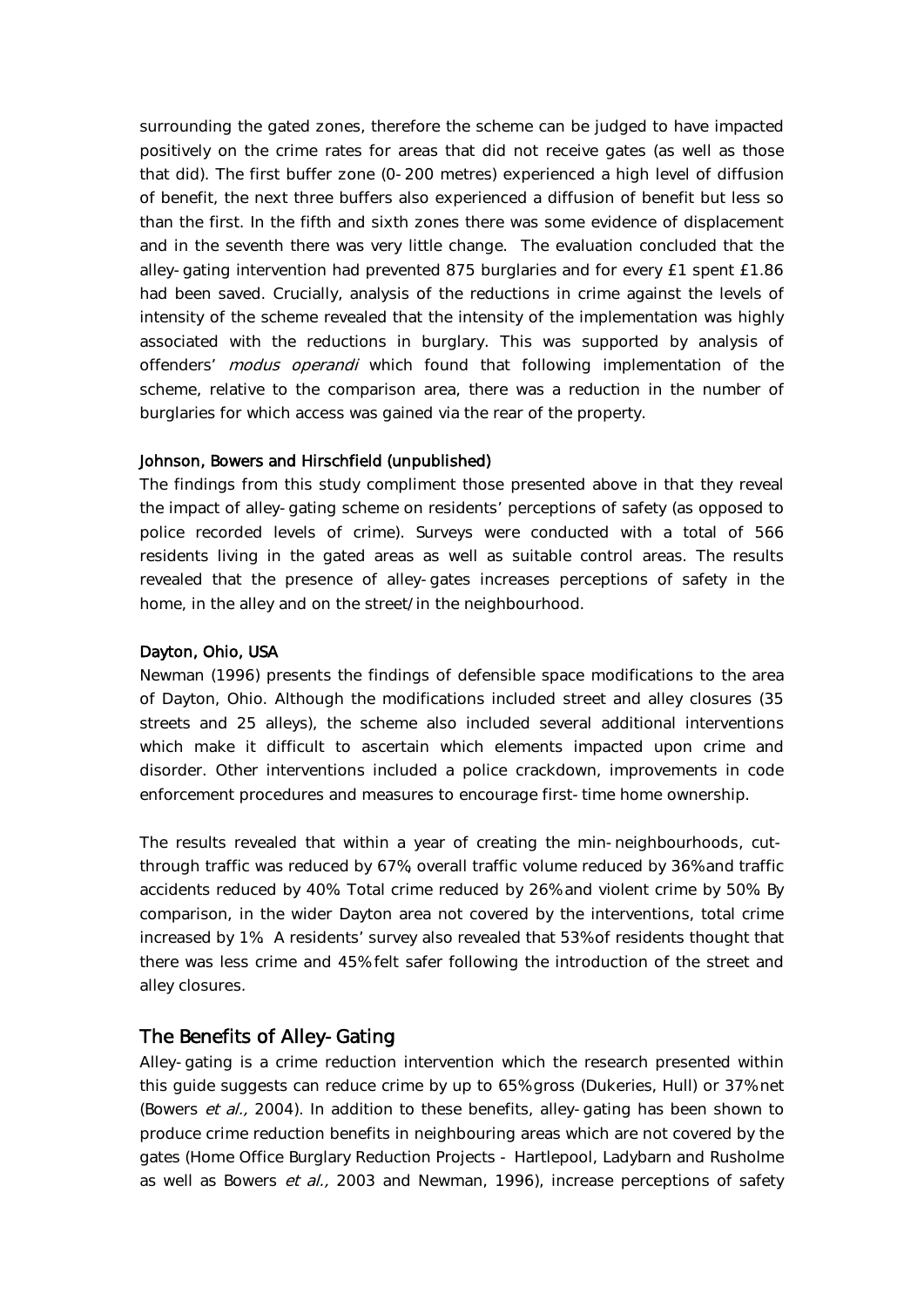(Johnson et al., unpublished), re-invigorate Neighbourhood Watch schemes within gated areas (Home Office – Rusholme), reduce crimes not directly targeted by gates (Dukeries, Hull), reduce arson (Johnson and Loxley, 2001), increase community involvement (Johnson and Loxley, 2001) and improve the aesthetic appearance of alley (Johnson and Loxley, 2001). Where schemes utilise the services of exoffenders/drug users to manufacture the gates, this intervention can also reduce the likelihood of re-offending and increase future employment potential of offenders.

# When Alley-Gating Might Fail

One of the main barriers to successfully implementing an alley-gating scheme is the process of obtaining the consent of residents and legally closing the alley (where required). However, even where gates are successfully installed, there are still obstacles to success which must be considered from the outset. These are a) theory failure – where inadequate pre-intervention analysis results in a failure to match the crime problem to the appropriate intervention, b) implementation failure – where the selected intervention may be appropriate to the problem, but the scheme has not been properly implemented on the ground and c) displacement of crime.

#### a) Theory Failure

Where a crime reduction intervention is implemented without adequate consideration of the problem or appropriate matching of problem and response, there is a greater probability of failure. In the case of alley-gating, this could include installing gates where the majority of offences are committed by residents living within the block or where rear-entry from an alley is not the main offender *modus operandi*. Alley-gating must be implemented following a comprehensive review of the crime problem and selected only because it is the most appropriate response.

#### b) Implementation Failure

As is highlighted by Hamilton-Smith and Kent (2005) the long term efficacy of alley-gating depends largely upon the co-operation of local residents. Gating will not work if residents prop open the gates or lend their keys to inappropriate non-residents. Minimising the likelihood of implementation failure includes ensuring that residents want the scheme and that it is not imposed upon them. Consideration should also be given to the type of residents living within the area. Research from the phase one of the Home Office Burglary Reduction Initiative found that the effectiveness of schemes could be jeopardised where gated areas had a high student population.

#### c) Displacement

A possible negative consequence of alley-gating is displacement. Displacement can be geographical – where crime is reduced in the gated area but increases in the neighbouring areas which do not have gates; target – where offenders respond to an intervention by selecting another type of target; temporal – where offenders switch their offending to a different time of day; tactical – where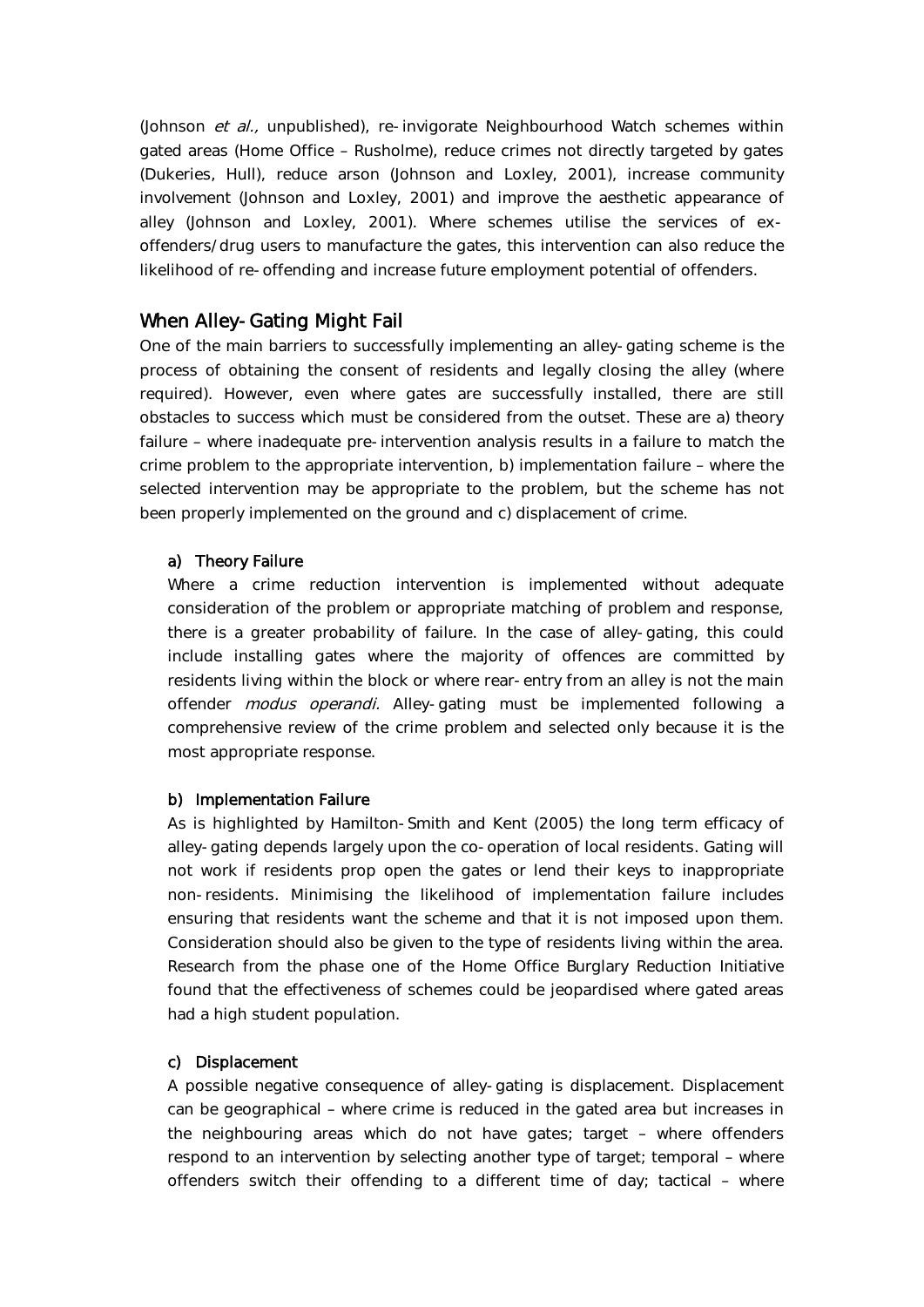offenders change their *modus operandi*, crime switch - where offenders commit a different type of crime to avoid crime reduction interventions and finally perpetrator – where apprehended offenders are replaced by new ones. Although a common criticism of situational crime prevention measures such as alleygating, there is a considerable body of evidence to suggest that a diffusion of benefits is a more likely outcome of crime reduction schemes (Eck, 1993 and Hesseling, 1995) and where displacement does occur it is rarely complete (Hesseling, 1995) and need not always be negative (Barr and Pease, 1990). Although the possibility of unintended consequences such as displacement should always be considered and measured, it should not be viewed as an inevitable consequence of blocking opportunities for crime.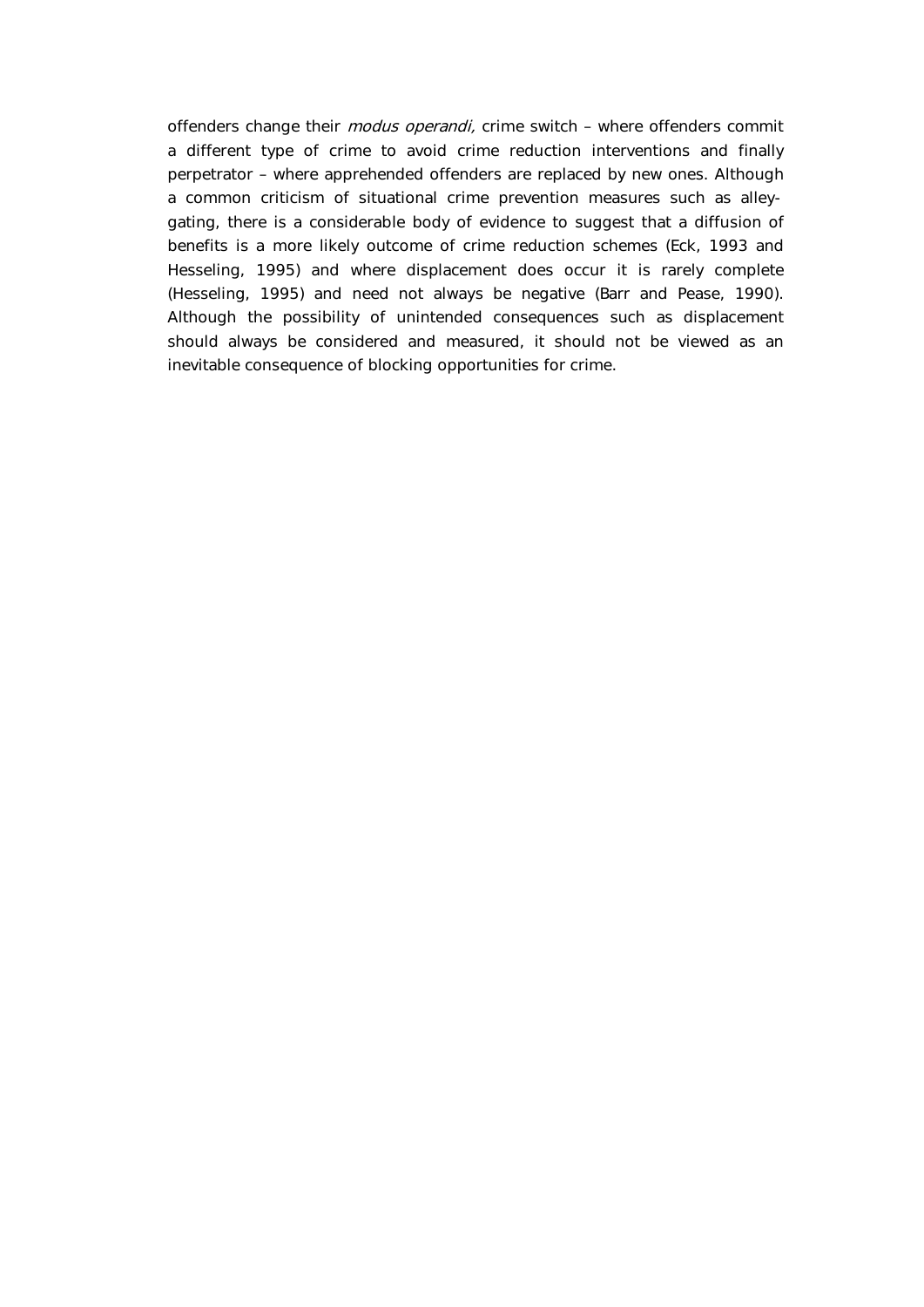# Part Two – The Process of Alley-gating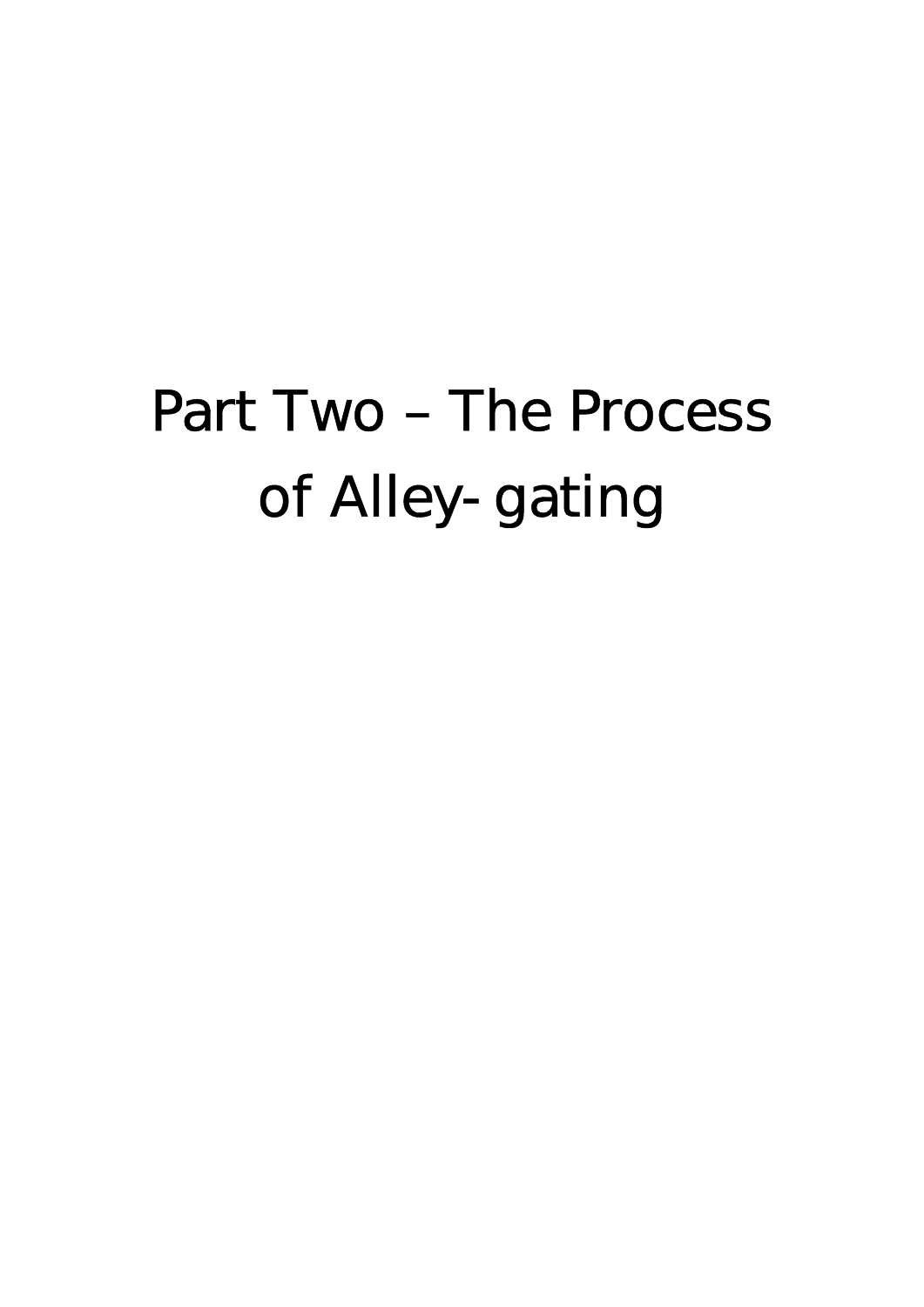# Which Legislation and Policy Documents can Assist the Process of Installing Alley-Gates?

Before embarking upon legal action to install alley-gates and close an alley, the first step you must take is to establish who owns the alleyway or footpath. The Land Registry will be able to provide information regarding the ownership of the alley. Generally, there are just two types of alleyway. There are adopted alleys which are owned by the local authority and unadopted alleys which are owned by the residents adjacent to the alley.

Unadopted alleys are owned by the households whose property abuts the alley. The Land Registry or deeds to your house will provide more detailed information regarding exact ownership. If an alley is unadopted the local authority will not be responsible for its maintenance i.e. street lighting and drainage. If an alley is unadopted it will not be designated as a right of way and can therefore be closed with the written consent of all homeowners adjoining the alley and will not require any further legal interventions (unless the gates require planning permission).

Although adopted alleys are owned and maintained by the highways authority, the public have a right of way to use these footpaths. Because the highways authority owns these alleys, they cannot be gated without legal permission to do so. There are several legislative options to use when applying to close an adopted alley including Sections 116 and 118 of the Highways Act 1980, Section 118B of the Highways Act or the new Gating Orders to be introduced in the Clean Neighbourhood and Environment Act 2005. Although the closure of adopted alleys can be more costly (in terms of legal costs) and timely (in terms of data collection and legal delays), where appropriate procedures are followed, there are no reasons why adopted alleys which are either deemed unnecessary or deemed to be affected by or facilitate crime and disorder, should not be closed.

#### Planning Permission

When planning the design of the gates you are going to install, you should consider that planning permission is required if the gate exceeds two metres. Although this is a relatively simple process, you should consider the trade-off between simplicity and lower costs (where gates do not require planning permission), and the risks that offenders will overcome the security should you choose a lower gate. This decision should be made in consultation with the planning department and the local Crime prevention Design Advisor or Architectural Liaison Officer who will be able to provide information on the *modus operandi* of offenders as well as additional environmental considerations. Although gates can be up to two metres high and not require planning permission is they are not immediately next to a road that cars drive along, where a gate does join a road used by cars, the gate cannot exceed one metre without planning permission.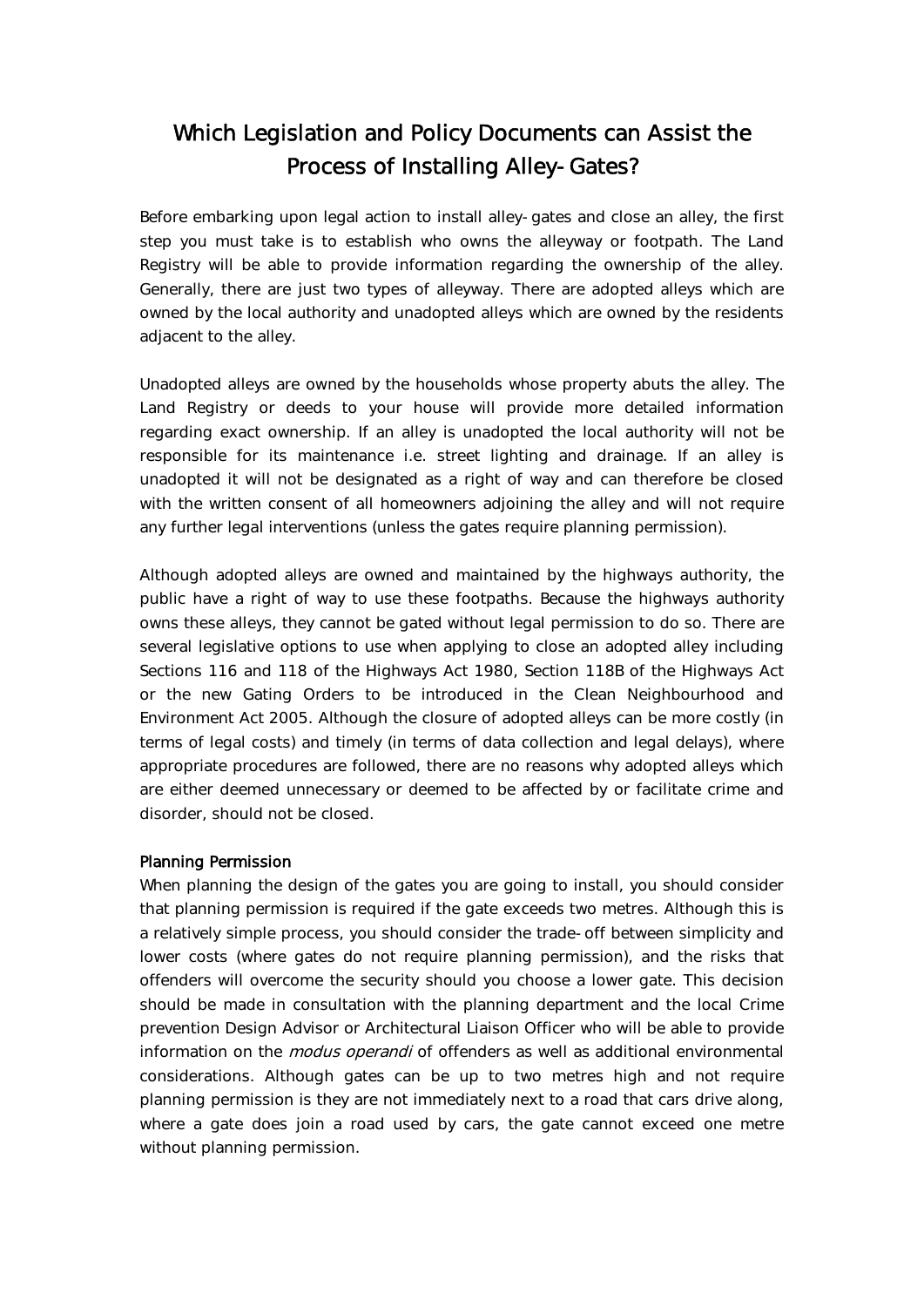#### Highways Act 1980

Sections 116 and 118 of the Highways Act 1980 allow footpaths, bridleways or highways to be extinguished, stopped up or diverted (depending on the relevant section) if they are deemed to be unnecessary i.e. they are no longer used by the public. This Act allows an alley to be closed (if it is deemed unnecessary) without proof that it is a high crime area. Key points which should be borne in mind are that the closure requires an application to the Magistrates Court (as well as associated costs). An additional consideration is that following the extinguishment of the right of way, the land becomes the property of the residents adjoining it. This can cause concern for residents who are worried about the ongoing costs of maintenance and insurance.

#### Countryside and Rights of Way Act 2000

Paragraphs 8 and 12 of Schedule 6 of the Countryside and Rights of Way Act inserted new sections 118B and 119B into the Highways Act 1980. This allows highway authorities to close (special extinguishment order) or divert (special diversion order) rights of way for the purposes of crime prevention. These powers can only be used in areas which are designated as 'high crime areas' by the Secretary of State following the submission of an application. Designated areas will have to meet specific conditions which include: a) Premises adjoining or adjacent to the highway are affected by high levels of crime; b) The existence of the highway is facilitating the persistent commission of crime; c) The order would be consistent with the Crime and Disorder Strategy; d) There are reasonably convenient alternative routes; e) The police authority have been consulted and f) Other methods to reduce the crime problem have been examined.

The powers introduced by the Countryside and Rights of Way Act enable local authorities to close highways without the need to prove that they are no longer necessary. In practice, this means that the footpath can still be being used as a through route. An application for designated area status is submitted to the Secretary of State (as opposed to Magistrates Court). If an objection is received, the application will be sent to the Department for Environment, Food and Rural Affairs Inspectorate. If the objection is upheld, the decision will be made at a public inquiry.

Before considering this option, local authorities should consider whether they want the area in which the alley-gating scheme is to be introduced to be labelled as a 'high crime area'. They should also consider that the application process requires detailed crime and disorder statistics and that the process can be lengthy and timeconsuming.

#### Clean Neighbourhood and Environment Act 2005

The Clean Neighbourhood and Environment Act 2005 introduced Gating Orders which allow local authorities to restrict a public right of way where: a) The premises adjoining or adjacent to the highway are affected by crime or anti-social behaviour; b) The existence of the highway is facilitating the persistent commission of crime or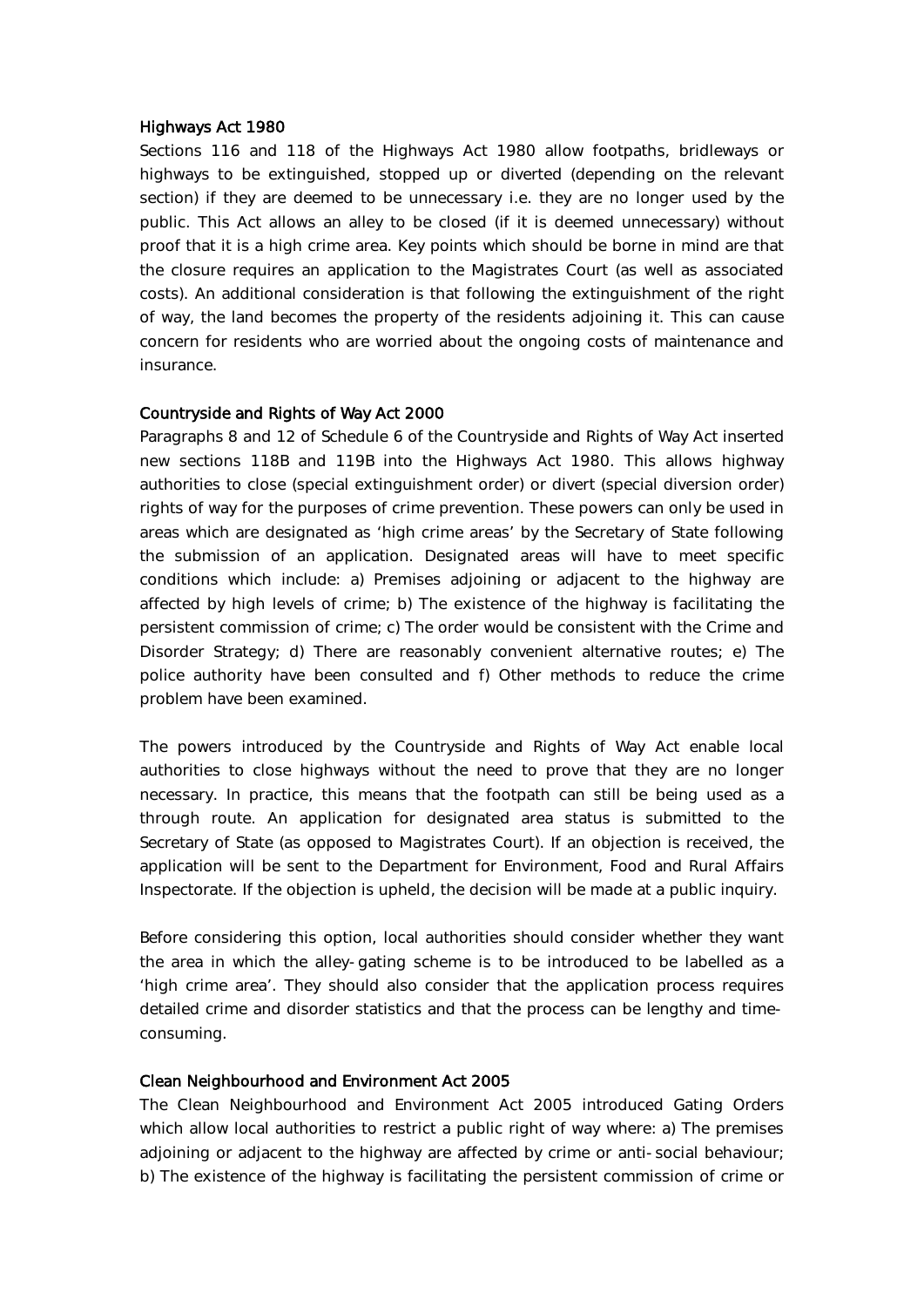anti-social behaviour; c) It is in all circumstances expedient to make the order for the purposes of reducing crime and anti-social behaviour. Gating Orders do not require an application to the Magistrates Court and can be awarded by a special panel convened by the relevant local authority. The only agencies with the power to request a Public Inquiry are an NHS Trust, Fire and Rescue Authority or Police Force.

Although Gating Orders require proof that the properties adjoining or adjacent to the highway are affected by crime and anti-social behaviour or that the highway is facilitating crime or anti-social behaviour, the area (unlike the Countryside and Rights of Way Act) does not have to be designated as a 'high crime' area. Unlike the existing legislative provision, Gating Orders do not permanently extinguish the highway; therefore the land can remain under the ownership of the local authority. One of the most useful powers provided by this Act is the provision for local authorities to continue gating an alley where objections are made, as long as it is deemed that it is in the best interests of the community to do so. For areas such as Wigan whose alleys can often consist of nearly 100 houses, this will allow gating to continue where 100% consent cannot be achieved.

#### Planning Policy

In addition to legislation, you should also consider how an application to close a footpath fits with national, regional and local planning policy. National policy documents which may assist the closure of a footpath for the purposes of crime reduction include Safer Places – The Planning System and Crime Prevention (Office of the Deputy Prime Minister and the Home Office, 2004) and Better Places to Live by Design (Office of the Deputy Prime Minister, 2001). In its Access and Movement section, Safer Places states that: "Crime and anti-social behaviour are more likely to occur if: streets, footpaths and alleyways provide access to the rear of buildings and if there are several ways into and out of an area – providing potential escape routes for criminal activity" (p.16). This section also states that: "It is desirable to restrict public access to the rear of buildings. Secluded footpaths or alleyways, in particular, should not run along the rear of, and provide access to, buildings or gardens" (p.19). In addition, Safer Places states that: "Rear alleys are rarely a good thing" (p.89).

Better Places to Live by Design: A Companion Guide to PPG 3 also refers to access and the issue of safety and security. Within the Canning Street and Jesmond case studies, the Guide states that "The back alleys are also a point of concern. Although well-maintained and well-lit, providing a suitable location for bin collection and servicing, they also create concerns on safety and security issues".

In addition to national policy, regional and local planning policy documents may refer to crime and disorder as an issue for consideration in design and planning.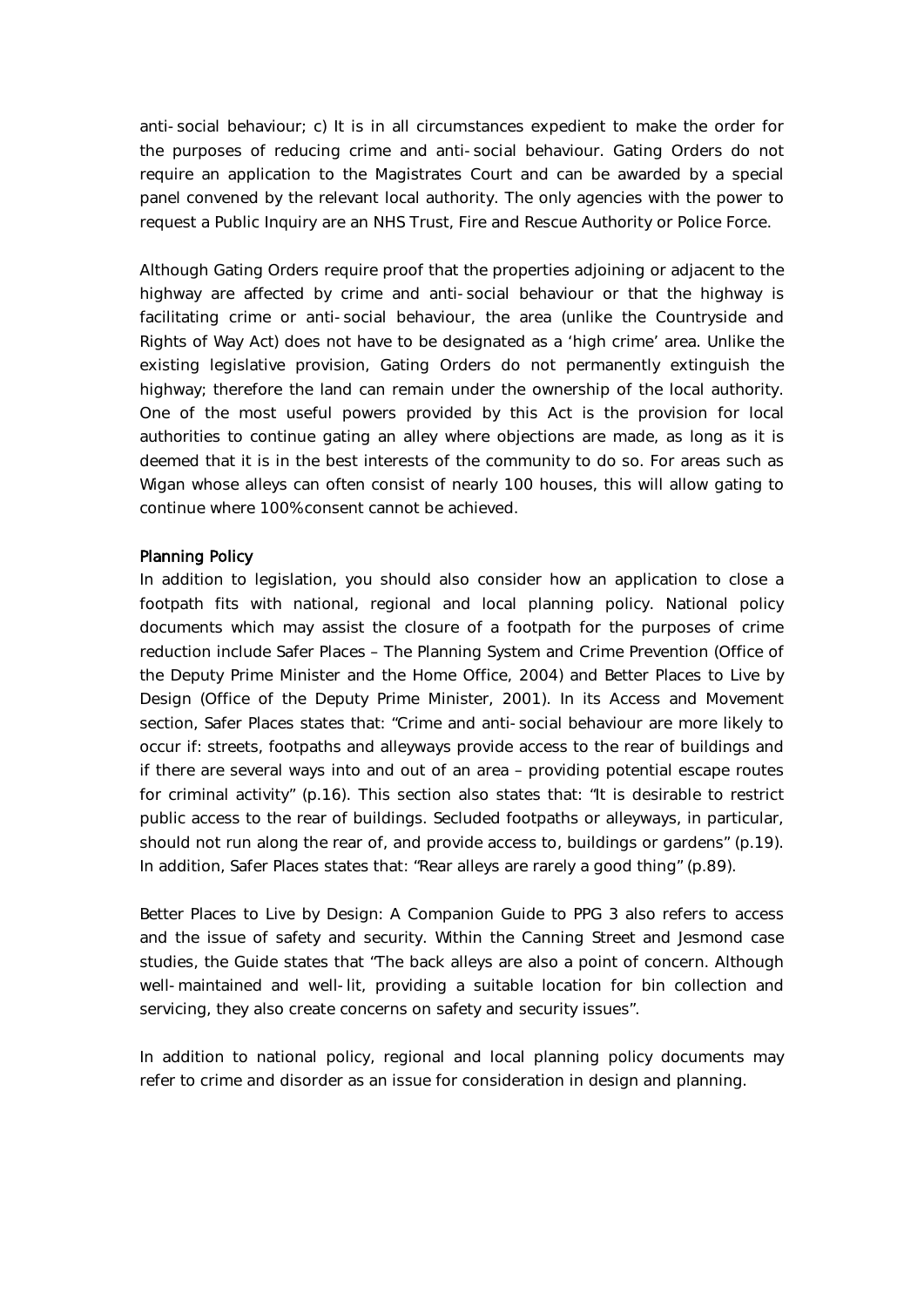| Legislation  | <b>Which</b><br>areas | What<br>can          | What can't    | How does this        | Procedure                         | <b>Why</b><br>might<br>this<br>be | <b>Additional Points</b> |
|--------------|-----------------------|----------------------|---------------|----------------------|-----------------------------------|-----------------------------------|--------------------------|
|              | does it<br>to?        | apply $\vert$ we do? | we do?        | alley-<br>help       |                                   | rejected?                         |                          |
|              |                       |                      |               | gaters?              |                                   |                                   |                          |
| Highways Act | <b>The</b>            | If<br>the            | Close<br>a    | This                 | application<br>must<br><b>The</b> | If the footpath is deemed         | Section 116 does         |
| 1980         | appropriate           | Magistrates          | highway       | legislation          | submitted<br>be<br>to             | be necessary i.e.<br>to           | not require the          |
|              | authority are:        | Court                | which<br>is l | allows you to        | Magistrates Court who             | people are still using it.        | alley to have high       |
| Section 116  | a) In relation        | agrees that          | deemed        | close an alley       | will authorise (or not)           |                                   | crime.                   |
|              | to<br>a               | a highway            | necessary     | without              | highway to<br>be<br>the           |                                   |                          |
|              | metropolitan          | (other than          | i.e. it is    | it<br>having         | stopped up/diverted.              |                                   | Section 116 does         |
|              | road, the local       | a<br>trunk           | still<br>uses | designated as        |                                   |                                   | require<br>the           |
|              | authority<br>for      | road or a            | as<br>a       | ʻhigh<br>crime'      |                                   |                                   | footpath to<br>be        |
|              | area<br>the<br>in     | special              | through-      | without<br><b>or</b> |                                   |                                   | unnecessary.             |
|              | which the road        | road) is a)          | route.        | proof that the       |                                   |                                   |                          |
|              | situated<br>İS.       | unnecessar           |               | area has high        |                                   |                                   | Section 116 does         |
|              | acting with the       | y or b) can          |               | crime.               |                                   |                                   | require<br>an            |
|              | consent of the        | be diverted          |               |                      |                                   |                                   | application to the       |
|              | Greater               | as<br>to<br>SO       |               |                      |                                   |                                   | Magistrates              |
|              | London                | it<br>make           |               |                      |                                   |                                   | Court.                   |
|              | Council; b) In        | nearer<br><b>or</b>  |               |                      |                                   |                                   |                          |
|              | relation to any       | more                 |               |                      |                                   |                                   | Section 116 does         |
|              | other highway,        | commodiou            |               |                      |                                   |                                   | require<br>a             |
|              | highway<br>the        | the<br>s to          |               |                      |                                   |                                   | reversion of land,       |
|              | authority<br>for      | public, they         |               |                      |                                   |                                   | so the footpath          |
|              | the highway.          | by<br>may            |               |                      |                                   |                                   | the<br>becomes           |
|              |                       | order                |               |                      |                                   |                                   | property of the          |

Table 3: Overview of Relevant Legislation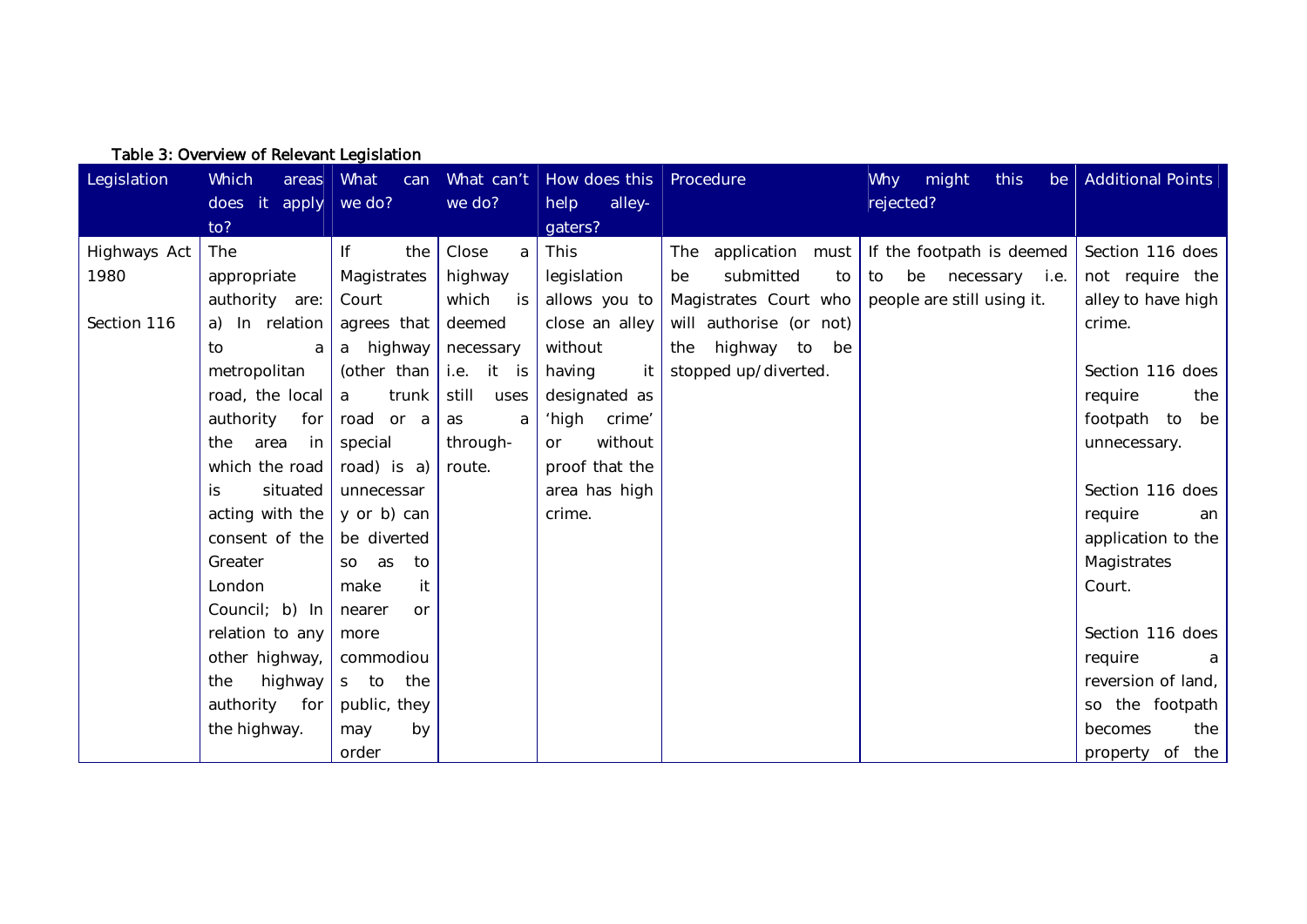| Legislation  | Which<br>areas   | <b>What</b><br>can | What can't  | How does this   Procedure |                            | Why might<br>this<br>be      | <b>Additional Points</b> |
|--------------|------------------|--------------------|-------------|---------------------------|----------------------------|------------------------------|--------------------------|
|              | does it<br>apply | we do?             | we do?      | alley-<br>help            |                            | rejected?                    |                          |
|              | to?              |                    |             | gaters?                   |                            |                              |                          |
|              |                  | authorise it       |             |                           |                            |                              | residents/propert        |
|              |                  | be<br>to           |             |                           |                            |                              | ies adjoining it.        |
|              |                  | stopped up         |             |                           |                            |                              | This<br>can<br>be        |
|              |                  | or diverted.       |             |                           |                            |                              | with<br>unpopular        |
|              |                  | This               |             |                           |                            |                              | residents<br>who         |
|              |                  | section<br>of      |             |                           |                            |                              | concerned<br>are         |
|              |                  | the Act can        |             |                           |                            |                              | about                    |
|              |                  | stop up or         |             |                           |                            |                              | maintenance and          |
|              |                  | divert<br>a        |             |                           |                            |                              | insurance costs.         |
|              |                  | highway            |             |                           |                            |                              |                          |
|              |                  | the<br>(for        |             |                           |                            |                              |                          |
|              |                  | purposes           |             |                           |                            |                              |                          |
|              |                  | <b>of</b><br>all   |             |                           |                            |                              |                          |
|              |                  | traffic) or a      |             |                           |                            |                              |                          |
|              |                  | footpath/br        |             |                           |                            |                              |                          |
|              |                  | idleway.           |             |                           |                            |                              |                          |
| Highways Act | The              | it<br>Where        | Close<br>a  | This                      | application<br>The<br>must | If it is considered that the | Section 118 does         |
| 1980         | appropriate      | appears to         | footpath/   | legislation               | submitted<br>be<br>to      | footpath is still necessary  | not require the          |
|              | authority are:   | council<br>a       | bridleway   | allows you to             | Magistrates Court who      | for public use.              | alley to have high       |
| Section 118  | a) In relation   | that<br>it is      | which<br>is | close an alley            | will authorise (or not)    |                              | crime.                   |
|              | to<br>a          | expedient          | deemed      | without                   | footpath to<br>the<br>be   |                              |                          |
|              | metropolitan     | that a path        | necessary   | having<br>it              | extinguished.              |                              | Section 118 does         |
|              | road, the local  | <b>or</b><br>way   | i.e. it is  | designated as             |                            |                              | require<br>the           |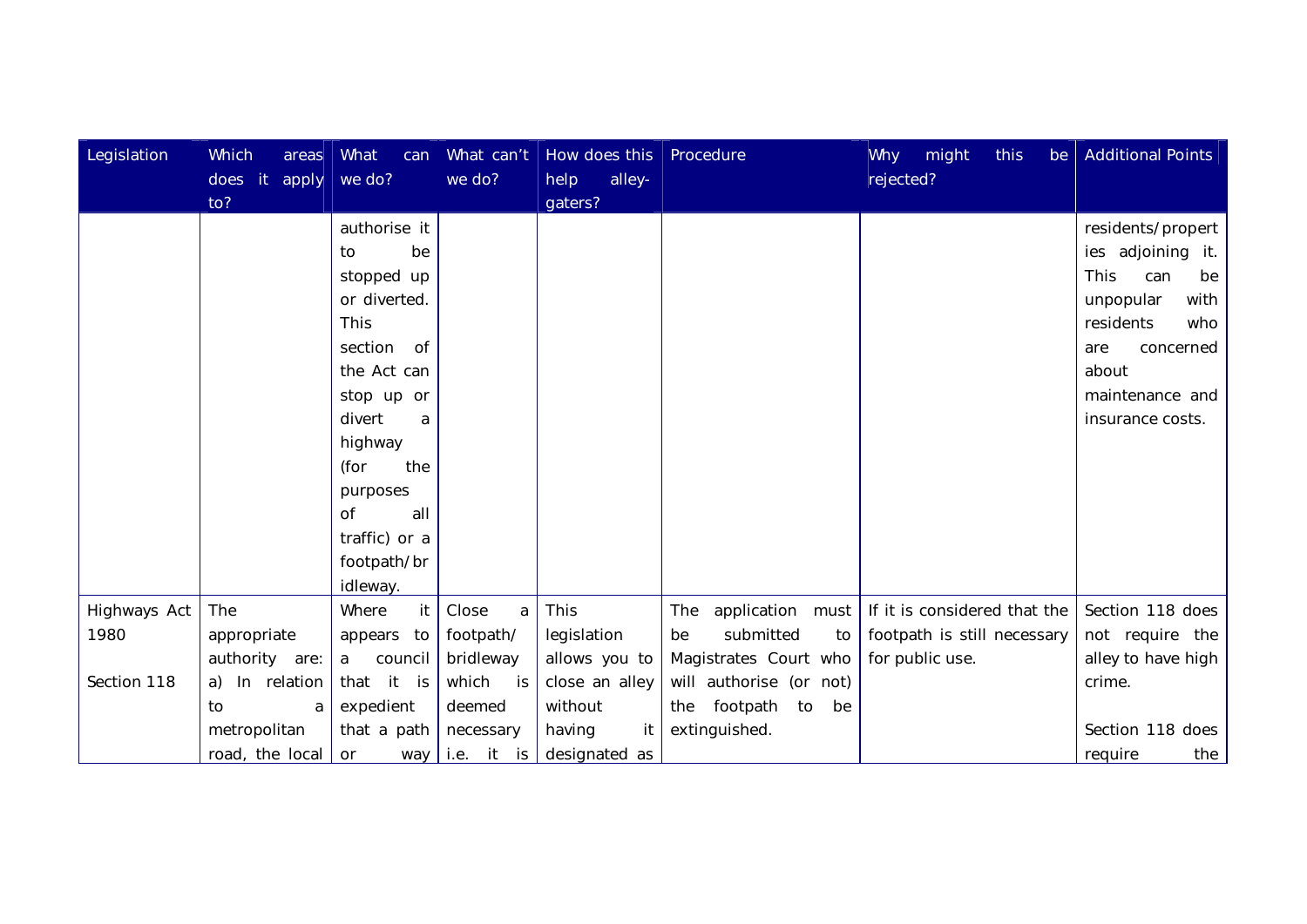| Legislation | Which<br>areas<br>does it apply | <b>What</b><br>can<br>we do? | we do?        | What can't   How does this   Procedure<br>alley-<br>help | Why might<br>rejected? | this | be   Additional Points |
|-------------|---------------------------------|------------------------------|---------------|----------------------------------------------------------|------------------------|------|------------------------|
|             | to?                             |                              |               | gaters?                                                  |                        |      |                        |
|             | authority<br>for                | should<br>be                 | still<br>uses | crime'<br>'high                                          |                        |      | footpath to<br>be      |
|             | area<br>in<br>the               | stopped up                   | as<br>a       | without<br><b>or</b>                                     |                        |      | unnecessary.           |
|             | which the road                  | the<br>on                    | through-      | proof that the                                           |                        |      |                        |
|             | situated<br>is                  | ground that                  | route.        | area has high                                            |                        |      | Section 118 does       |
|             | acting with the                 | it is<br>not                 |               | crime.                                                   |                        |      | require<br>an          |
|             | consent of the                  | needed for                   |               |                                                          |                        |      | application to the     |
|             | Greater                         | public use,                  |               |                                                          |                        |      | Magistrates            |
|             | London                          | the council                  |               |                                                          |                        |      | Court.                 |
|             | Council; b) In                  | by<br>may                    |               |                                                          |                        |      |                        |
|             | relation to any                 | order made                   |               |                                                          |                        |      | Section 118 does       |
|             | other highway,                  | them<br>by                   |               |                                                          |                        |      | require                |
|             | highway<br>the                  | and                          |               |                                                          |                        |      | reversion of land,     |
|             | for<br>authority                | submitted                    |               |                                                          |                        |      | so the footpath        |
|             | the highway.                    | and<br>to                    |               |                                                          |                        |      | becomes<br>the         |
|             |                                 | confirmed                    |               |                                                          |                        |      | property of the        |
|             |                                 | the<br>by                    |               |                                                          |                        |      | residents/propert      |
|             |                                 | Secretary of                 |               |                                                          |                        |      | ies adjoining it.      |
|             |                                 | State,<br>or                 |               |                                                          |                        |      | This<br>can<br>be      |
|             |                                 | confirmed                    |               |                                                          |                        |      | with<br>unpopular      |
|             |                                 | as<br>an                     |               |                                                          |                        |      | residents<br>who       |
|             |                                 | unopposed                    |               |                                                          |                        |      | are<br>concerned       |
|             |                                 | order,                       |               |                                                          |                        |      | about                  |
|             |                                 | extinguish                   |               |                                                          |                        |      | maintenance and        |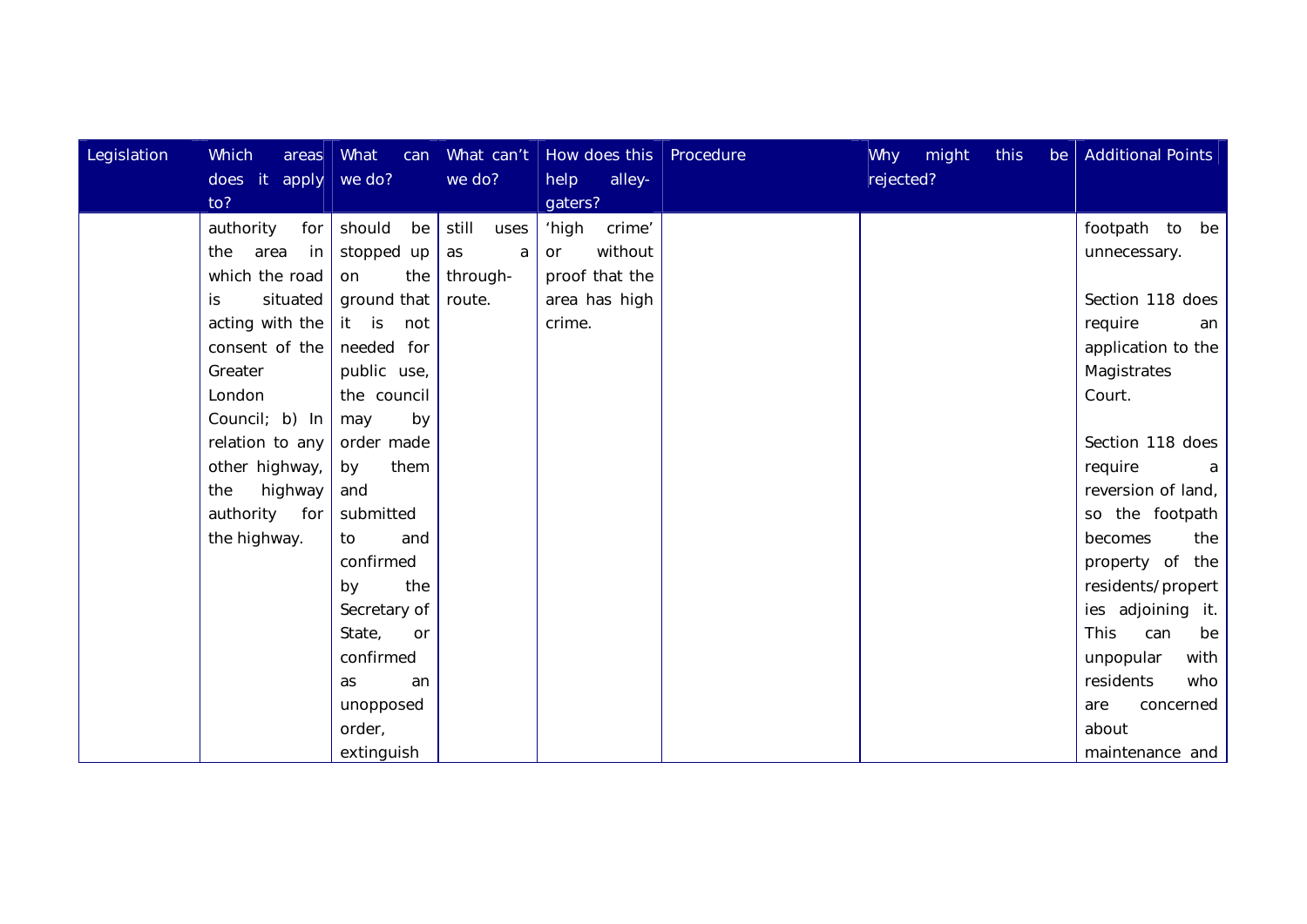| Legislation   | Which<br>areas          | <b>What</b><br>can                                                                                                                                                  | What can't  | How does this             | Procedure                 | Why<br>might<br>this<br>be  | <b>Additional Points</b> |
|---------------|-------------------------|---------------------------------------------------------------------------------------------------------------------------------------------------------------------|-------------|---------------------------|---------------------------|-----------------------------|--------------------------|
|               | does it<br>apply<br>to? | we do?                                                                                                                                                              | we do?      | alley-<br>help<br>gaters? |                           | rejected?                   |                          |
|               |                         | public<br>the<br><b>of</b><br>right<br>over<br>way<br>the<br>path.<br>This<br>order<br>referred<br>is.<br>as<br>to<br>a<br>public path<br>extinguish<br>ment order. |             |                           |                           |                             | insurance costs.         |
| Countryside   | relevant<br>Any         | These                                                                                                                                                               | Use these   | is<br>the<br>This         | council<br>should<br>The  | A submission<br>may<br>be   | Special                  |
| and Rights of | highway,                | powers                                                                                                                                                              | powers to   | first                     | (following consultation   | rejected if the submission  | extinguishment           |
| Way Act 2000  | footpath,               | enable                                                                                                                                                              | close       | legislation to            | with<br>the<br>police     | does not prove that: a)     | orders can only          |
|               | bridleway<br>for        | local                                                                                                                                                               | highways/   | enable                    | authority<br>local<br>and | The premises adjoining or   | be used in areas         |
| Paragraphs 8  | which<br>the            | authorities                                                                                                                                                         | footpaths   | footpaths<br>to           | Crime<br>Disorder<br>and  | adjacent to the highway     | designated<br>by         |
| and 12 of the | council are the         | (following                                                                                                                                                          | which are   | be                        | Reduction Partnership)    | are affected by high levels | the Secretary of         |
| Act<br>insert | highway                 | consultatio                                                                                                                                                         | not within  | closed/divert             | submit an application     | of crime; b) The existence  | State<br>as<br>'high     |
| new sections  | authority<br>and        | n with the                                                                                                                                                          | areas       | ed for<br>the             | designated area<br>for    | the<br>highway<br>Οf<br>is  | crime areas'. This       |
| 118B<br>and   | which is in an          | relevant                                                                                                                                                            | designate   | purposes<br>of            | status to the Secretary   | facilitating the persistent | requires<br>а            |
| 119B into the | area                    | police                                                                                                                                                              | d by the    | crime                     | State.<br>0f<br>This      | commission of crime; c)     | detailed<br>and          |
| Highways Act  | designated by           | authority)                                                                                                                                                          | Secretary   | prevention.               | should<br>submission      | the<br>special              | often<br>lengthy         |
| 1980          | Secretary<br>the        | to<br>close                                                                                                                                                         | of State as |                           | local<br>draw<br>upon     | extinguishment<br>order     | submission               |
|               | of State.               | (special                                                                                                                                                            | 'high       |                           | knowledge as well as      | would be consistent with    | supported<br>by          |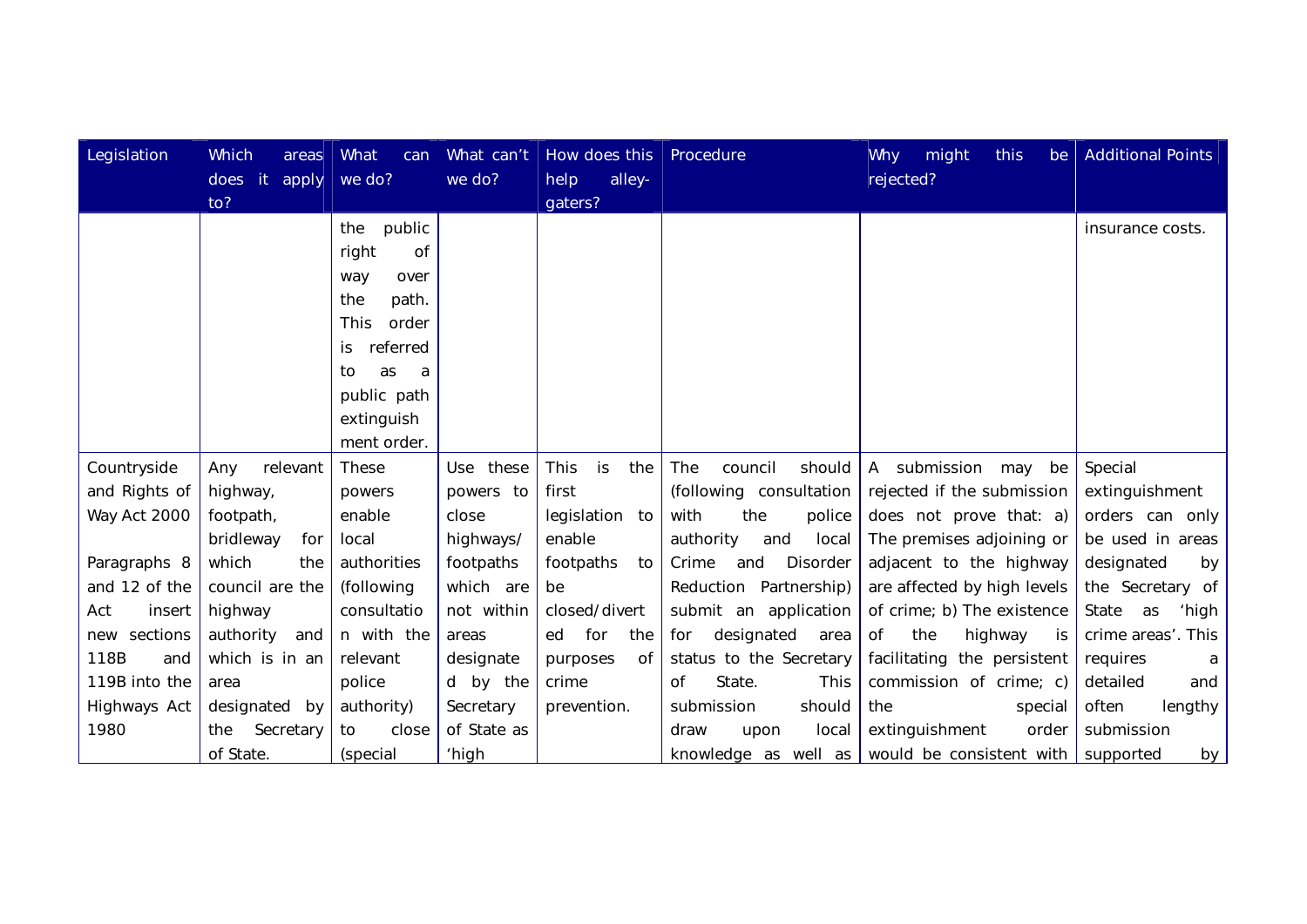| Legislation | Which<br>areas<br>does it apply we do? | <b>What</b><br>can  | we do?  | What can't   How does this   Procedure<br>alley-<br>help |                                 | Why might<br>this<br>rejected? | be   Additional Points |
|-------------|----------------------------------------|---------------------|---------|----------------------------------------------------------|---------------------------------|--------------------------------|------------------------|
|             | to?                                    |                     |         | gaters?                                                  |                                 |                                |                        |
|             |                                        | extinguish          | crime   |                                                          | that<br>0f<br>relevant          | Crime<br>the<br>local<br>and   | crime statistics.      |
|             |                                        | ment order)         | areas'. |                                                          | The  <br>partners.              | Disorder Strategy; d) That     |                        |
|             |                                        | divert<br><b>or</b> |         |                                                          | submission<br>must              | a reasonably convenient        | The<br>negative        |
|             |                                        | (special            |         |                                                          | demonstrate that there          | alternative<br>route<br>is     | consequences of        |
|             |                                        | diversion           |         |                                                          | are rights of way in the        | available; e)<br>That the      | labelling an area      |
|             |                                        | order)              |         |                                                          | that<br>area<br>are             | consulted<br>council have      | as 'high crime'        |
|             |                                        | rights<br>0f        |         |                                                          | demonstrable causes of          | relevant<br>police<br>the      | should<br>be           |
|             |                                        | way for the         |         |                                                          | persistent<br>crime  <br>a      | authority;<br>f)<br>That       | considered             |
|             |                                        | purposes            |         |                                                          | problem<br>that<br>and          | alternative<br>crime           | before<br>this         |
|             |                                        | 0f<br>crime         |         |                                                          | realistic<br>alternative        | reduction measures have        | option is used.        |
|             |                                        | prevention.         |         |                                                          | option to tackle these          | been examined.                 |                        |
|             |                                        | These               |         |                                                          | causes<br>have<br>been          |                                | This<br>process        |
|             |                                        | orders can          |         |                                                          | examined.                       | Any person can object to       | does not require       |
|             |                                        | only<br>be          |         |                                                          |                                 | special<br>a                   | an application to      |
|             |                                        | in<br>used          |         |                                                          | The submission should           | extinguishment/diversion       | the Magistrates        |
|             |                                        | areas               |         |                                                          | outline: a) The nature          | order and opposed orders       | Court,<br>the          |
|             |                                        | designated          |         |                                                          | of the crime problem            | will be referred to the        | submission<br>is       |
|             |                                        | the<br>by           |         |                                                          | (supported<br>by crime          | Secretary of State with the    | sent<br>to<br>the      |
|             |                                        | Secretary of        |         |                                                          | statistics);<br>b)<br>The       | opportunity for a public       | 0f<br>Secretary        |
|             |                                        | State (see          |         |                                                          | location<br>0f<br>the           | hearing or inquiry.            | State. An appeal       |
|             |                                        | procedure).         |         |                                                          | problem;<br>The<br>$\mathsf{C}$ |                                | will<br>be             |
|             |                                        |                     |         |                                                          | 0f<br>the<br>occurrence         |                                | considered<br>by       |
|             |                                        |                     |         |                                                          | problem; d) The effect          |                                | the Department         |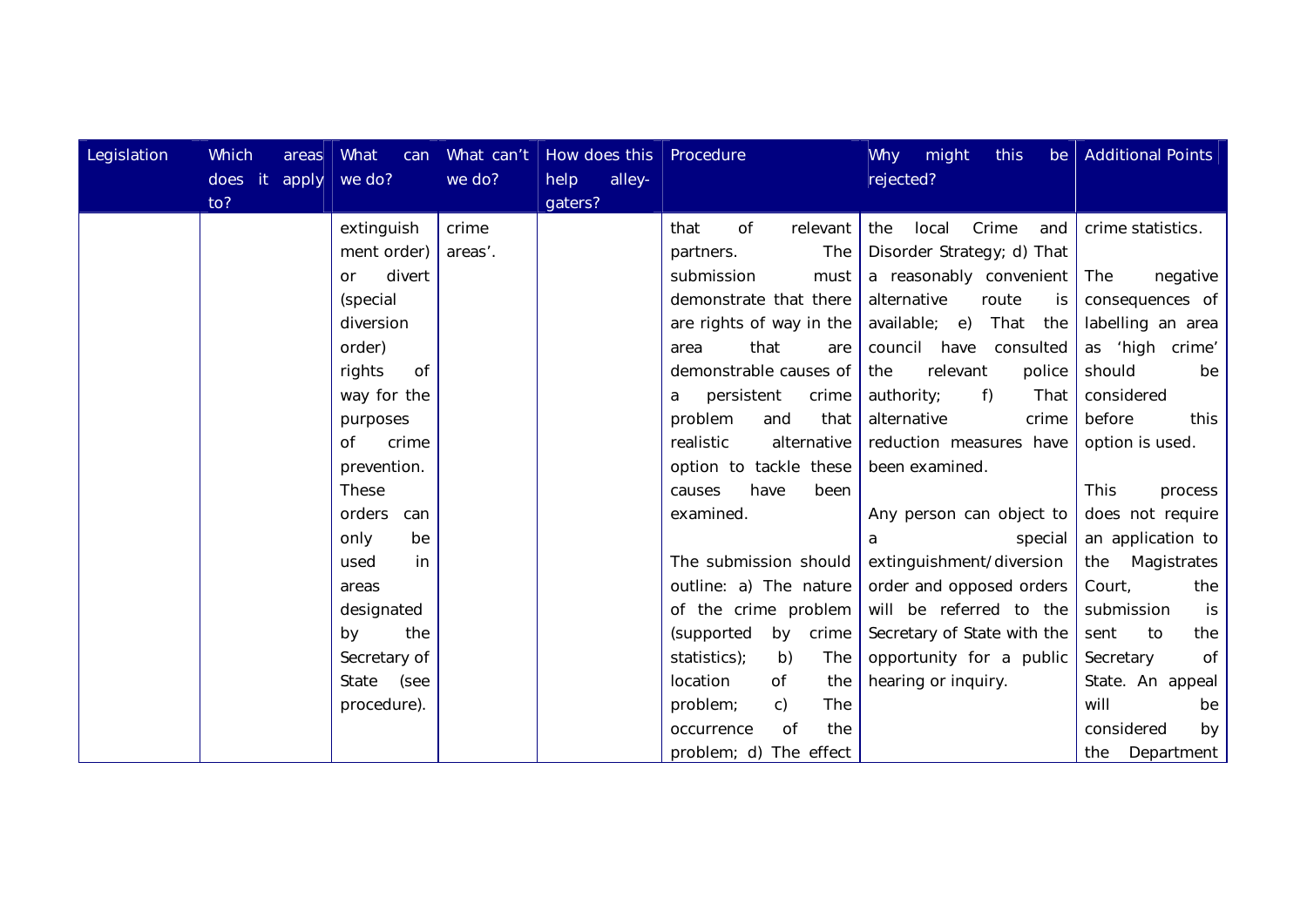| Legislation | Which          | areas | <b>What</b> | can | What can't |         | How does this | Procedure                 |           | Why might | this | be | <b>Additional Points</b> |
|-------------|----------------|-------|-------------|-----|------------|---------|---------------|---------------------------|-----------|-----------|------|----|--------------------------|
|             | does it<br>to? | apply | we do?      |     | we do?     | help    | alley-        |                           | rejected? |           |      |    |                          |
|             |                |       |             |     |            | gaters? |               | of the problem, and e)    |           |           |      |    | Environment<br>for       |
|             |                |       |             |     |            |         |               | Mitigation<br>0f<br>the   |           |           |      |    | Food and Rural           |
|             |                |       |             |     |            |         |               | (i.e.<br>problem<br>other |           |           |      |    | Affairs                  |
|             |                |       |             |     |            |         |               | which<br>have<br>methods  |           |           |      |    | f  <br>Inspectorate.     |
|             |                |       |             |     |            |         |               | been considered/used).    |           |           |      |    | this is upheld,          |
|             |                |       |             |     |            |         |               |                           |           |           |      |    | the appeal will be       |
|             |                |       |             |     |            |         |               |                           |           |           |      |    | heard by a Public        |
|             |                |       |             |     |            |         |               |                           |           |           |      |    | Inquiry.                 |
|             |                |       |             |     |            |         |               |                           |           |           |      |    |                          |
|             |                |       |             |     |            |         |               |                           |           |           |      |    | Special                  |
|             |                |       |             |     |            |         |               |                           |           |           |      |    | extinguishment           |
|             |                |       |             |     |            |         |               |                           |           |           |      |    | orders do<br>not         |
|             |                |       |             |     |            |         |               |                           |           |           |      |    | the<br>require           |
|             |                |       |             |     |            |         |               |                           |           |           |      |    | footpath to<br>be        |
|             |                |       |             |     |            |         |               |                           |           |           |      |    | unnecessary.             |
|             |                |       |             |     |            |         |               |                           |           |           |      |    |                          |
|             |                |       |             |     |            |         |               |                           |           |           |      |    | Special                  |
|             |                |       |             |     |            |         |               |                           |           |           |      |    | extinguishment           |
|             |                |       |             |     |            |         |               |                           |           |           |      |    | orders<br>do<br>not      |
|             |                |       |             |     |            |         |               |                           |           |           |      |    | require<br>a             |
|             |                |       |             |     |            |         |               |                           |           |           |      |    | reversion of land        |
|             |                |       |             |     |            |         |               |                           |           |           |      |    | the<br>land<br>i.e.      |
|             |                |       |             |     |            |         |               |                           |           |           |      |    | within the closed        |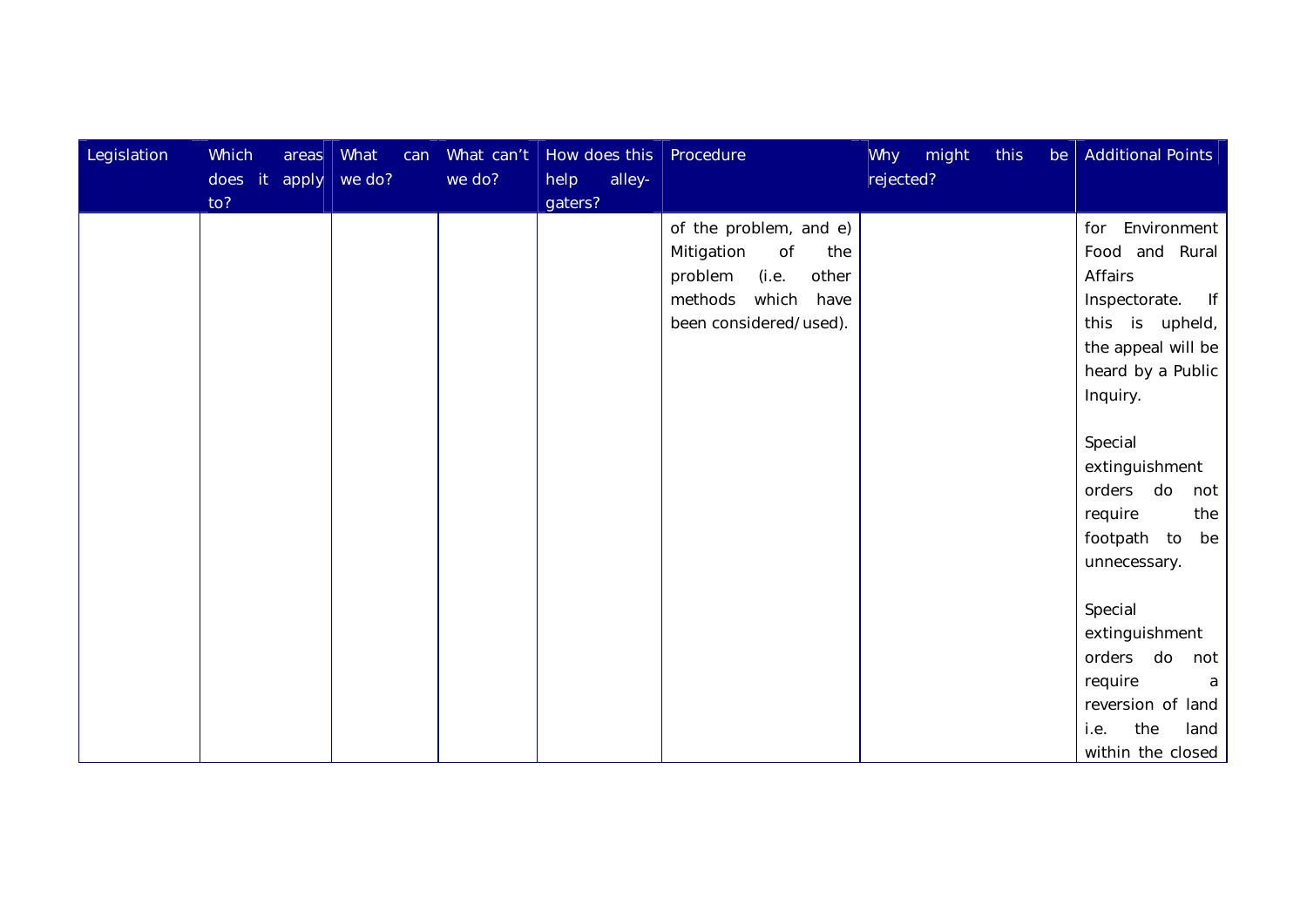| Legislation              | Which<br>areas      | <b>What</b><br>can | What can't  | How does this    | Procedure                  | Why<br>might<br>this<br>be       | <b>Additional Points</b> |
|--------------------------|---------------------|--------------------|-------------|------------------|----------------------------|----------------------------------|--------------------------|
|                          | does it<br>apply    | $we$ do?           | we do?      | alley-<br>help   |                            | rejected?                        |                          |
|                          | to?                 |                    |             | gaters?          |                            |                                  |                          |
|                          |                     |                    |             |                  |                            |                                  | alley can remain         |
|                          |                     |                    |             |                  |                            |                                  | the property of          |
|                          |                     |                    |             |                  |                            |                                  | the<br>local             |
|                          |                     |                    |             |                  |                            |                                  | authority.               |
| Clean                    | 129A<br>A           | Section            | Section     | This             | Before making a Gating     | Section 129A (3) (c) states      | The<br>highway           |
| Neighbourho              | council<br>may      | 129B states        | 129B        | legislation      | Order a council must       | that the local authority         | does not cease to        |
| od<br>and                | make a Gating       | that<br>a          | states that | inserts<br>new   | notify the occupiers of    | must be satisfied that in        | be a highway and         |
| Environment              | Order<br>in         | Gating             | a Gating    | sections<br>into | premises adjacent to or    | all circumstances it is          | the Gating Order         |
| Act 2005.                | relation<br>to<br>a | Order<br>can       | Order       | the Highways     | adjoining the highway      | expedient to make the            | does<br>not              |
|                          | relevant            | restrict<br>a      | cannot      | 1980<br>Act      | as well as any other       | order for the purposes of        | permanently              |
| Part<br>$\mathbf{1}_{1}$ | highway<br>for      | public right       | restrict    | which enables    | likely to<br>person<br>be  | The<br>reducing<br>crime.        | distinguish<br>the       |
| Section<br>$2 -$         | which they are      | of way at          | the public  | local authority  | affected<br>by<br>the      | 'circumstances' refer to:        | rights of way. It        |
| Gating                   | highway<br>the      | all times, at      | right<br>0f | gate<br>to       | order.<br>They<br>proposed | a) The likely effect of          | is possible<br>to        |
| Orders                   | authority.          | some               | way over a  | highways         | should<br>publish<br>the   | making the order on the          | revoke<br>the            |
| inserts                  |                     | specific           | highway     | similar to the   | Order on their website,    | of premises<br>occupiers         | restrictions.            |
| Section                  | Before making       | times, days        | for         | existing         | in a newspaper and         | adjoining or adjacent to         |                          |
| 129A-G after             | Gating<br>a         | or periods         | occupiers   | powers but: a)   | erect signs adjacent to    | the highway; b) The likely       | To close an alley        |
| 129<br>Section           | Order,<br>the       | and that it        | <b>of</b>   | It does<br>not   | the<br>highway:<br>a)      | effect of making the order       | the<br>local             |
| Οf<br>the                | local authority     | can                | premises    | require<br>the   | Identifying<br>the         | on people in the locality;       | authority<br>must        |
| Highways Act             | must<br>be          | exclude            | adjoining   | area to<br>be    | highway; b) Setting out    | Where<br>$\mathsf{C}$<br>highway | be satisfied that        |
| 1980.                    | satisfied<br>that:  | certain            | <b>or</b>   | designated as    | the effect of the Order;   | constitutes a<br>through-        | the alley and the        |
|                          | The<br>a)           | people/age         | adjacent    | High Crime by    | c) Setting out a draft of  | route, the availability of a     | houses adjacent          |
| The<br>Act I             | premises            | (this<br>ncies     | to<br>the I | the Secretary    | the proposed               | Order   reasonably<br>convenient | it<br>to<br>are          |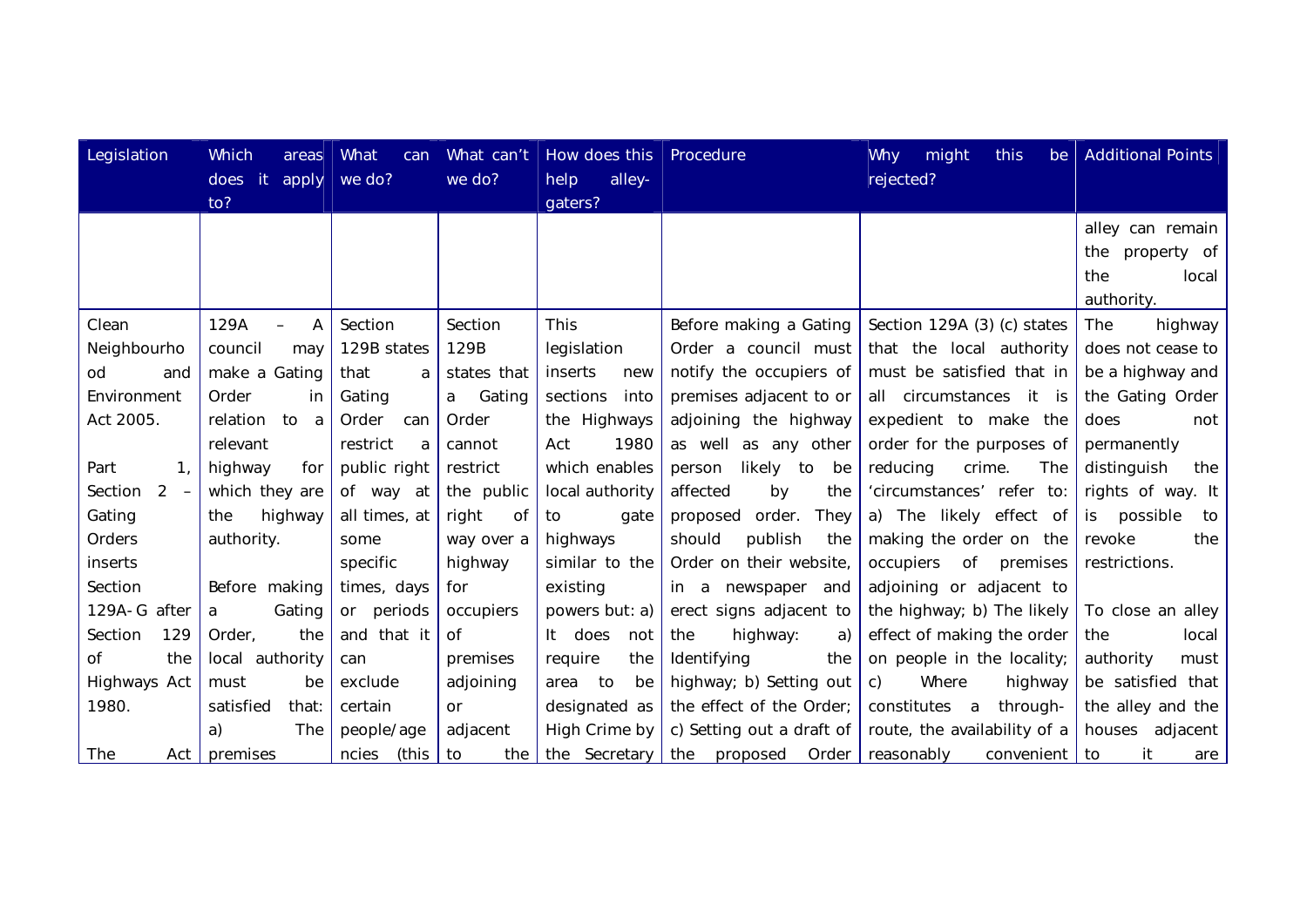| Legislation     | Which<br>areas      | <b>What</b><br>can | What can't  | How does this   Procedure |                                   | Why<br>might<br>this<br>be            | <b>Additional Points</b>   |
|-----------------|---------------------|--------------------|-------------|---------------------------|-----------------------------------|---------------------------------------|----------------------------|
|                 | does it<br>apply    | we do?             | we do?      | alley-<br>help            |                                   | rejected?                             |                            |
|                 | to?                 |                    |             | gaters?                   |                                   |                                       |                            |
| received        | adjoining<br>or     | exclusion is       | highway.    | of State; b) It           | d)<br>Inviting<br>and             | alternative route.                    | experiencing               |
| Royal Assent    | adjacent to the     | likely<br>to       | In addition | enables                   | representations within            |                                       | crime or ASB or            |
| in April 2005   | highway<br>are      | take<br>the        | to this, it | gating to take            | a period specified in             | With<br>the<br>following              | that the highway           |
| The relevant    | affected<br>by      | 0f<br>form         | cannot      | place<br>where            | the notice<br>(not less           | exceptions,<br>Gating<br>a            | is <i>facilitating</i> the |
| sections<br>0f  | crime or anti-      | issuing            | restrict    | highways                  | than 28 days). Copies             | Order may<br>not,<br>either           | commission<br>of           |
| the Act<br>are  | social              | keys to the        | the public  | suffer<br>from            | of the notice should be           | before or after it has been           | crime and ASB. In          |
| unlikely to be  | behaviour;<br>b)    | erected            | right<br>of | crime<br>and              | given to occupiers of             | made, be questioned by                | this<br>instance,          |
| introduced      | The existence       | gates).            | way over a  | anti-social               | the premises adjacent             | proceedings.<br>legal<br>$\mathsf{A}$ | crime or ASB may           |
| before<br>April | of the highway      |                    | highway     | behaviour (or             | to the highway, every             | person can apply to the               | be<br>not<br>taking        |
| 2006            | facilitating<br>is. | This               | which<br>is | alleys<br>where           | council, police<br>force,         | High Court questioning                | place on the alley         |
|                 | persistent<br>the   | section also       | the<br>only | are<br>see<br>as          | fire<br>and<br>rescue             | the validity of a Gating              | (and<br>police             |
|                 | commission of       | states that        | means<br>of | facilitating              | authority<br>and<br>every         | Order on the grounds                  | statistics<br>may          |
|                 | crime or ASB;       | Gating<br>a        | access to   | $crime);$ c) It           | <b>NHS</b><br>Trust<br>through    | that: a) The council had              | show<br>that<br>the        |
|                 | c) It is in all     | Order can          | any         | enables local             | the<br>which<br>highway           | no power to make it; b)               | alley<br>has<br>low        |
|                 | circumstances       | authorise          | dwelling.   | authorities to            | passes. In addition, a            | Any requirement was not               | levels of crime).          |
|                 | expedient<br>to     | the                |             | continue                  | copy should be given to           | complied with.                        | However,                   |
|                 | make<br>the         | installation,      |             | gating<br>an              | statutory<br>any                  |                                       | intelligence may           |
|                 | order for<br>the    | operation          |             | alley<br>even             | undertaker<br>who                 | A public inquiry must also            | suggest that the           |
|                 | of<br>purposes      | and                |             | where                     | services in<br>maintains          | be held if an NHS Trust,              | alley<br>is<br>being       |
|                 | reducing crime      | maintenanc         |             | objections are            | locality,<br>the<br>any           | Fire and Rescue Authority             | used<br>as<br>an           |
|                 | or ASB.             | 0f<br>e<br>a       |             | made (if it is            | provider<br>0f<br>gas,            | or Police Force through               | access/escape              |
|                 |                     | barrier(s)         |             | the<br>best<br>in.        | electricity<br>water<br><b>or</b> | which the highway passes              | route.                     |
|                 |                     | the<br>for         |             | 0f<br>interests           | services<br>and<br>any            | formerly objects.                     |                            |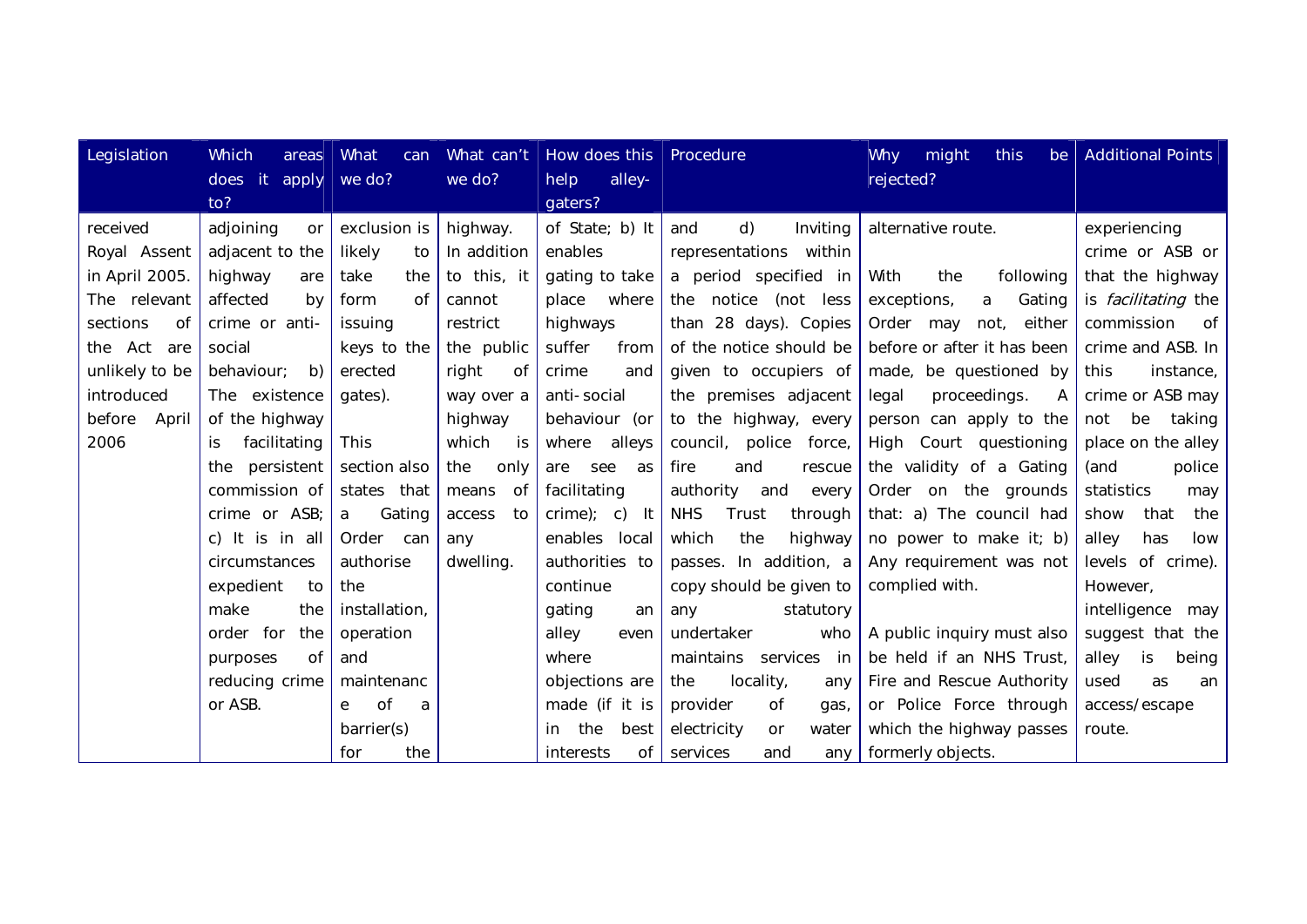| Legislation | Which<br>does it apply we do?<br>to? | areas   What<br>we do?                         | can What can't   How does this   Procedure<br>help<br>alley-<br>gaters? |                                                              | this<br>Why<br>might<br>rejected? | $\Box$ be $\Box$ Additional Points |
|-------------|--------------------------------------|------------------------------------------------|-------------------------------------------------------------------------|--------------------------------------------------------------|-----------------------------------|------------------------------------|
|             |                                      | purpose of<br>enforcing<br>the<br>restriction. | local<br>the<br>do so).                                                 | communications<br>community to $ $ provider in the locality. |                                   |                                    |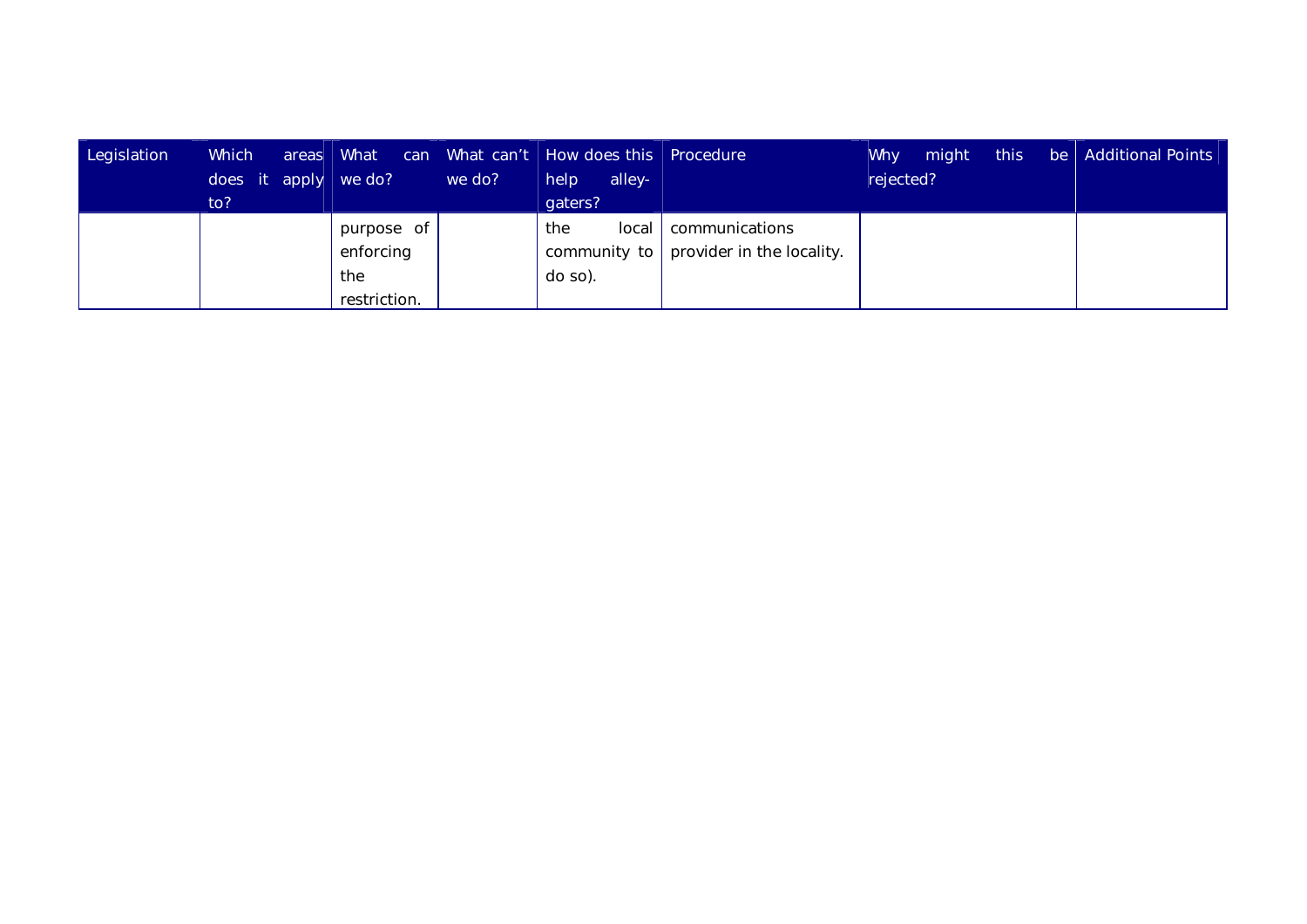# Preparing for Problems: the Barriers you may Face

The benefits of alley-gating are wide ranging, from a reduction in crime and disorder and fear of crime through to increased community involvement and improvements in the aesthetic appearance of an area. The research presented throughout this Guide displays the potential alley-gating has as both a crime reduction measure as well as a means of increasing community cohesion and reviving schemes such as Neighbourhood Watch and Residents' Associations.

Although it is clear that the benefits of alley-gating outweigh the potential negative outcomes, it is worth considering at the outset the barriers or obstacles which you may face. The table below outlines some of the problems raised in the literature and in the case study visits. Remember, these are examples of obstacles you may come across and are not necessarily going to occur; however, forewarned is forearmed!

| <b>Potential Problems/Concerns</b>   | <b>Possible Solutions</b>                                   |
|--------------------------------------|-------------------------------------------------------------|
| Neighbours may be concerned about    | Read the review of academic research (part                  |
| a displacement of crime              | one) and present concerned residents with the               |
|                                      | facts! A diffusion of benefit (crime reduced                |
|                                      | even in areas without gates) is a more common               |
|                                      | outcome than displacement. Displacement is                  |
|                                      | not an inevitable consequence of alley-gating.              |
| Objections from Civic societies      | Civic<br>societies<br>such<br>Ramblers'<br>the<br><b>as</b> |
|                                      | Association or Open Space Society may be                    |
|                                      | concerned about closures of rights of way. It is            |
|                                      | important to liaise with these societies as soon            |
|                                      | as possible and to reassure them that you are               |
|                                      | closing alleys that experience or facilitate large          |
|                                      | amounts of crime. Be prepared to talk and to                |
|                                      | compromise.                                                 |
| Noise from gates slamming            | Noise does not need to be a concern. As you                 |
|                                      | will see in part three of the Guide, noise                  |
|                                      | dampening can easily be achieved by using                   |
|                                      | rubber bushes on the gate and frame and by                  |
|                                      | placing a rubber stop on the house wall.                    |
| about maintenance<br>Concerns<br>and | If residents are concerned consider either using            |
| insurance                            | legislation which does not require a reversion              |
|                                      | of land (this way the Local Authority will                  |
|                                      | maintain ownership) or setting up a Service                 |
|                                      | Level Agreement with Environmental Services to              |
|                                      | enable the alley to maintained to a certain                 |
|                                      | standard. Even if the land is owned<br>by                   |
|                                      | residents, retaining some responsibility for                |

## Table 4: Potential Problems and Possible Solutions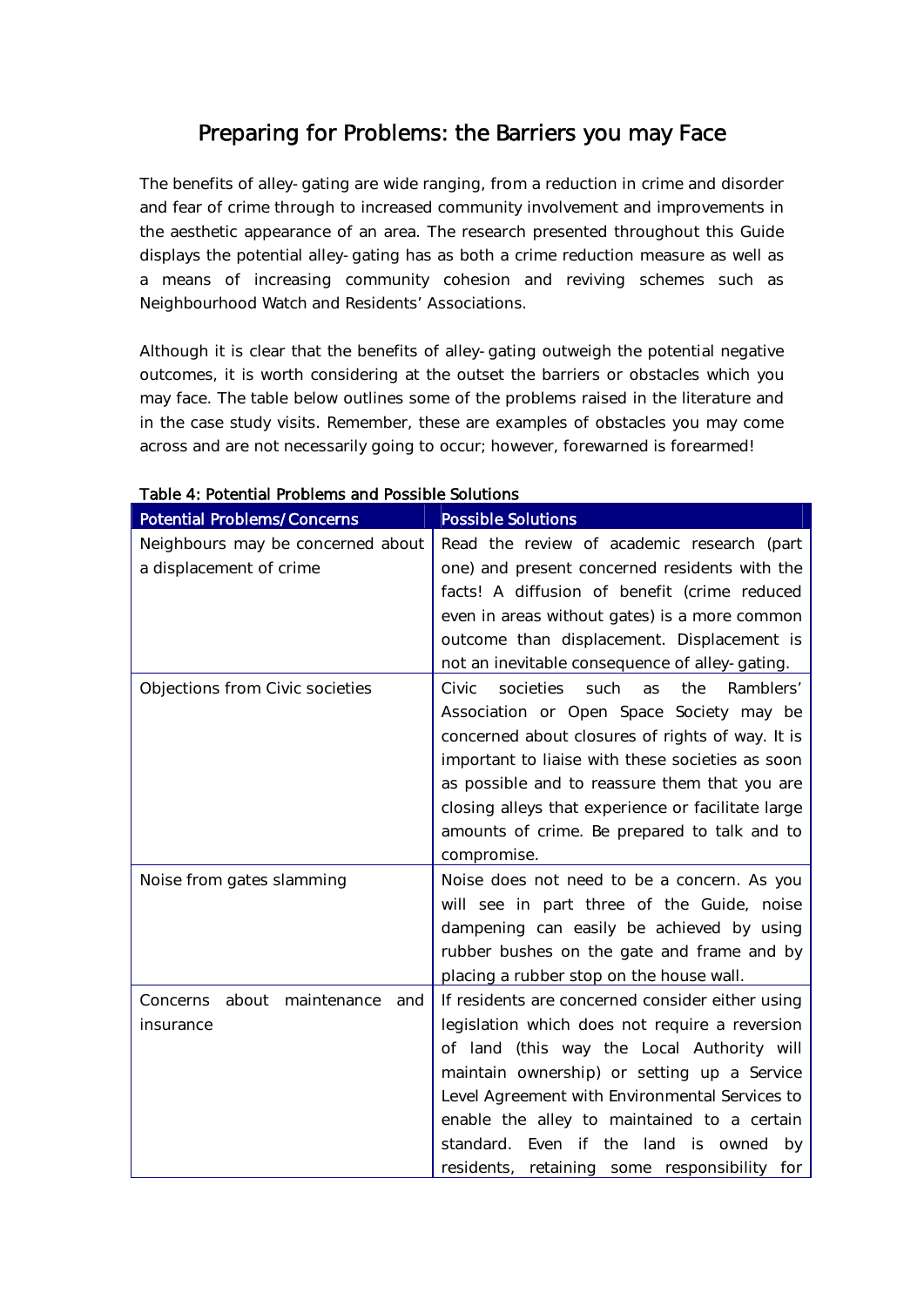|                                                               | maintenance will allow the local authority to<br>ensure that the gates are maintained and                                                                                                                                                                                                                                                                                                                                                                                                                   |
|---------------------------------------------------------------|-------------------------------------------------------------------------------------------------------------------------------------------------------------------------------------------------------------------------------------------------------------------------------------------------------------------------------------------------------------------------------------------------------------------------------------------------------------------------------------------------------------|
|                                                               | therefore last longer.                                                                                                                                                                                                                                                                                                                                                                                                                                                                                      |
| Concerns about refuse collection                              | These concerns can be overcome by ensuring<br>that all parties agree with the refuse collection<br>system proposed. This may mean that refuse<br>collectors carry keys to access the alleys, that<br>residents put their bins at the end of the alley<br>on refuse collection day, or that residents bring<br>their bins to the front of the property. Whatever<br>you decide, you must accommodate everyone.                                                                                               |
| Access for dogs/cats                                          | Concerns<br>for<br>over<br>access<br>pets<br>can<br>be<br>addressed through inserting a small cat-flap,<br>ensuring that the gap between the bottom of<br>the gate and the floor is wide enough for pets<br>to access but not wide enough for potential<br>offenders. It is rarely the case that cats cannot<br>access the alley through another route i.e. over<br>a wall or through the front of the property.<br>Dogs should not need access without their<br>owners as they should not be roaming free. |
| Access for disabled                                           | The gate must allow for disabled access and be<br>wide enough for a wheelchair. Access issues<br>should be discussed with all residents.                                                                                                                                                                                                                                                                                                                                                                    |
| Concerns regarding stigmatisation                             | Involve residents in the design of gates. This<br>help to allay concerns regarding the<br>will<br>aesthetics of the gate. The vast majority of<br>gating schemes have enhanced the appearance<br>of the area, particularly those which take the<br>opportunity to turn the alley into a useable<br>public space. If residents are concerned, show<br>them pictures of schemes where flowers have<br>been planted and benches placed in the alley,<br>creating a pleasant public space.                      |
| Concerns that the gate will block<br>light                    | To avoid blocking natural light and the natural<br>surveillance from passers by/other residents,<br>gates should not be solid and should allow a<br>clear line of sight down the alley. You should<br>also consider installing a light above the gate.                                                                                                                                                                                                                                                      |
| that<br>will<br>Concerns<br>the<br>gate<br>be<br>inconvenient | all<br>addressed,<br>lf<br>concerns<br>are<br>the<br>inconvenience of gates should be minimised.<br>Where issues such as refuse collection or key<br>replacement are dealt with in advance and<br>systems set up to limit problems, the benefits<br>will far outweigh any inconveniences.                                                                                                                                                                                                                   |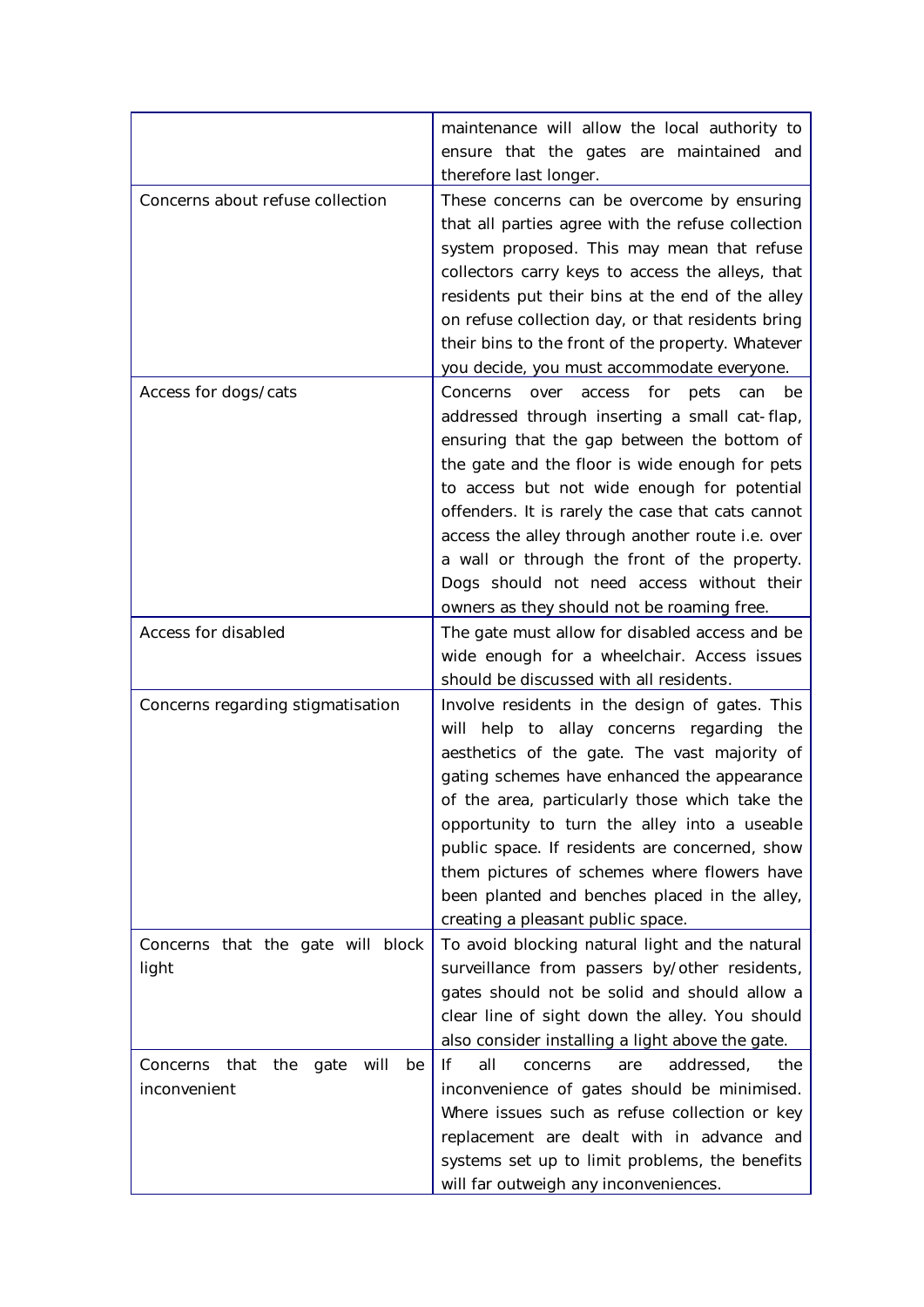| Dissent amongst neighbours | Where the alley is unadopted and owned by the     |
|----------------------------|---------------------------------------------------|
|                            | residents adjoining the alley, all residents must |
|                            | agree to the scheme. Where the alley is owned     |
|                            | by the local authority, different areas require   |
|                            | different levels of consent – some insist upon    |
|                            | 100%, other follow the greater than 51% rule.     |
|                            | Although it is extremely frustrating (especially  |
|                            | in areas with long alleys) where one resident's   |
|                            | refusal means that 99 others must go without,     |
|                            | you must remember that for a scheme to work,      |
|                            | everyone has to use the gates properly. If you    |
|                            | go ahead without 100% agreement, although         |
|                            | you have got your scheme, that one dissenting     |
|                            | resident may jeopardise its effectiveness.        |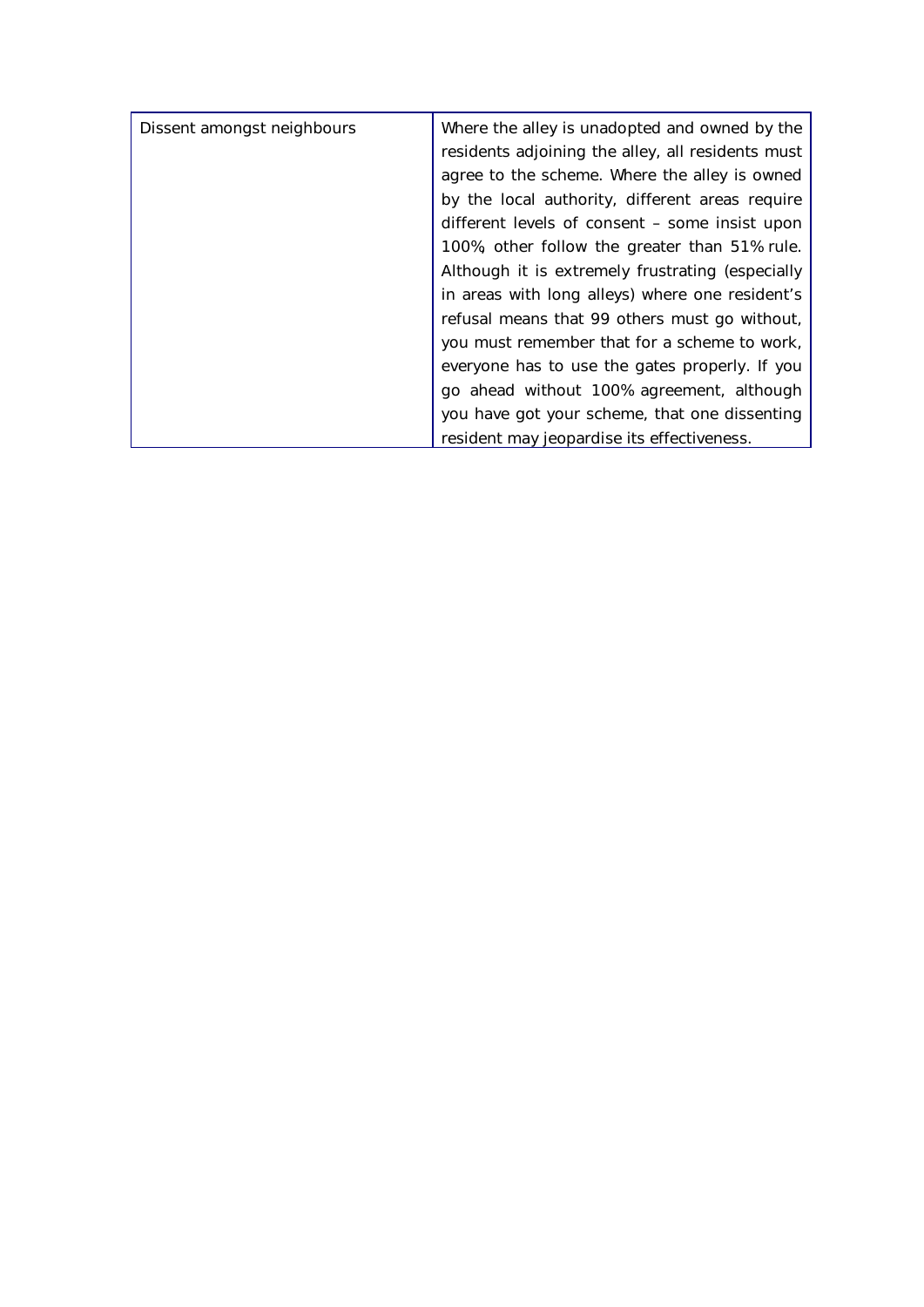# How to Implement an Alley-Gating Scheme

The process of implementing an alley-gating scheme will vary according to whether you are a resident, a member of a local Neighbourhood Watch scheme/Residents' Association or whether you are a crime reduction practitioner. It will also vary according to the resources available. Whatever the motive for considering alleygating, you must think carefully about whether this intervention is a suitable option to address the crime problem you are experiencing.

Table 5 below makes some attempt to outline the steps which you will need to work through when implementing an alley-gating scheme. Please bear in mind that every scheme is different and these steps are presented as a guide.

| <b>Step</b>                                                                                                               | <b>Action</b>                                                                                                                                                                                                                                                                                                                                                                                                                                                                                                                                                                                                                                                                                                                                                                                                                                                  | If you are a crime<br>reduction<br>practitioner                                                                                                                                                                                              | If you are a local<br>resident                                                                                                                                                                                                                                                                                               |
|---------------------------------------------------------------------------------------------------------------------------|----------------------------------------------------------------------------------------------------------------------------------------------------------------------------------------------------------------------------------------------------------------------------------------------------------------------------------------------------------------------------------------------------------------------------------------------------------------------------------------------------------------------------------------------------------------------------------------------------------------------------------------------------------------------------------------------------------------------------------------------------------------------------------------------------------------------------------------------------------------|----------------------------------------------------------------------------------------------------------------------------------------------------------------------------------------------------------------------------------------------|------------------------------------------------------------------------------------------------------------------------------------------------------------------------------------------------------------------------------------------------------------------------------------------------------------------------------|
| Step<br>1<br>$\qquad \qquad -$<br>Process<br>for<br>selection                                                             | If the alley-gating scheme is being set up by the local Crime and<br>Disorder Reduction Partnership (as opposed to the residents<br>themselves), one of the first decisions you will have to make is how<br>are you going to select which areas should be gated? Some areas have<br>used the bottom-up approach of waiting for residents to request<br>gating and (other than publicising the scheme) only intervening once<br>a request has been made. Some areas have taken a more targeted<br>approach of selected areas based upon crime statistics or funding and<br>then hoping that the residents want alley-gates. Other areas have<br>used a combination of the two. This decision may be influenced by<br>funding availability, it may also be influenced by your aims and<br>objectives i.e. do you want to reduce crime or install a lot of gates? |                                                                                                                                                                                                                                              |                                                                                                                                                                                                                                                                                                                              |
| $\overline{2}$<br>Step<br>$\overline{\phantom{0}}$<br>Conduct<br>an<br>in-depth<br>analysis<br>of<br>the<br>local<br>area | You will need to establish:<br>1. Whether alley-gating is<br>the appropriate response<br>to the crime and disorder<br>problem. Key questions to<br>consider are: Is burglary is<br>a problem? Do offenders<br>live on the street you want<br>Are offenders<br>gate?<br>to<br>entering<br>and<br>exiting<br>properties from the rear?<br>2. Whether residents living                                                                                                                                                                                                                                                                                                                                                                                                                                                                                            | Crime data can<br>be collected from<br>the police crime<br>pattern analyst or<br>from Crime and<br>Disorder Audits<br>and local fear of<br>crime surveys.<br>Socio-<br>demographic<br>data<br>can<br>be<br>collected<br>from<br>the<br>local | It is unlikely that the<br>detailed crime data<br>which you need will<br>in the<br>be<br>public<br>domain.<br>Therefore<br>you should contact<br>local<br>your<br>police<br>Prevention<br>Crime<br>Officer or the local<br>authority<br>Community<br>Safety<br>Department<br>to<br>discuss<br>whether<br>crime data suggests |
|                                                                                                                           | on the street are likely to                                                                                                                                                                                                                                                                                                                                                                                                                                                                                                                                                                                                                                                                                                                                                                                                                                    | authority or from                                                                                                                                                                                                                            | that<br>alley-gating                                                                                                                                                                                                                                                                                                         |

#### Table 5: Step-by-Step Guide to Alley-Gating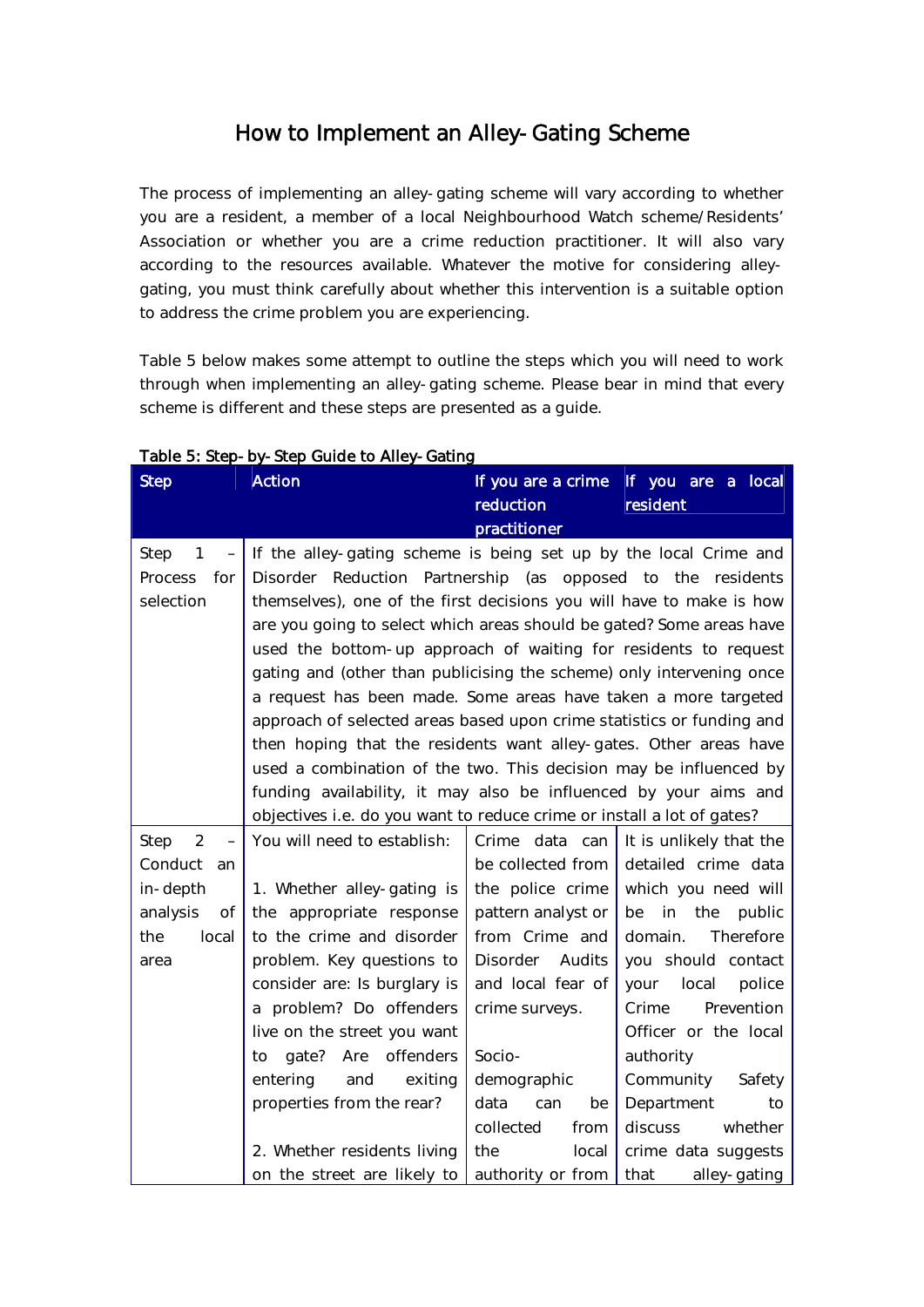| <b>Step</b>                           | <b>Action</b>                                                                                                                                                                                                                                                                                                                                                                                                                                                                                               | If you are a crime<br>reduction<br>practitioner                                                                                                                                                                                                                       | If you are a local<br>resident                                                                                                                                                                                                                                                                                                                                                                                                                               |
|---------------------------------------|-------------------------------------------------------------------------------------------------------------------------------------------------------------------------------------------------------------------------------------------------------------------------------------------------------------------------------------------------------------------------------------------------------------------------------------------------------------------------------------------------------------|-----------------------------------------------------------------------------------------------------------------------------------------------------------------------------------------------------------------------------------------------------------------------|--------------------------------------------------------------------------------------------------------------------------------------------------------------------------------------------------------------------------------------------------------------------------------------------------------------------------------------------------------------------------------------------------------------------------------------------------------------|
|                                       | alley-gates.<br>Key<br>use<br>questions to consider are:<br>Do<br>the<br>majority<br>0f<br>residents own or rent the<br>properties? Does the street<br>contain a high proportion<br>of students? Does<br>the<br>street have a high resident<br>turnover?<br>3.<br>Whether<br>the<br>environmental design of<br>the area is suitable for<br>alley-gating.<br>Key<br>questions you need to<br>consider are:<br>the<br>Does<br>street have a rear alley? Is<br>the design of the alley<br>suitable for gating? | census<br>data<br>(National<br>Statistics).<br>Information<br>relating to<br>the<br>environmental<br>of<br>design<br>the<br>area<br>can<br>be<br>collected<br>from<br>your local Police<br>Architectural<br>Liaison<br>Officer/Crime<br>Prevention<br>Design Advisor. | would be suitable.<br>Data relating to the<br>socio-demographic<br>make up of your<br>neighbourhood will<br>be available from the<br>census; however, it<br>likely that<br>is<br>you<br>have enough<br>local<br>knowledge<br>to<br>this<br>answer<br>question.<br>Contact<br>the<br>local<br>police Architectural<br>Liaison Officer or<br>Prevention<br>Crime<br>Design Advisor to<br>discuss whether the<br>design of the alley<br>would<br>suit<br>alley- |
| Step<br>3<br>Previous<br>measures     | You<br>establish<br>need<br>to<br>whether there have been<br>previous<br>attempts<br>to<br>this<br>address<br>crime<br>problem. If so, what were<br>they? Did they fail<br>or<br>succeed?                                                                                                                                                                                                                                                                                                                   | This information<br>should<br>be<br>from<br>available<br>Crime<br>the<br>and<br>Disorder<br>Reduction<br>Partnership.                                                                                                                                                 | gating.<br>Contact your local<br>Community<br>Safety<br>Department<br>at<br>the<br>local authority.                                                                                                                                                                                                                                                                                                                                                          |
| Step<br>4<br>Availability<br>of funds | If the data analysed in<br>steps 2 and 3 suggest that<br>alley-gating would be a<br>suitable intervention, you<br>to<br>consider<br>need<br>the<br>funding options. Do you<br>funding<br>available<br>have<br>which is tied to certain<br>criteria being met i.e. high<br>crime, geographical areas,<br>high<br>student<br>and<br>population?                                                                                                                                                               | Contact the local<br>Crime<br>and<br>Disorder<br>Reduction<br>Partnership<br>and<br>Government<br>Office.<br>Contact residents<br>discuss<br>to<br>whether<br>they<br>would be willing                                                                                | Contact<br>the<br>local<br>Crime and Disorder<br>Partnership<br>to<br>discuss<br>the<br>availability<br>Οf<br>funding. If there are<br>insufficient<br>funds,<br>consider<br>whether<br>residents would pay<br>their<br>for<br>own<br>scheme.                                                                                                                                                                                                                |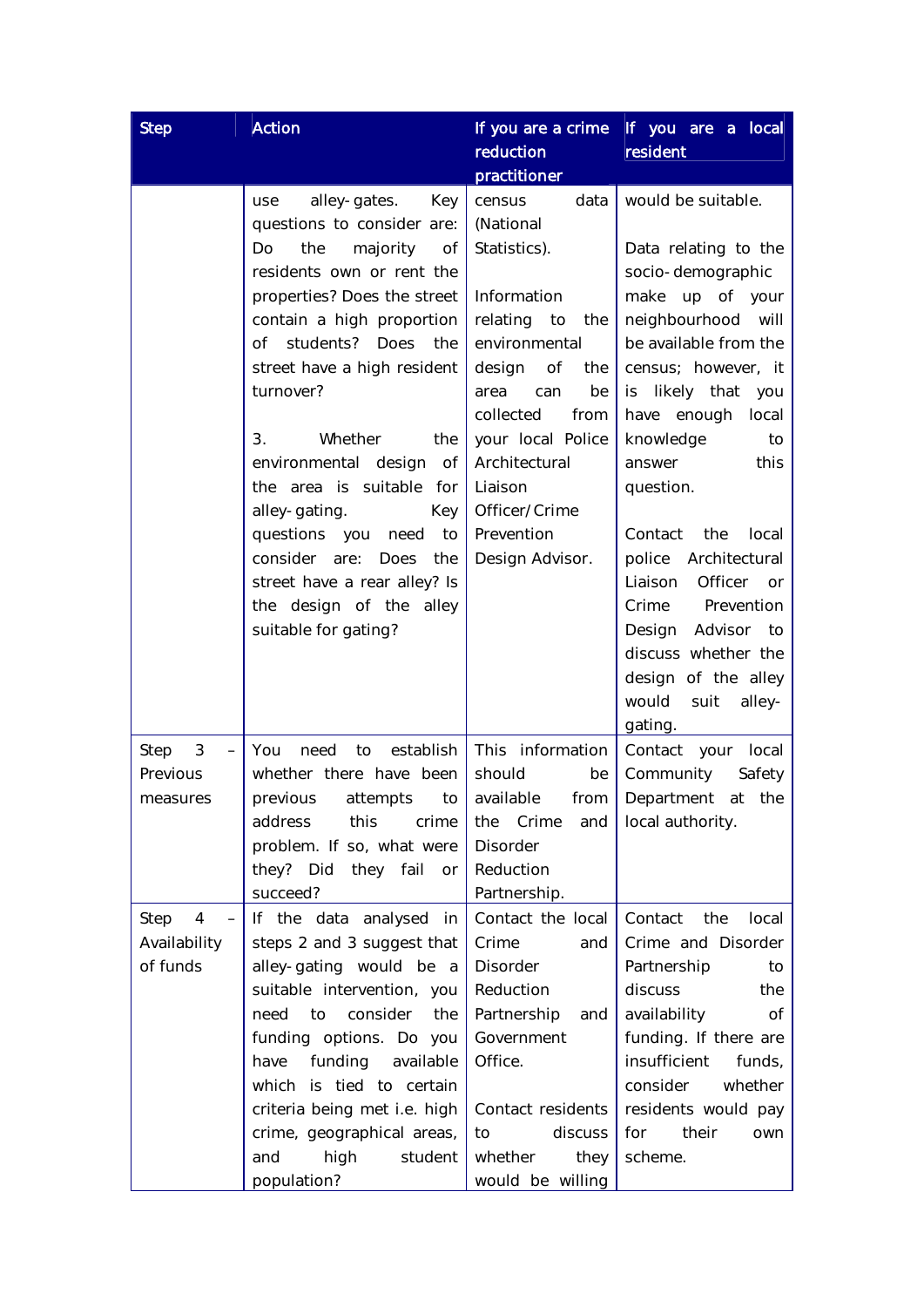| <b>Step</b>                                                   | <b>Action</b>                                                                                                                                                                                                                                                                                                                     | If you are a crime<br>reduction<br>practitioner                                                                                                                                                                           | If you are a local<br>resident                                                                                                                                                                                |
|---------------------------------------------------------------|-----------------------------------------------------------------------------------------------------------------------------------------------------------------------------------------------------------------------------------------------------------------------------------------------------------------------------------|---------------------------------------------------------------------------------------------------------------------------------------------------------------------------------------------------------------------------|---------------------------------------------------------------------------------------------------------------------------------------------------------------------------------------------------------------|
|                                                               | If your funding is limited<br>to certain criteria, consider<br>whether the location<br>in<br>question meets any<br>of<br>these. If not,<br>consider<br>other funding options.                                                                                                                                                     | to fund their own<br>scheme.                                                                                                                                                                                              |                                                                                                                                                                                                               |
| 5<br>Step<br>$\overline{\phantom{0}}$<br>Funding<br>decisions | Make a decision as<br>to<br>whether<br>the<br>scheme<br>in<br>question will be funded by<br>local<br>residents<br>the<br><b>or</b><br>through other means. This<br>information will need to be<br>finalised<br>before<br>commencing<br>the<br>consultation phase.                                                                 |                                                                                                                                                                                                                           |                                                                                                                                                                                                               |
| Step<br>6<br>Consult<br>residents                             | Consult<br>residents<br>to<br>ascertain levels of support.                                                                                                                                                                                                                                                                        | Either convene a<br>meeting<br>at<br>a<br>local<br>venue,<br>arrange<br>a<br>meeting<br>to<br>coincide<br>with<br>another<br>local<br>meeting<br>i.e.<br>Residents'<br>Association<br>or<br>visit residents in<br>person. | Convene a meeting<br>local<br>a<br>venue,<br>at<br>arrange a meeting to<br>coincide<br>with<br>another<br>local<br>meeting<br>i.e.<br>Residents'<br>Association or visit<br>each<br>Οf<br>your<br>neighbours. |
| Step<br>7<br>Establish<br>legal status<br>of alley            | Contact Land Registry to<br>ascertain the legal status<br>of the alley in question. If<br>the alley is unadopted it is<br>likely that it will be owned<br>by the residents adjoining<br>the alley. If it is adopted,<br>the local authority will own<br>the alley. The result of this<br>stage will influence your<br>next steps. | Contact<br>land<br>Registry                                                                                                                                                                                               | Contact<br>land<br>Registry                                                                                                                                                                                   |
| Step<br>8<br>Legally close<br>the alley                       | the alley is<br>adopted<br>If.<br>consider<br>the<br>most<br>appropriate<br>method<br>for                                                                                                                                                                                                                                         | Contact<br>Legal<br>Department,<br>Highways                                                                                                                                                                               |                                                                                                                                                                                                               |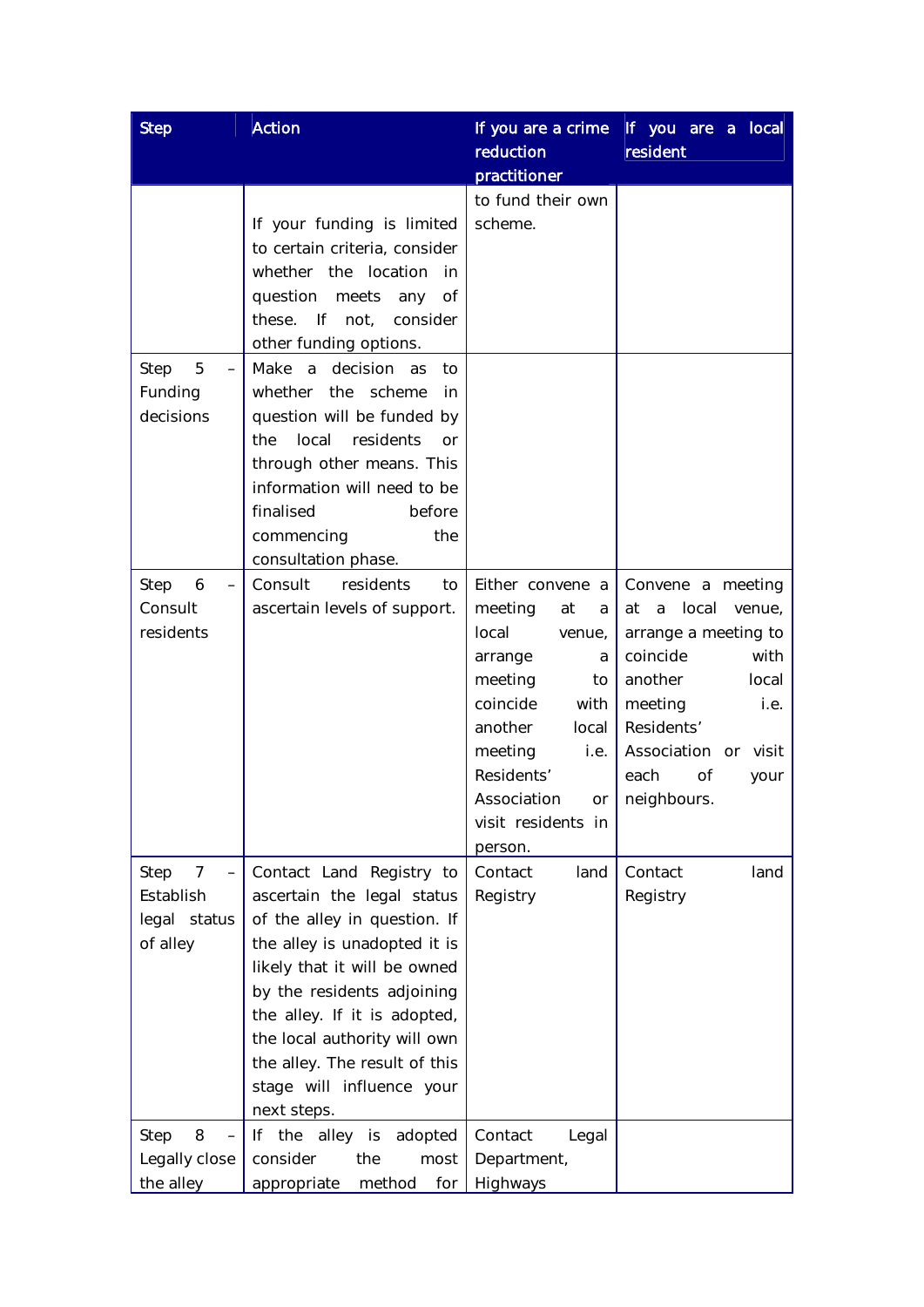| <b>Step</b>                                                      | <b>Action</b>                                                                                                                                                                                                                                                                                                                                                                                                                                                        | If you are a crime<br>reduction<br>practitioner                                                                                                  | If you are a local<br>resident                                                                           |
|------------------------------------------------------------------|----------------------------------------------------------------------------------------------------------------------------------------------------------------------------------------------------------------------------------------------------------------------------------------------------------------------------------------------------------------------------------------------------------------------------------------------------------------------|--------------------------------------------------------------------------------------------------------------------------------------------------|----------------------------------------------------------------------------------------------------------|
|                                                                  | This<br>closure.<br>be<br>may<br>Sections 116 or 118 or<br>118B of the Highways Act<br>1980 or through the use of<br>a Gating Order.<br>Be prepared for lengthy<br>consider<br>delays<br>and<br>whether your funding is                                                                                                                                                                                                                                              | Department,<br>Community<br>Safety Team.                                                                                                         |                                                                                                          |
| Step<br>9<br>Decide<br>on<br>ownership<br>of alley and<br>gate   | time limited.<br>the<br>Depending<br>on<br>legislation used to close<br>the alley, you will either be<br>signing the alley and the<br>gate over to the residents<br>retaining ownership.<br>or<br>Whichever option<br>you<br>choose, you<br>this<br>need<br>information<br>before<br>commencing<br>the<br>consultation.                                                                                                                                              | Make a decision<br>in<br>consultation<br>with<br>the Legal<br>Highways<br>and<br>Departments<br>regarding<br>ownership of the<br>alley and gate. |                                                                                                          |
| Step<br>10<br>$-1$<br>Maintenance<br>Service Level<br>Agreements | If you are signing the alley<br>and the gate over to the<br>residents, it may be a good<br>idea to set up a Service<br>Level Agreement with the<br>authority<br>local<br>Environmental<br>Team<br>lf.<br>they are willing to retain<br>some maintenance of the<br>alley and the gate, this<br>may allay some of the<br>raised<br>concerns<br>by<br>residents (it is also likely<br>to avoid Health and Safety<br>concerns and ensure that<br>the gates last longer). | Contact<br>your<br>Environmental<br>Services<br>Department.                                                                                      |                                                                                                          |
| 11<br>Step<br>$\overline{\phantom{a}}$<br>Consultation           | Assuming step 8 has been<br>completed, you will need<br>to consult all residents to<br>a) let them know about the<br>proposed gates<br>and<br>b)                                                                                                                                                                                                                                                                                                                     | You can conduct<br>consultation<br>the<br>yourself, employ<br>another company<br>to, ask the local                                               | You can conduct the<br>consultation<br>yourself,<br>employ<br>another company to,<br>the<br>ask<br>local |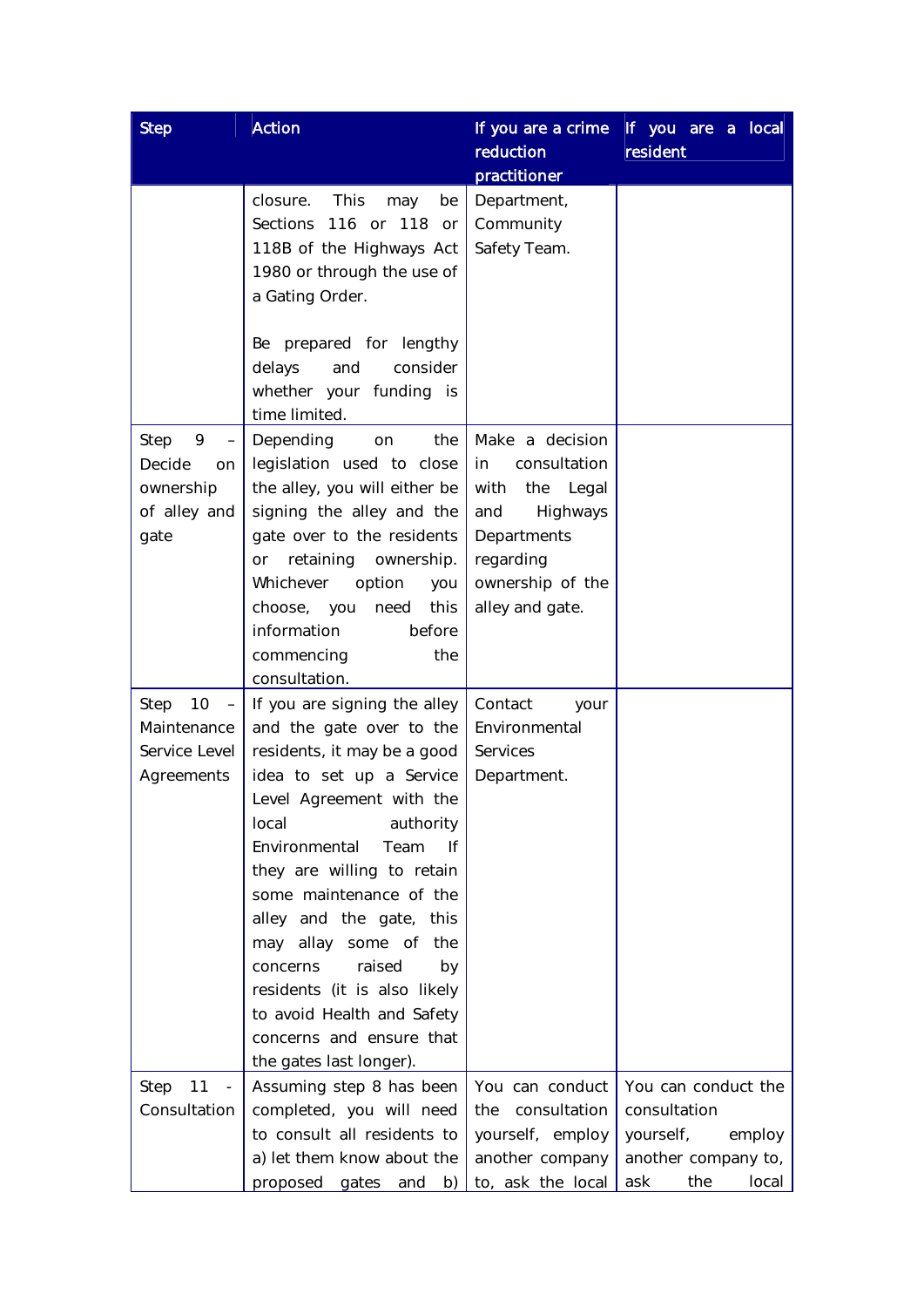| <b>Step</b>                                | <b>Action</b>                                                                                                                                                                                                                                                                                                                                                                                             | If you are a crime<br>reduction                                                                                                                                                                                                                                                                                                                                                                                                       | If you are a local<br>resident                                                                                                                                                                    |
|--------------------------------------------|-----------------------------------------------------------------------------------------------------------------------------------------------------------------------------------------------------------------------------------------------------------------------------------------------------------------------------------------------------------------------------------------------------------|---------------------------------------------------------------------------------------------------------------------------------------------------------------------------------------------------------------------------------------------------------------------------------------------------------------------------------------------------------------------------------------------------------------------------------------|---------------------------------------------------------------------------------------------------------------------------------------------------------------------------------------------------|
|                                            |                                                                                                                                                                                                                                                                                                                                                                                                           | practitioner                                                                                                                                                                                                                                                                                                                                                                                                                          |                                                                                                                                                                                                   |
|                                            | gain their consent.<br>If the alley is unadopted,<br>you will need consent from<br>all owners of the alley. If<br>the alley is adopted by the<br>local authority, you will<br>need to make a decision<br>about what proportion of<br>residents need to agree<br>before you go ahead with<br>the scheme. Some areas<br>insist on 100% agreement,<br>others apply a >51% rule.<br>Make a decision as to who | Residents'<br>Association<br>or<br>recruit<br>local<br><b>Street</b><br>Representatives<br>to take on the<br>task.                                                                                                                                                                                                                                                                                                                    | Residents'<br>Association<br>or<br>recruit local Street<br>Representatives<br>to<br>take on the task.                                                                                             |
|                                            | is<br>conducting<br>the<br>consultation exercise.                                                                                                                                                                                                                                                                                                                                                         |                                                                                                                                                                                                                                                                                                                                                                                                                                       |                                                                                                                                                                                                   |
| Step<br>12<br>Reluctant<br>Residents<br>13 | It is unlikely that you will<br>for<br>meet<br>your<br>target<br>consent in the first wave of<br>consultation (whether this<br>100%<br>>51%<br>is<br>or<br>agreement). Therefore, you<br>will<br>need to visit these<br>residents<br>to<br>answer<br>specific<br>questions/concerns.<br>You<br>may need to hold another<br>public meeting.<br>Contact                                                     | Reluctant<br>residents should<br>visited<br>be<br>by<br>those who<br>can<br>specific<br>answer<br>technical or legal<br>questions. This is<br>likely to be the<br>local<br>police<br>Crime Prevention<br>Officer,<br>police<br>Architectural<br>Liaison Officer or<br>Crime Prevention<br>Design Advisor.<br>It may also be<br>helpful to take<br>along<br>a<br>representative<br>from<br>the<br>Community<br>Safety Team.<br>Contact | Reluctant<br>residents<br>should be visited by<br>those<br>who<br>can<br>specific<br>answer<br>technical<br>legal<br>or<br>questions i.e. police<br>local<br>authority<br>or<br>staff.<br>Contact |
| Step<br>Local                              | public<br>service<br>providers<br>such as<br>local                                                                                                                                                                                                                                                                                                                                                        | all<br>services/agencies                                                                                                                                                                                                                                                                                                                                                                                                              | all<br>services/agencies                                                                                                                                                                          |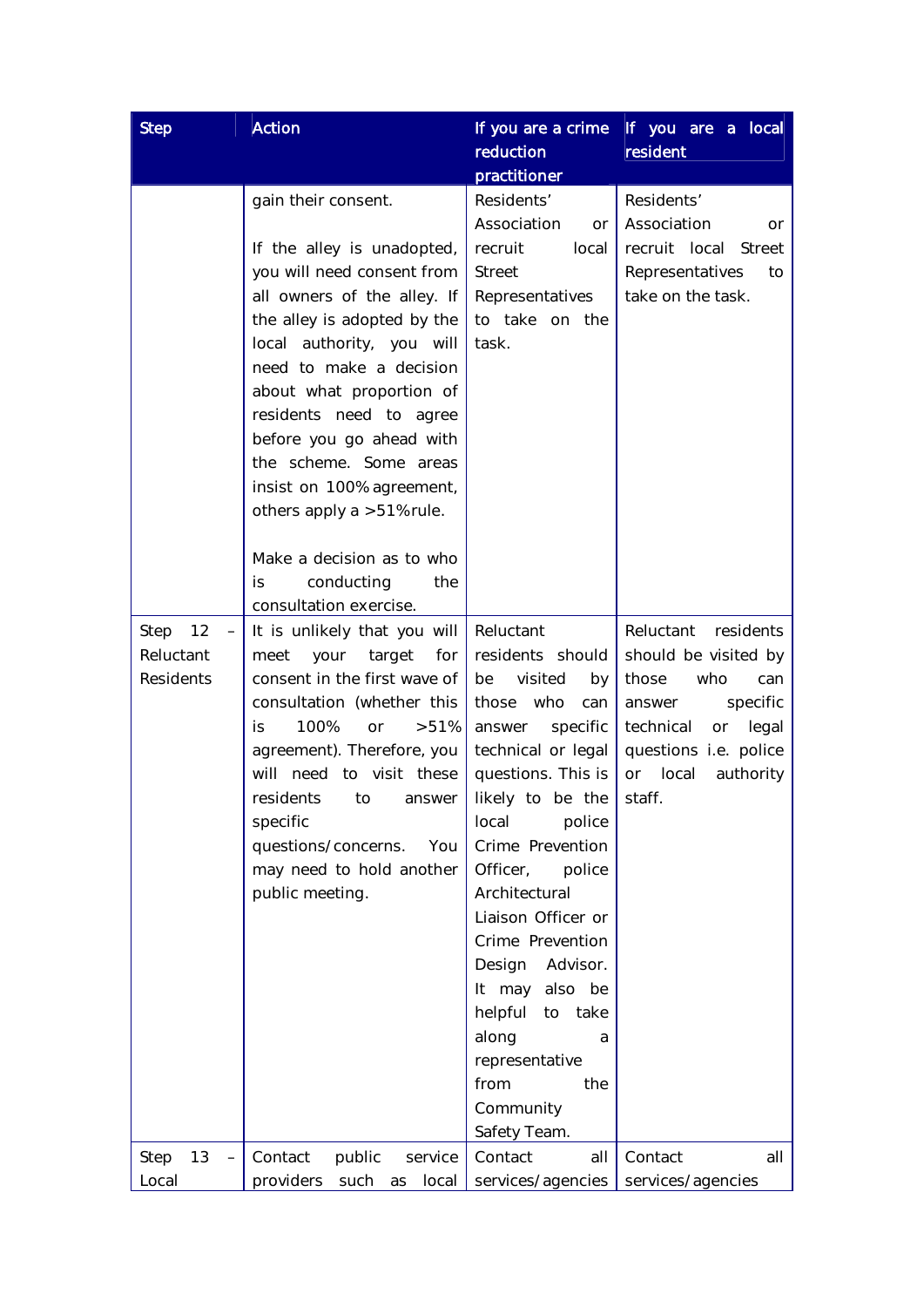| <b>Step</b>                                                                                      | <b>Action</b>                                                                                                                                                                                                                                                                                                                                                                                                                                                                                                                                                                                                              | If you are a crime<br>reduction<br>practitioner                                             | If you are a local<br>resident                                                           |
|--------------------------------------------------------------------------------------------------|----------------------------------------------------------------------------------------------------------------------------------------------------------------------------------------------------------------------------------------------------------------------------------------------------------------------------------------------------------------------------------------------------------------------------------------------------------------------------------------------------------------------------------------------------------------------------------------------------------------------------|---------------------------------------------------------------------------------------------|------------------------------------------------------------------------------------------|
| Service<br>Providers                                                                             | authority refuse collectors,<br>emergency services<br>and<br>agencies that hold under-<br>soil rights i.e. electricity,<br>cable<br>water,<br>to<br>gas,<br>permission<br>ascertain<br>to<br>install gates. It may be that<br>establish<br>can<br>you<br>an<br>agreement which avoids<br>repeating this stage for<br>every gating scheme.                                                                                                                                                                                                                                                                                  | who may need to<br>access the alley.                                                        | who may need<br>to<br>access the alley.                                                  |
| Step<br>14<br>$\overline{\phantom{0}}$<br>Agree<br>design<br>and<br>construction<br>of the gates | Once you have permission<br>to close the alley you will<br>consider<br>need<br>to<br>the<br>design of the gates. This<br>should<br>be<br>done<br>in<br>consultation with residents<br>into<br>taking<br>account<br>specific requirements.<br>At this stage you should<br>also consider the height of<br>the gates. If the gates<br>exceed two metres you will<br>need to apply for planning<br>permission. This decision<br>should<br>be<br>made<br>in<br>with<br>consultation<br>the<br>residents, the<br>Planning<br>Department and the police<br>who will give advice on the<br>likely impact of gates on<br>offenders. | Consult<br>residents,<br>gate<br>manufacturers,<br>police<br>and<br>Planning<br>Department. | Consult<br>residents,<br>gate manufacturers,<br>police and Planning<br>Department.       |
| 15<br>Step<br>$-$<br>Planning<br>Permission                                                      | If you select a gate which<br>exceeds two metres you<br>will<br>need to apply for<br>planning permission.                                                                                                                                                                                                                                                                                                                                                                                                                                                                                                                  | Contact Planning<br>Department.                                                             | Contact<br>Planning<br>Department.                                                       |
| 16<br>Step<br>$\overline{\phantom{0}}$<br>Installation                                           | Consider<br>who<br>should<br>install<br>the<br>This<br>gates.<br>should<br>done<br>be<br>in<br>consultation<br>with<br>residents. Some areas have                                                                                                                                                                                                                                                                                                                                                                                                                                                                          | Consult<br>residents,<br>local<br>installation<br>companies<br>and<br>Probation             | Consult<br>residents,<br>installation<br>local<br>companies<br>and<br>Probation Service. |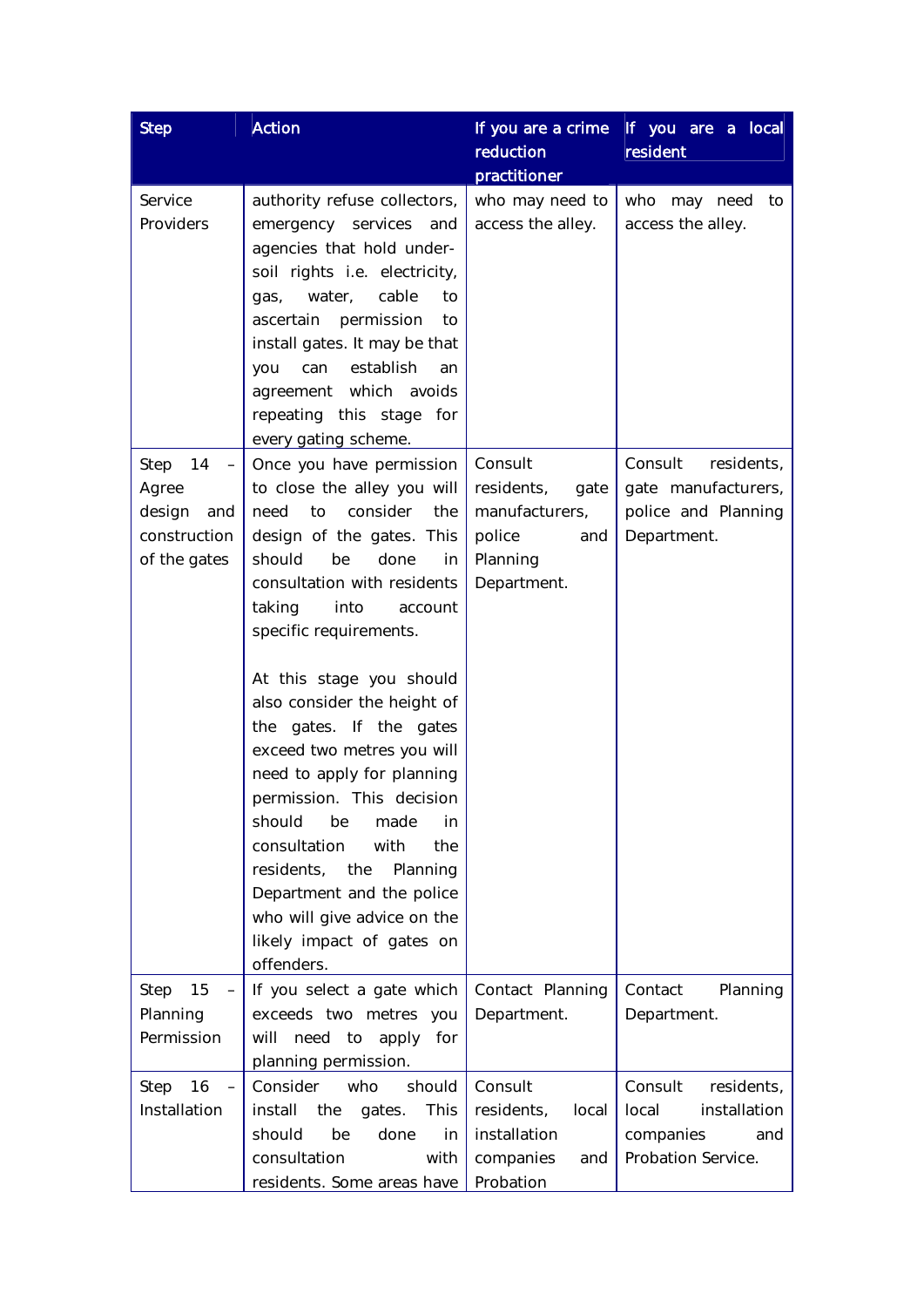| <b>Step</b>                                                               | <b>Action</b>                                                                                                                                                                                                                                                                                                                                                                                                                                                                                                                                                      | If you are a crime                                                                                                                                                    | If you are a local                                                                                                                                                                       |
|---------------------------------------------------------------------------|--------------------------------------------------------------------------------------------------------------------------------------------------------------------------------------------------------------------------------------------------------------------------------------------------------------------------------------------------------------------------------------------------------------------------------------------------------------------------------------------------------------------------------------------------------------------|-----------------------------------------------------------------------------------------------------------------------------------------------------------------------|------------------------------------------------------------------------------------------------------------------------------------------------------------------------------------------|
|                                                                           |                                                                                                                                                                                                                                                                                                                                                                                                                                                                                                                                                                    | reduction                                                                                                                                                             | resident                                                                                                                                                                                 |
|                                                                           | utilised the<br>services of<br>those serving Community<br>Payback.                                                                                                                                                                                                                                                                                                                                                                                                                                                                                                 | practitioner<br>Service.                                                                                                                                              |                                                                                                                                                                                          |
| 17<br>Step<br>$\qquad \qquad -$<br>Maintenance                            | You should have already<br>made a decision (step 10)<br>about the status of the<br>alley<br>and<br>gates<br>and<br>Environmental<br>whether<br><b>Services</b><br>willing<br>are<br>to<br>maintain the<br>(for<br>area<br>health and safety issues).<br>the<br>Whether<br>land<br>and<br>gates remain the property<br>of the local authority or<br>the residents, you need to<br>establish a<br>maintenance<br>policy and communicate<br>this to all involved. This<br>may involve employing a<br>local company or setting<br>up a scheme management<br>committee. | Consult<br>Environmental<br>Services,<br>local<br>companies<br>and<br>residents. Once a<br>maintenance<br>policy has been<br>agreed,<br>ensure<br>this is publicised. | Consult<br>Environmental<br>Services,<br>local<br>companies<br>and<br>residents.<br>Once<br>a<br>maintenance<br>policy<br>has<br>been<br>agreed,<br>this<br>ensure<br>is.<br>publicised. |
| 18<br>Step<br>$\overline{\phantom{a}}$<br>Key<br>distribution             | It is a good idea to hold<br>key<br>distribution<br>several<br>which<br>days<br>are<br>an<br>opportunity not only<br>to<br>distribute keys, but also to $\vert$ evening.<br>remind<br>residents<br>Οf<br>management<br>and<br>maintenance issues.                                                                                                                                                                                                                                                                                                                  | Hold at least two<br>events - one in<br>the daytime and<br>the<br>one<br>in                                                                                           | Hold at<br>least<br>two<br>events – one in the<br>daytime and one in<br>the evening.                                                                                                     |
| 19<br>Step<br>$\overline{\phantom{a}}$<br>Monitoring<br>and<br>Evaluation | The effectiveness of the<br>should<br>scheme<br>be<br>monitored on a regular<br>basis to establish whether<br>the gates are reducing<br>crime and fear of crime<br>and whether there are any<br>positive<br>negative<br>or<br>unintended consequences.                                                                                                                                                                                                                                                                                                             | Contact the local<br>authority, police,<br>local University<br>or<br>private<br>consultants<br>to<br>discuss research<br>and evaluation.                              | Contact<br>the<br>local<br>authority,<br>police,<br>local University or<br>private consultants<br>to discuss research<br>and evaluation.                                                 |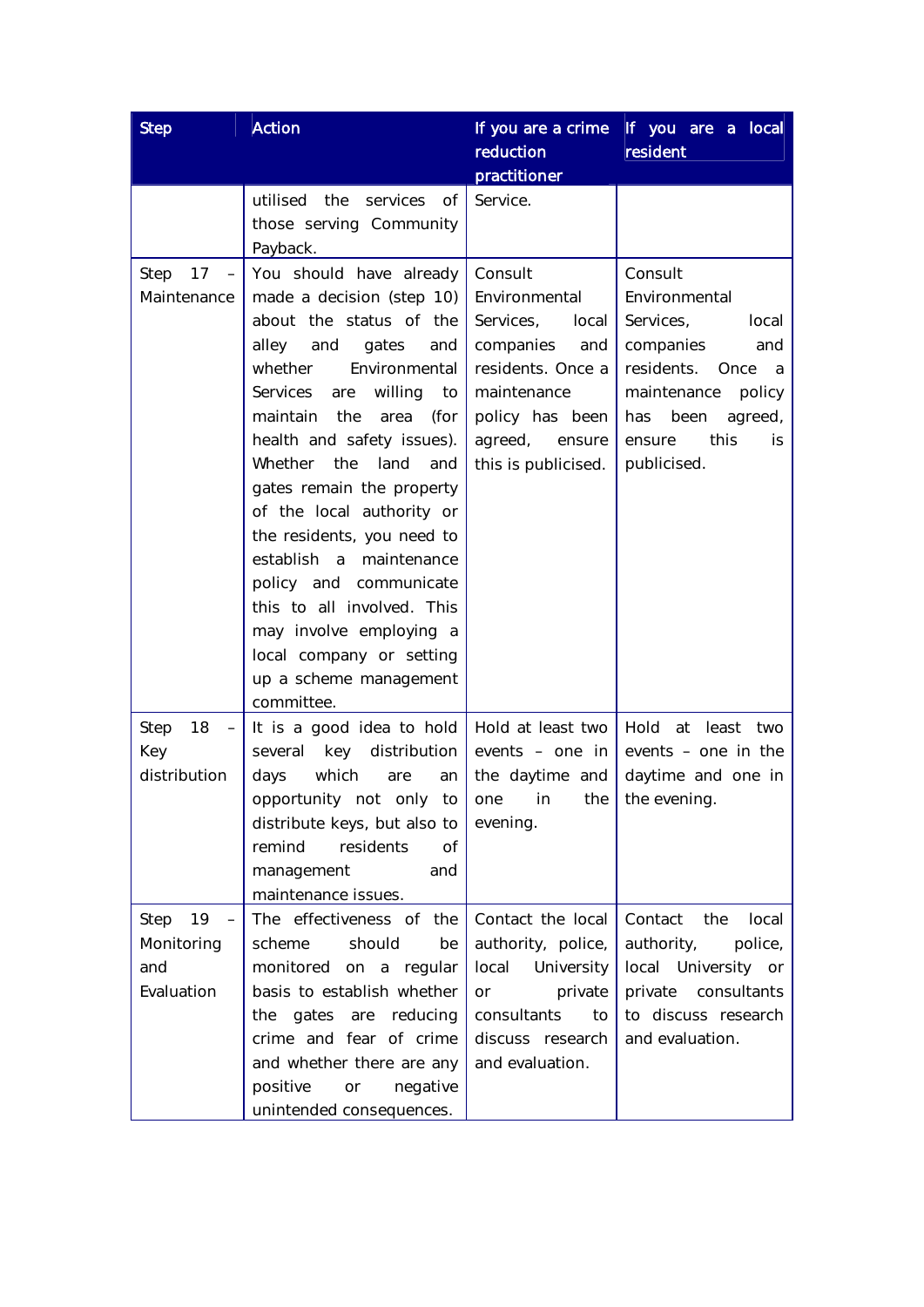# Gating in Practice: Case Study Examples

As a means of illustrating many of the issues discussed throughout this Guide, the section below outlines the processes used in four case studies to set up (and maintain) alley-gating schemes. The four areas vary greatly in terms of their location, the structure of the alley-gating team, resources allocated to gating and the processes utilised to implement gating schemes. The areas were selected for two reasons. Firstly because they were recommended as examples of good practice by local Architectural Liaison Officers, Crime Prevention Design Advisors and Crime Prevention Officers accessing the Designing out Crime (DOCA) forum, and secondly because they demonstrate different scales of alley-gating schemes.

# Manchester City Council

The first of the five case studies is Manchester City Council's alley-gating team which is co-ordinated by five officers and three administrators and based within the local authority's Private Sector Housing. The responsibility for alley-gating was transferred in 2003 and in the two financial years 2004/2005 and 2005/2006 628 gates have been installed, protecting 6321 properties. Although alley-gating is coordinated by Private Sector Housing, the process involves a variety of partner agencies including Groundwork, Greater Manchester Police and the council's Highways and Legal Services.

The team have two distinct processes of selecting alleys for gating. The first relies upon residents to complete an application pack requesting alley-gates. In this instance, much of the responsibility for co-ordinating responses is placed upon the residents themselves and unless applicants request that the team visit reluctant or apprehensive residents to answer queries or concerns, their involvement in the consultation phase is limited. The second more targeted approach is led by the Crime and Disorder Reduction Partnership Burglary theme group who select locations experiencing high levels of repeat burglary based upon crime pattern analysis. In the second approach, the consultation process for larger schemes is managed by Groundwork. In both approaches the residents do not contribute financially to the gates, unless they require additional/replacement keys (for which they charge a fee of £15).

Unlike many of the other case study areas, the Manchester alley-gating team do not prioritise based upon the legal status of the alley. Because the majority of Manchester's alleys were adopted by the local authority in the 1960s, almost all of the alleys gated by the team have been adopted. The team have used both Section 116 of the Highways Act (1980) and Section 118B of the Countryside and Rights of Way Act (1998) as the legal means of closing alleys. For the closures using Section 116, the team must prove that the alley is no longer necessary; therefore alleys used as rights of way cannot be closed using this law. Section 116 also involves a reversion of land with the gate and the land behind it becoming the property of the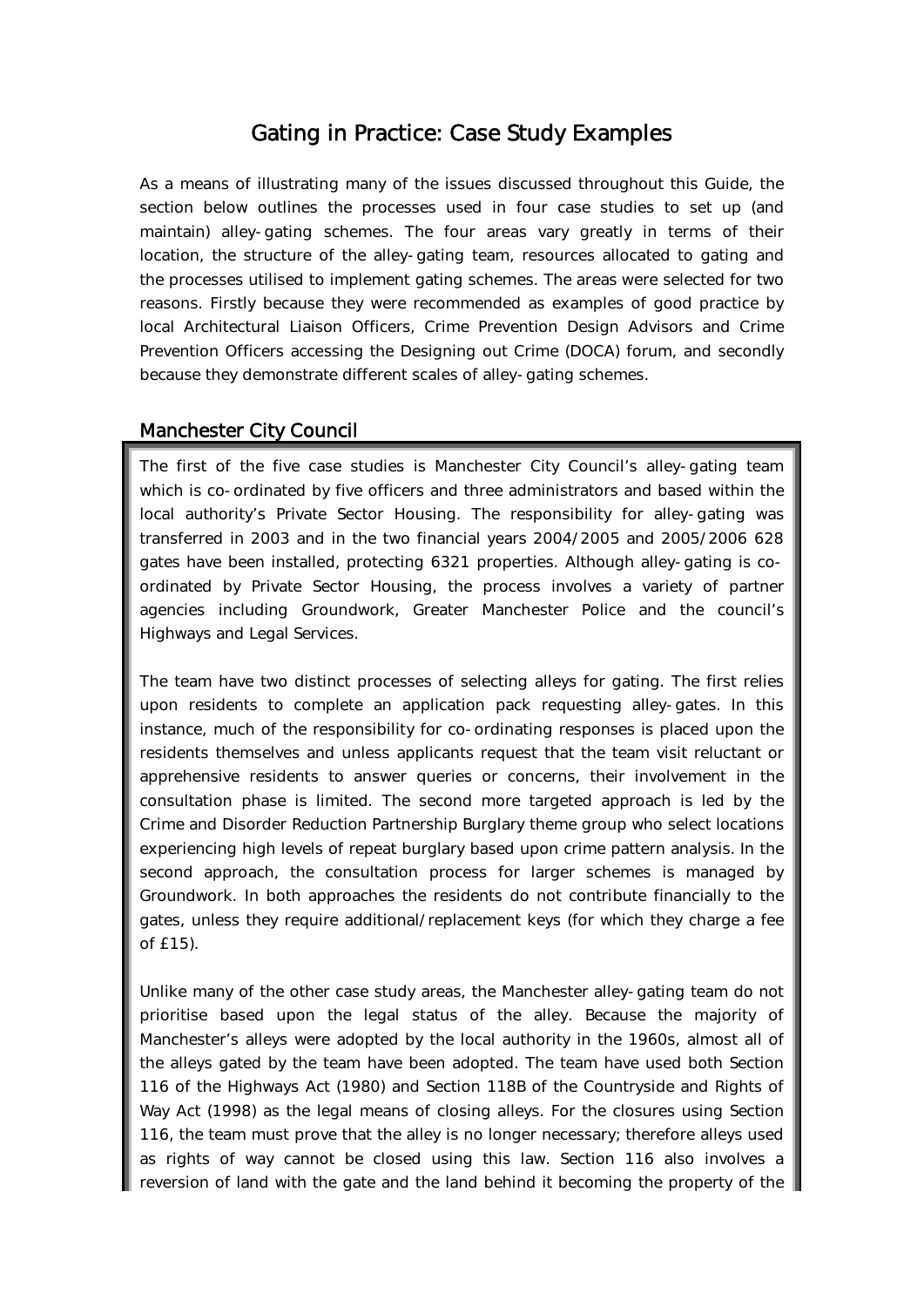residents. Although this can raise concerns regarding maintenance of the gates and the area surrounding them, the team have signed a Service Level Agreement with Environment & Operations Department, which ensures that gates are maintained where they become a health and safety problem. This also addresses the issue of alleys which residents are failing to maintain – the alley-gating team recognise that the introduction of a crime reduction measure must not result in other environmental problems and this Service Level Agreement is just one example of the team's proactive approach. Section 118B of the Countryside and Rights of Way Act (1998) has also been successfully used to close alleys and 25 areas are currently designated as high crime. Whichever legal method used by the team, a gating scheme will not go ahead without 100% agreement from the residents abutting the scheme and written permission from emergency services and other service providers. In addition, all gates must receive planning permission from the local authority as the gates used by the team exceed two metres.

The main problems encountered by the alley-gating team in Manchester have been the objections raised by the Civic Societies whose negative approach to raising objections has resulted in delays and costs encountered, as well as the loss of individual schemes to residents. In most cases the delay caused by an objection will also cost the team financially as funding for schemes is often linked to a financial year and a delay can mean that a scheme is not completed within the relevant timeframe. The team are eagerly anticipating the introduction of Gating Orders (Clean Neighbourhood and Environment Act, 2005) and hope that the current exclusion of Civic Societies from the list of agencies who can require an appeal to be taken to a public inquiry is maintained. If this position is preserved, the costs currently swallowed up by legal expenses and time delays can be devoted to the purpose intended – that being the reduction of crime and disorder.

## **Tameside**

The second case study focuses upon Tameside's alley-gating team which is based within the local authority's Community Safety Unit. The team has just two members of staff whose time is not exclusively devoted to alley-gating. At the time that this case study was written, the team had installed 214 gates protecting 3379 dwellings.

The process of alley-gating within Tameside has been extremely successful. One of the reason's for that success lies in the team's recognition that due to limited resources, their system has to be straightforward, well-organised and communityled. Up until April 2005, the process of selecting alleys for gating was entirely resident led and relied upon residents contacting the team to request gates. If the resident's alley met the team's criteria in that the alley was vulnerable to crime and was unadopted, that resident would be recruited as the Street Representative and would take responsibility for consulting all residents and gaining consent for the gates to be introduced. The alley-gating team would only become involved where reluctant residents required reassurance or to answer technical/legal queries.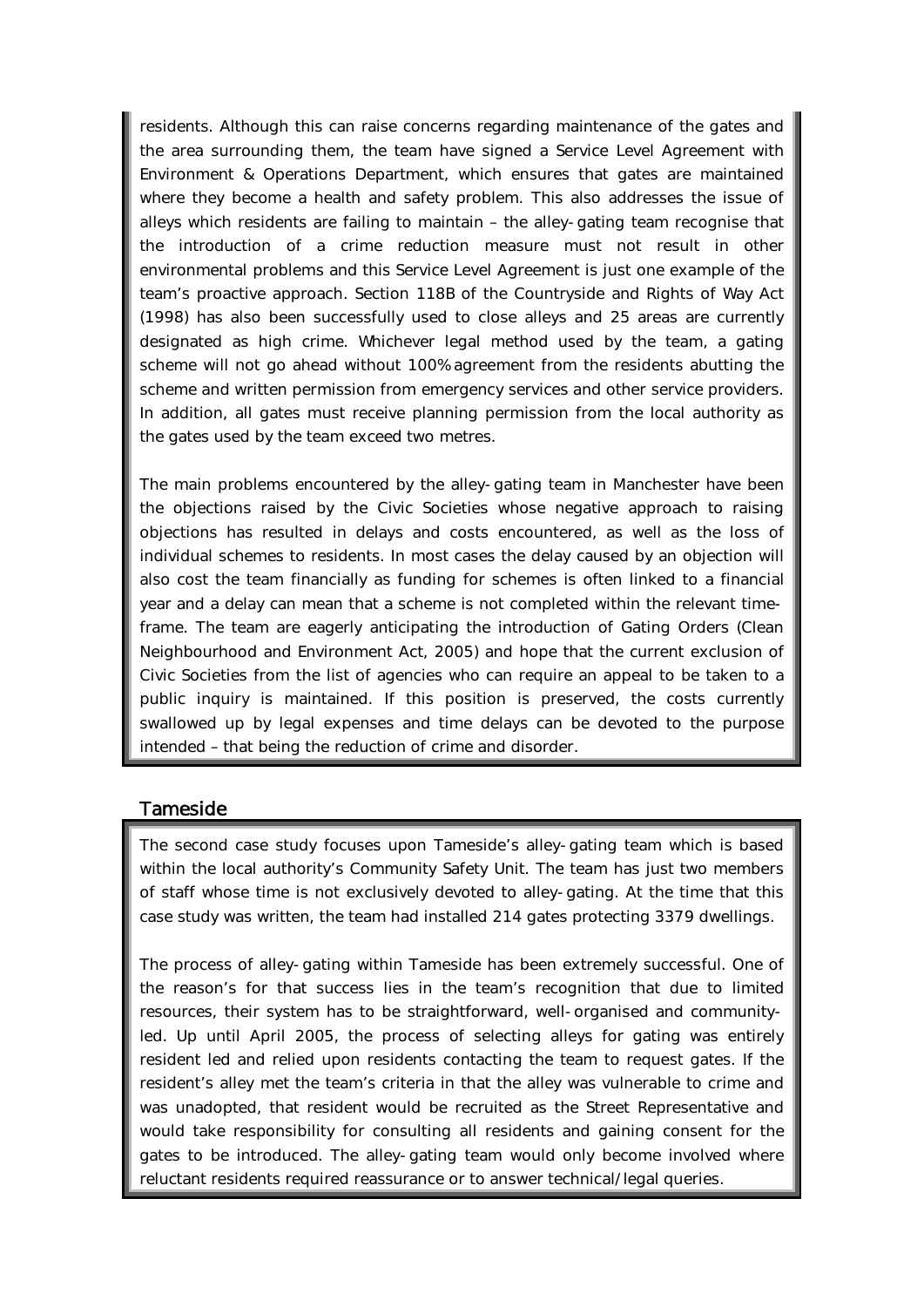Post April 2005, the selection process became more targeted with Greater Manchester Against Crime (a multi-agency group) using a problem-oriented approach to identify the most vulnerable locations and sending their recommendations to the alley-gating team. Once the team receive these suggestions, the process remains the same with adopted alleys or those still used as a right of way being excluded. Residents residing in the remaining areas are sent an introductory letter asking them to contact the team if they are interested. If a resident contacts the team expressing an interest, as before, they are recruited as the Street Representative and asked to co-ordinate the collection of consent forms. As before, the alley-gating team do not ask the Street Representative to deal with reluctant residents, who are visited by the police Crime Prevention Advisor as well as the alley-gating team. Where 100% agreement cannot be achieved a scheme will not go ahead. In all cases the residents contribute 50% of the costs of the scheme (as well as all maintenance costs once the gates are installed and become their own property). Residents take the first initiative in requesting the gates, they lead the consultation phase which requires consent forms to be collected, they pay 50% of the costs and must agree to pay for future maintenance of the gates and are also asked to decide which contractor is used to manufacture/install the gates (from four quotes provided). The alley-gating team believe that residents must want the gates to make them work, in this instance the team have ensured that the scheme is resident led and entirely required.

Due to their selection process, which avoids alleys which are classified as adopted, the Tameside team have not utilised any legal procedures for closing alleys. Tameside's reluctance to gate adopted alleys lies firstly with their recognition that their resources are limited, therefore cannot be wasted on complex cases, but also with their reluctance to stigmatise areas by designating them as 'high crime', making closure under the Countryside and Rights of Way Act impossible. Requests which are made by residents living on adopted alleys are not ignored and the team currently have a list of 50 locations which will be prioritised once Gating Orders are introduced. As a means of avoiding further complications, costs and delays, all gates are kept below the height which requires planning permission. In addition, the team have a blanket agreement from the emergency services that gates can be installed throughout the borough, requiring the team simply to send a grid reference of the gated area to Response Planning once the gates are installed.

## Wigan

In the third case study area of Wigan, the alley-gating team is led by a Project Manager seconded from Community Safety, yet based within the Rights of Way Section of the local authority's Engineering Services. This multi-agency approach ensures that full advantage is taken of the Manager's knowledge of community safety, as well as the department's legal and technical expertise. The trial phase of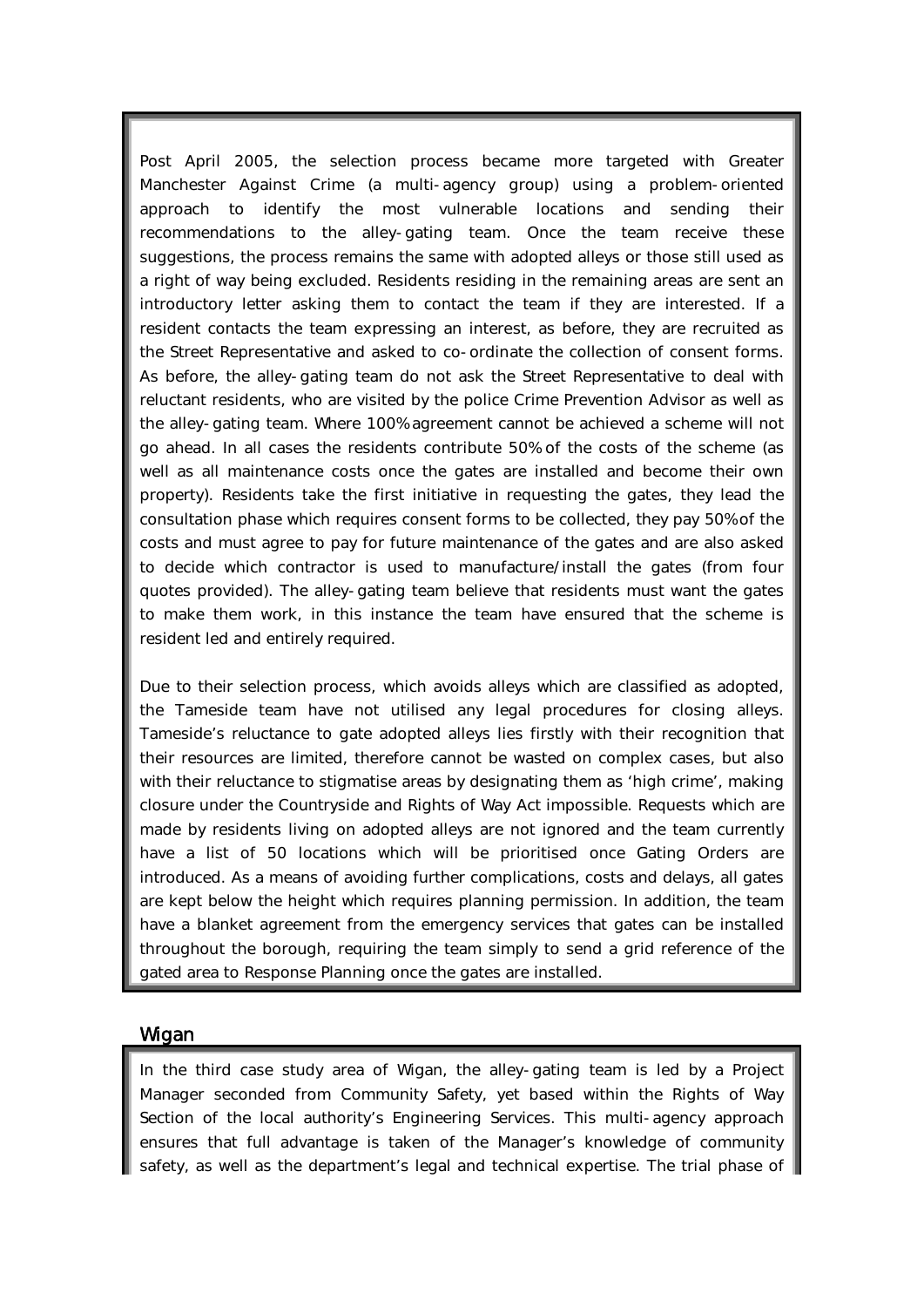the scheme, which focused predominantly upon research, began in mid-2004. The Project Manager started in January 2005 and since then the team have installed 62 gates protecting approximately 486 properties.

The process of selecting alleys for gating utilised both crime pattern analysis – to identify properties vulnerable to burglary and repeat burglary using a rear entry modus operandi, as well as an assessment of the environment - to ensure that the areas would benefit from gates. The areas selected for gating in the pre-programme selection were split into three phases, the first two (Wigan) containing the more straightforward unadopted alleys and the third (Leigh) being predominantly adopted. Where alleys are unadopted, the process involves sending letters to all residents abutting the proposed alleys. Where residents do not reply, a second letter is sent. Where there is still no reply, a seven-day letter is sent stating that a failure to reply will presume agreement. Where residents do not consent to the gates, the alleygating team visit to try and answer any queries and reassure any concerns. If the team cannot secure 100% agreement, the scheme does not go ahead. Because the alleys in phases one and two have been unadopted and gates have been kept to below the two metres required for planning permission, no further legal procedures have been required.

For the more difficult third phase where alleys are adopted, the alley-gating team have used the Countryside and Rights of Way Act. One problem with this process of applying for closure of alleys is that consent still needs to be gained from 100% of the residents before the gates can be installed. Therefore, a team could spend months applying for designated area status only to find that residents do not want the gates. The risk of conducting the process in reverse i.e. consulting before applying for designated area status, may save resources, but if the application failed, residents could be left disappointed and disillusioned. Although the whole consultation process for phases one and two were conducted by the small team of one police officer, the General Highways Manager (when they had a spare hour amongst their other responsibilities) and later the Project Manager, for the third phase, the team have recruited the services of the local Residents' Association.

For the gates which have been installed, residents have not contributed towards the costs of the gates (unless they require additional keys); however, as the gates are owned by the residents, they are required to fund their own insurance as well as future maintenance of the gates. As one of the main obstacles to gaining consent has been the concern regarding future maintenance and insurance costs, a decision has been made to retain ownership of the gates. The team believe that this will help to increase future consent as well as avoiding the problems of failure to maintain the gates which have been installed.

The Wigan alley-gating team have applied a pragmatic approach and achieved a vast amount with very few resources; however, one of the major problems facing the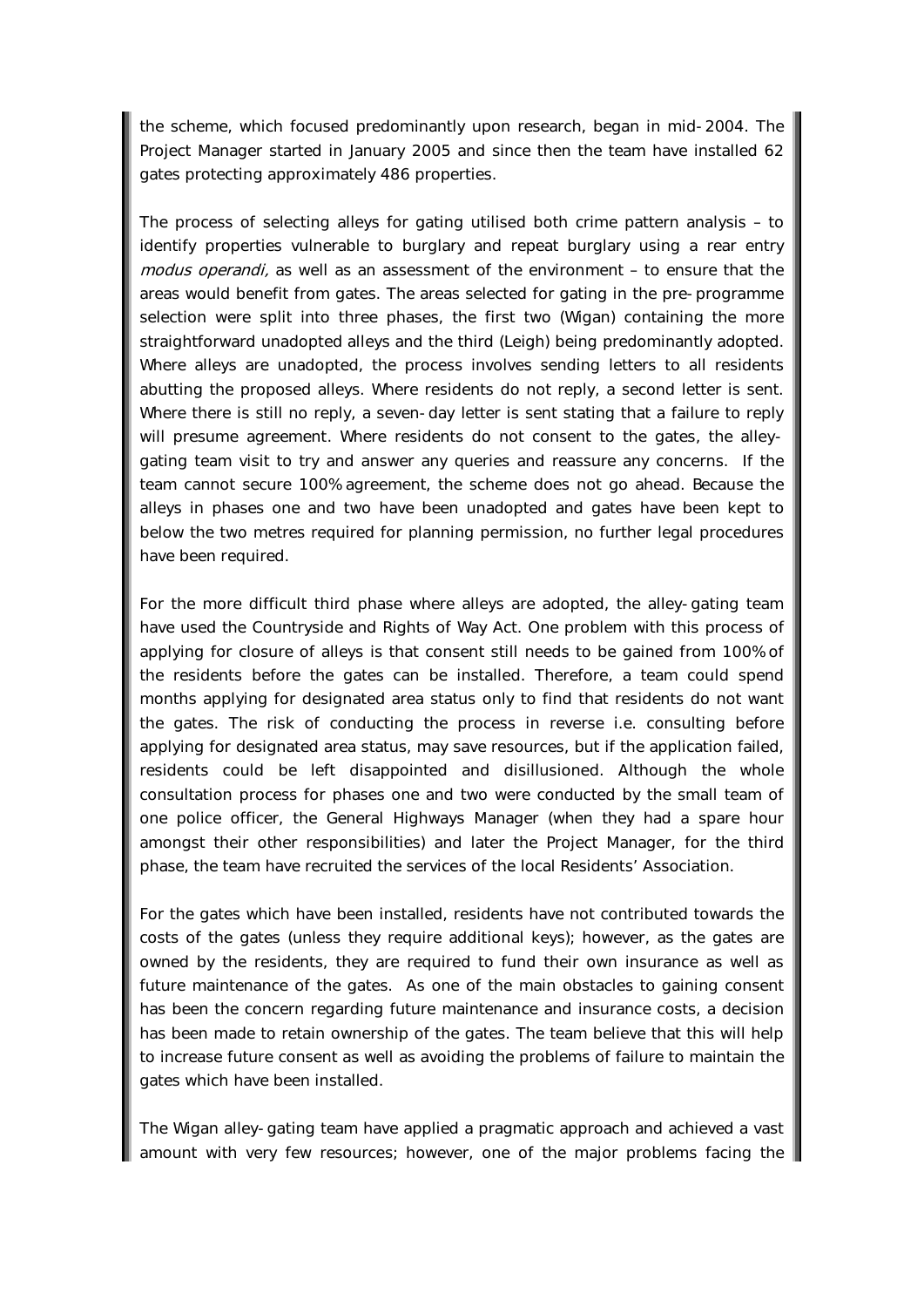team (which cannot be addressed until Gating Orders are introduced) is the size of the alleys within Wigan, which can serve as many as 99 properties! With the current legal position, if one resident objects to the gates, 98 have to go without. As well as the time-consuming nature of consulting such a large number of residents (only to find that the gates cannot be installed), this is frustrating for residents who believe that the gates will solve their crime and disorder problems.

# East Folkestone

The final case study area focuses upon a small scheme of 12 alley-gates installed as part of an SRB programme between 1998 and 2001. This case study highlights that alley-gating does not have to involve vast numbers of gates or large teams, but can simply involve a one-off decision to protect a vulnerable area. The East Folkestone alley-gating scheme was led by a local police officer who whilst conducting crime pattern analysis of repeatedly victimised properties within a deprived part of the town, found that the *modus operandi* suggested that the rear alleys were facilitating much of the burglary and that alley-gating might be the answer.

Although the police drove the scheme, the early identification of community champions meant that the scheme was largely community led. As the area was unadopted and gates were under the two metres required for planning permission, not legal procedures were required to close the alleys. This largely straightforward scheme resulted in huge reductions in crime and disorder, with only three burglaries committed since the gates were installed (two being front entry and the only rear entry relating to a resident who was moving house and left the gate to aid the move).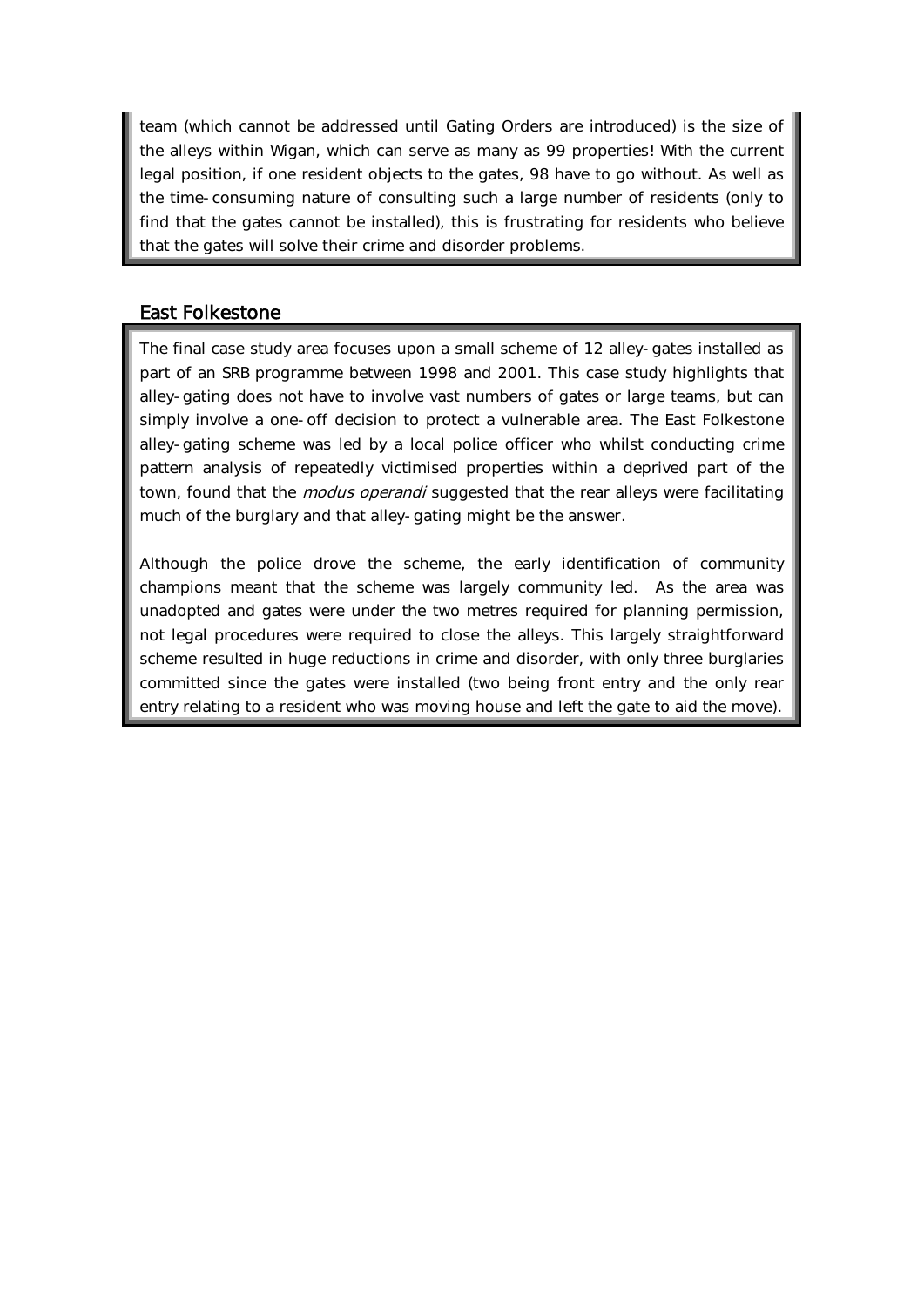# A Basic Checklist: The Dos and Don'ts of Installing Alley-**Gates**

Although the following table risk repetition, it feels appropriate to end this Guide with 10 simple dos and don'ts which have become apparent through discussions with alley-gating teams.

|                | Do                                                                                                                                                                                                                                       | Don't                                                                                                                                                                                                                   |
|----------------|------------------------------------------------------------------------------------------------------------------------------------------------------------------------------------------------------------------------------------------|-------------------------------------------------------------------------------------------------------------------------------------------------------------------------------------------------------------------------|
| $\mathbf{1}$   | Ensure that you have analysed our<br>crime problem and make sure that<br>are choosing alley-gating<br>you<br>because it is the most appropriate<br>response.                                                                             | implement<br>alley-gating<br>Do<br>not<br>an<br>scheme just because others have or<br>because there is funding available.                                                                                               |
| 2              | Recruit local champions.                                                                                                                                                                                                                 | Do not be scared of the complex legal<br>process. What may seem complicated to<br>you will not be complicated to your legal<br>department. Enlist the help of all relevant<br>partners.                                 |
| 3              | Consult with all residents<br>and<br>service providers at an early stage.                                                                                                                                                                | Do not impose a gating scheme upon<br>residents who do not want it. Without<br>their support, the scheme will fail.                                                                                                     |
| 4              | Ensure that residents want the<br>scheme. Even if your crime pattern<br>analysis reveals that alley-gating is<br>the most appropriate response, it<br>will not work if residents don't use<br>it.                                        | Do not avoid consulting with those who<br>are likely to oppose the scheme. It is<br>essential<br>that<br>build<br>you<br>a<br>good<br>relationship with civic societies and show<br>that you are willing to compromise. |
| 5              | Liaise with civic societies an early<br>stage.                                                                                                                                                                                           | Do not try to do this on your own. There<br>are a variety of people and partners who<br>will be able to help.                                                                                                           |
| 6              | Engage the support of partners,<br>residents and local organisations<br>to conduct time-consuming tasks<br>such as residents' consultation.                                                                                              | Do not implement a scheme without<br>the<br>completing<br>necessary<br>legal<br>requirements. This could results in legal<br>action and wasted costs if the gates have<br>to be removed.                                |
| $\overline{7}$ | Use the local Community Safety<br>Team or Police Crime Analysts to<br>prepare any crime data you need.<br>Good quality crime data will assist<br>the legal procedures as well as<br>helping<br>convince<br>reluctant<br>to<br>residents. | Do not assume that gating schemes have<br>be large scale. The case<br>study<br>to<br>examples demonstrate that s scheme<br>with as few as 2 gates can have a<br>dramatic impact upon the residents<br>involved.         |
| 8              | Consider the needs of all residents                                                                                                                                                                                                      | Do not ignore the concerns of neighbours                                                                                                                                                                                |

#### Table 6: 10 Dos and Don'ts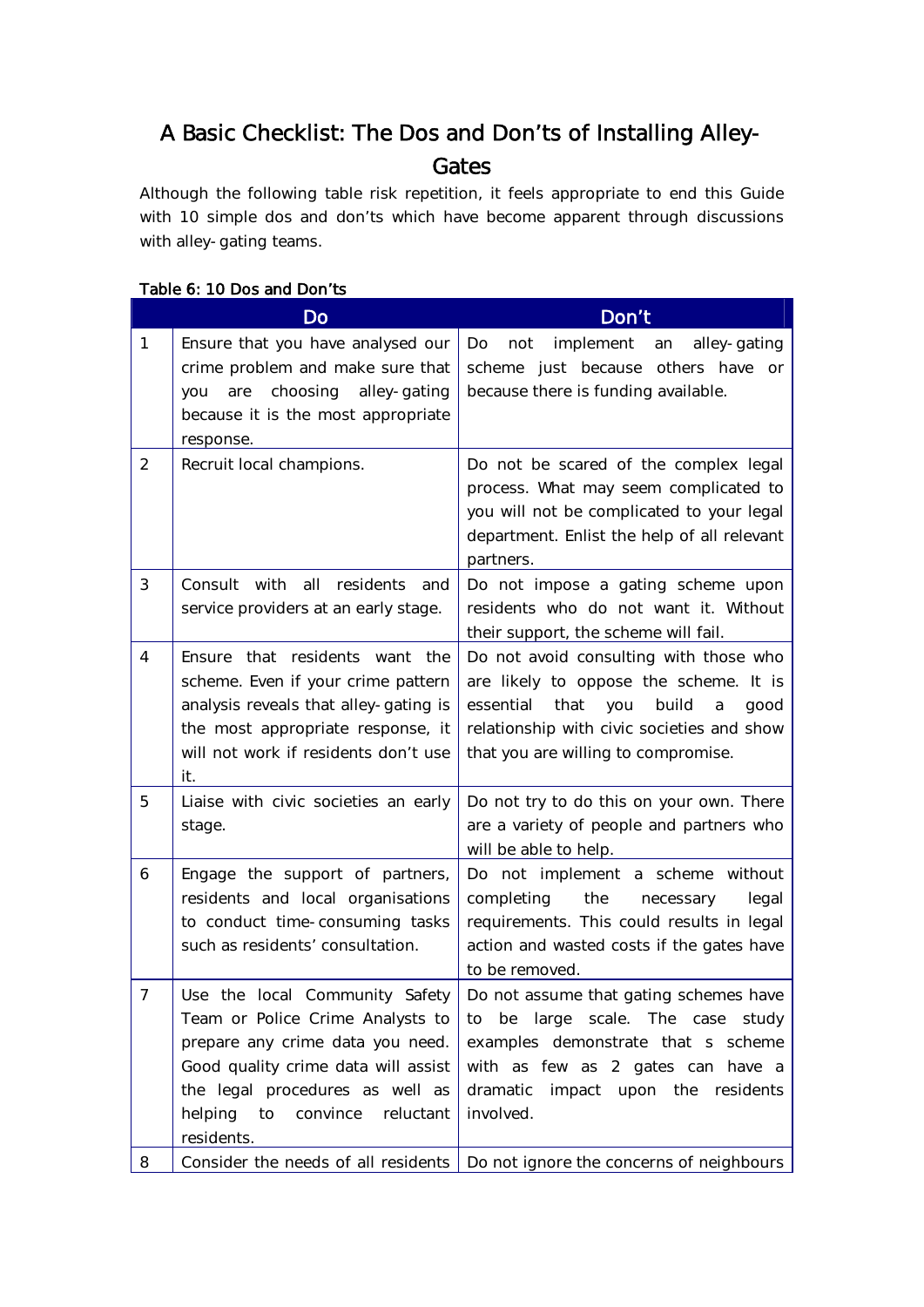|    | and ensure that the design process<br>is inclusive.                                            | who are not receiving gates. They may be<br>worried about a displacement of crime.<br>Present them with the facts and assure<br>them that crime is unlikely to be<br>displaced.          |
|----|------------------------------------------------------------------------------------------------|------------------------------------------------------------------------------------------------------------------------------------------------------------------------------------------|
| 9  | Check whether your funding is<br>time-limited and avoid losing<br>funding due to legal delays. | Don't be put off! Alley-gating can be<br>extremely effective and this Guide should<br>make the process<br>relatively<br>straightforward.                                                 |
| 10 | Monitor your alley-gating scheme<br>on a regular basis.                                        | Do not assume that a successful scheme<br>will automatically sustain that success.<br>Continue to monitor a scheme's<br>effectiveness and take relevant action to<br>improve the scheme. |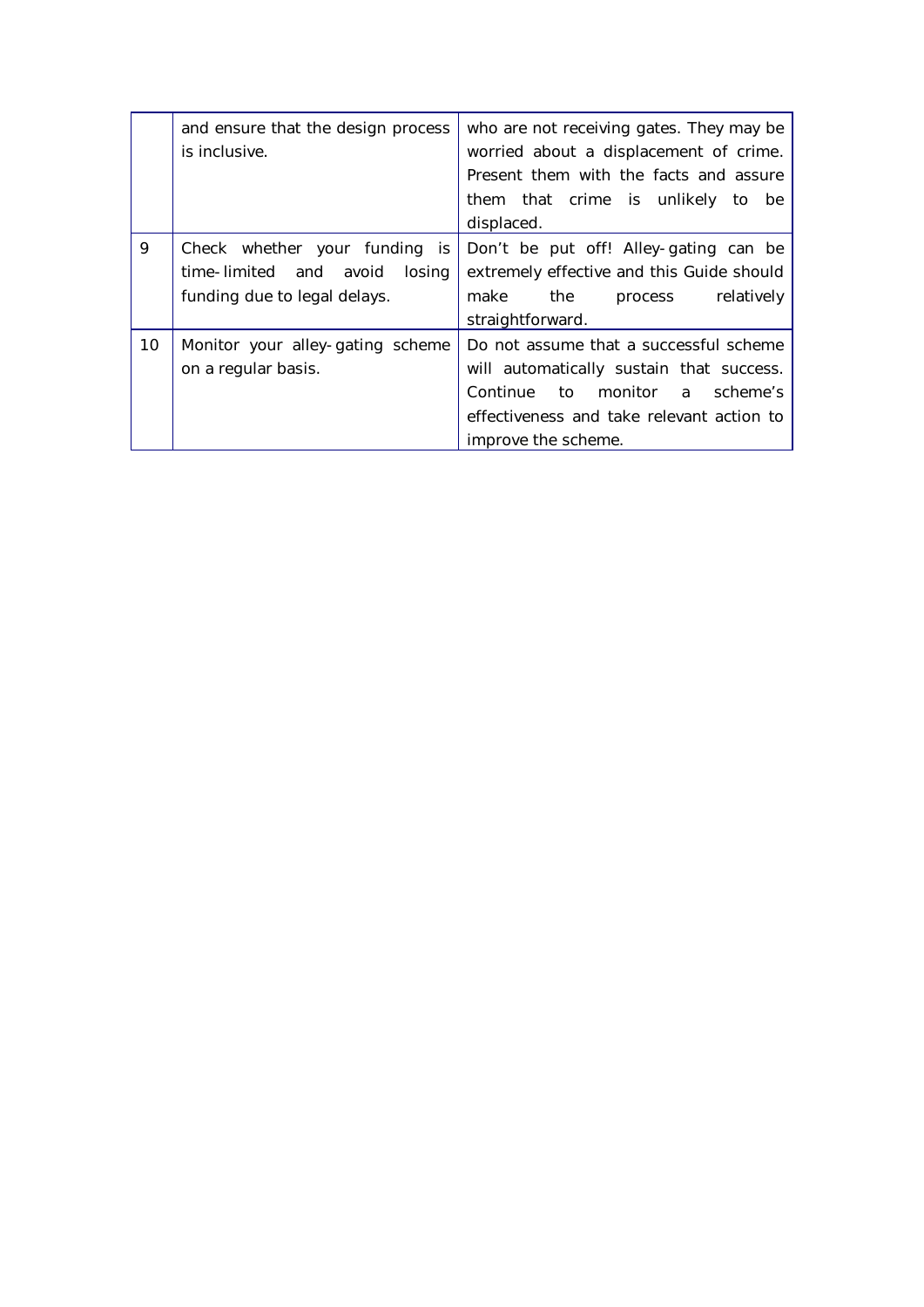# References

Barclay, G.C. and Tavares, C. (eds.) (1999) Information on the Criminal Justice System in England and Wales - Digest 4. London, Home Office.

Barr, R. and Pease, K. (1992) A Place for Every Crime and Every Crime in its Place: An Alternative Perspective on Crime Displacement. In: D.J.Evans et al. (eds.) Crime, Policing and Place. London, Routledge. p.196-216

Beavon, D.J.K. (1984) Crime and the Environmental Opportunity Structure: The Influence of Street Networks on the Patterning of Property Offences. Unpublished M.A. Thesis, Simon Fraser University, Burnaby, British Columbia.

Beavon, D.J.K. et al. (1994) The Influence of Street Networks on the Patterning of Property Offences. In: R.V.Clarke (ed.) Crime Prevention Studies, Volume 2. Monsey NY, Criminal Justice Press. p. 115-148.

Bevis, C. and Nutter, J.B. (1997) Changing Street Layouts to Reduce Residential Burglary: Paper presented to the American Society of Criminology. Atlanta.

Bowers, K., Johnson, S.D., Hirschfield, A.F.G. (2004) Closing Off Opportunities for Crime: An Evaluation of Alley-Gating. European Journal on Criminal Policy and Research. 10: 285-308.

Brantingham, P.L. and Brantingham, P.J. (1984) Burglar Mobility and Preventive Planning. In: R.V. Clarke and T. Hope (eds.) Coping with Burglary: Research Perspectives on Policy. Boston, Kluwer-Nijhoff. P. 77-96.

Brown, B. and Bentley, D. (1993) Residential Burglars Judge Risk: The Role of Territoriality. Journal of Environmental Psychology, 13, 51-61.

Clarke, R. V. and Newman, G. (2005) Modifying Criminogenic Products: What Role for Government. In: R. V. Clarke and G. R. Newman (eds.) Designing Out Crime from Products and Systems. Cullompton, UK, Willan Publishing.

Cromwell, P.F. et al. (1991) Breaking and Entering: An Ethnographic Analysis of Burglary. Newbury Park, California, Sage.

Eck, J. (1993) The Threat of Crime Displacement. Criminal Justice Abstracts, 25, pp. 527-546.

Farrington, D.P., Gottfredson, D., Sherman, L.W., and Welsh. B.C. (2002) The Maryland Scientific Methods Scale. In: L.W. Sherman, D.P. Farrington. B.C. Welsh and D.L. Mackenzie (Eds.) Evidence-Based Crime Prevention. New York: Routledge.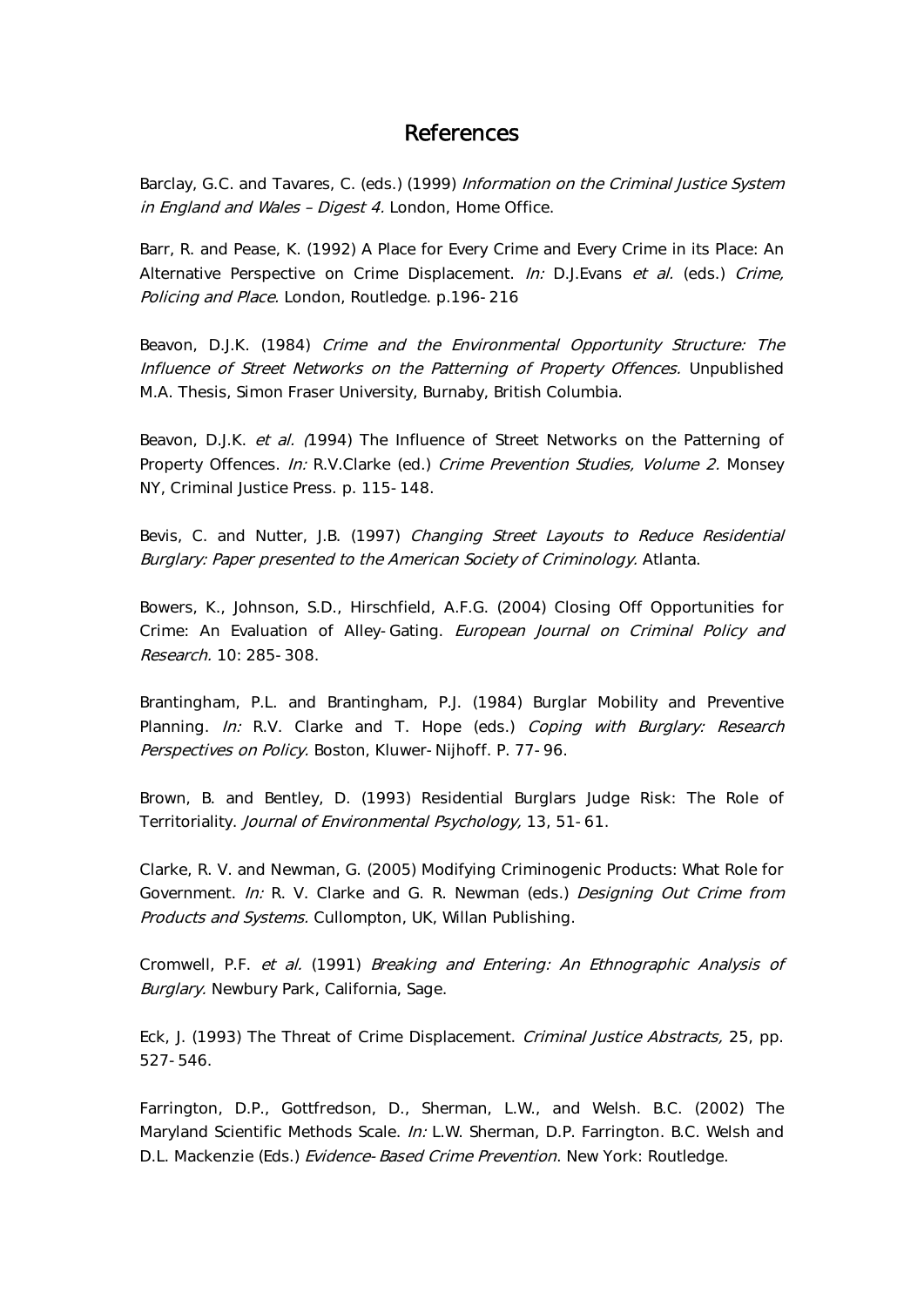Feeney, F. (1986) Robbers as Decision Makers. In: D. Cornish and R. Clarke (eds.) The Reasoning Criminal. New York, Springer-Verlag. p. 53-71.

Flood-Page, C. and Taylor, J. (2003) Crime in England and Wales 2001/2002: Supplementary Volume. Home Office Statistical Bulletin. London. Home Office.

Gabor, T. et al. (1987) Armed Robbery: Cops, Robbers, and Victims. Springfield, IL, Charles C. Thomas.

Green, R. (2005) Alley Gates: To Gate or Not to Gate? Dissertation for the Advanced Certificate in Environmental Design and Crime Prevention, Oxford Brookes University.

Hamilton-Smith, N. and Kent, A. (2005) The Prevention of Domestic Burglary. In: N. Tilley (ed.) Handbook of Crime Prevention and Community Safety. Devon, Willan Publishing.

Hesseling, R.B.P. (1995) Displacement: A Review of the Empirical Literature. In: R.V. Clarke (Ed.) Crime Prevention Studies 2. Monsey, NY. Criminal Justice Press.

Johnson, S.D., Bowers, K. and Hirschfield, A.F.G. (unpublished) The Effects of Situational Crime Prevention on Residents: A Case Study of Alley-Gating.

Johnson, S. and Loxley, C. (2001) Installing Alley-Gates: Practical Lessons from Burglary Prevention Projects. Home Office Briefing Note 2/01. London. Home Office.

Letkemann, P. (1973) Crime as Work. Englewood Cliffs, NJ: Prentice-Hall.

McCreith, S. (2003) Reducing Burglary Initiative Project Summary Ladybarn. Supplement 6 to Findings 204. London, Home Office.

McCreith, S. (2003) Reducing Burglary Initiative Project Summary Rusholme. Supplement 7 to Findings 204. London, Home Office.

Newman, O. (1996) Creating Defensible Space. [online] Available at: <URL: http://www.defensiblespace.com/book.htm> [Accessed 21 February 2006].

Office of the Deputy Prime Minister (2001) Better Places to Live by Design, HMSO.

Office of the Deputy Prime Minister and the Home Office (2004) Safer Places – The Planning System and Crime Prevention, HMSO.

Poyner, B. and Webb, B. (1991) Crime Free Housing. Oxford, Butterworth.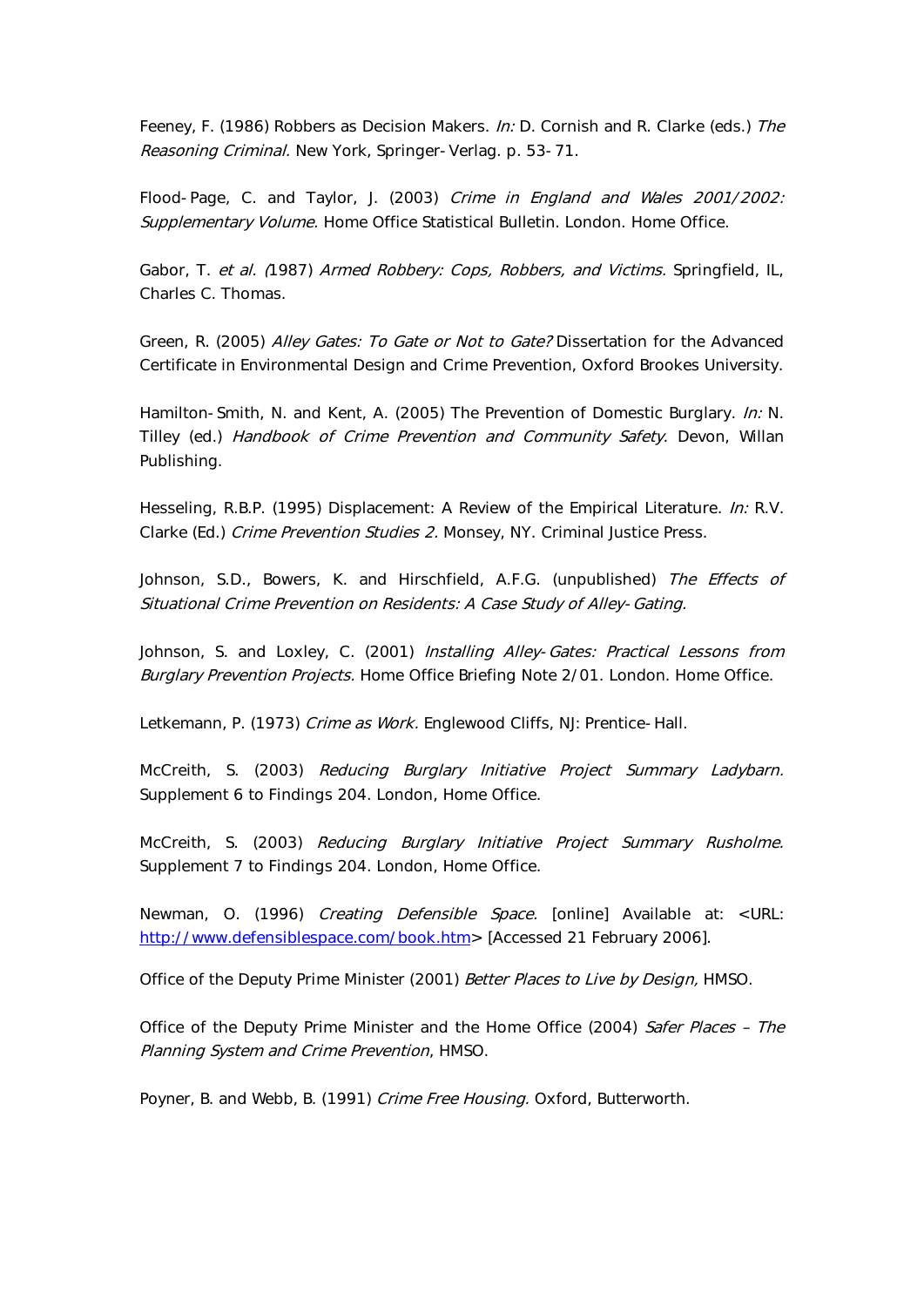Reed, J. and Nutley, K. (1998) Biting Back at Crime with the Alley-gaters. In: P. Francis and P. Fraser (Eds.) Building Safer Communities. London, The Centre for Crime and Justice Studies.

Renewal.net Case Study - Reducing Burglary: The Dukeries Gating Scheme. [online]. Available at: < URL: http://www.renewal.net/Nav.asp?Category=:crime> [Accessed] 21 February 2006].

Renewal.net Solving the Problem: Alleygating. [online]. Available at: <URL: http://www.renewal.net/Nav.asp?Category=:crime> [Accessed 21 February 2006].

Rengert, G.F. and Wasilchick, J. (2000) Suburban Burglary: A Tale of Two Suburbs -Second Edition. Springfield, Illinois, Charles C. Thomas Publishers.

Reppetto, T.A. (1974) Residential Crime. Cambridge, MA, Ballinger.

Taylor, R. and Gottfredson, S.D. (1987) Environmental Design, Crime and Prevention: An Examination of Community Dynamics. Crime and Justice: An Annual Review of the Research, 8, 387-416.

Taylor, M. and Nee, C. (1988) The Role of Cues in Simulated Residential Burglary. British Journal of Criminology, 238, 396-401.

Universities of Liverpool, Hull and Huddersfield (2002) Home Office Reducing Burglary Initiative Final Outcome Report - Liverpool. London, Home Office.

Universities of Liverpool, Hull and Huddersfield (2005) Home Office Reducing Burglary Initiative Case Study - Hartlepool. London, Home Office.

Wiles, P. and Costello, A. (2000) The 'Road to Nowhere': The Evidence for Travelling Criminals, Home Office Research Study 207. London, Home Office.

Young, C., Hirschfield. A., Bowers, K., and Johnson. S. (2003) Evaluating Situational Crime Prevention: The Merseyside 'Alleygating' Schemes. In: D. Kidner, G. Higgs and Sean White (Eds.) Socio-Economic Applications of Geographic Information Science -Innovations in GIS 9. London, Taylor and Francis.